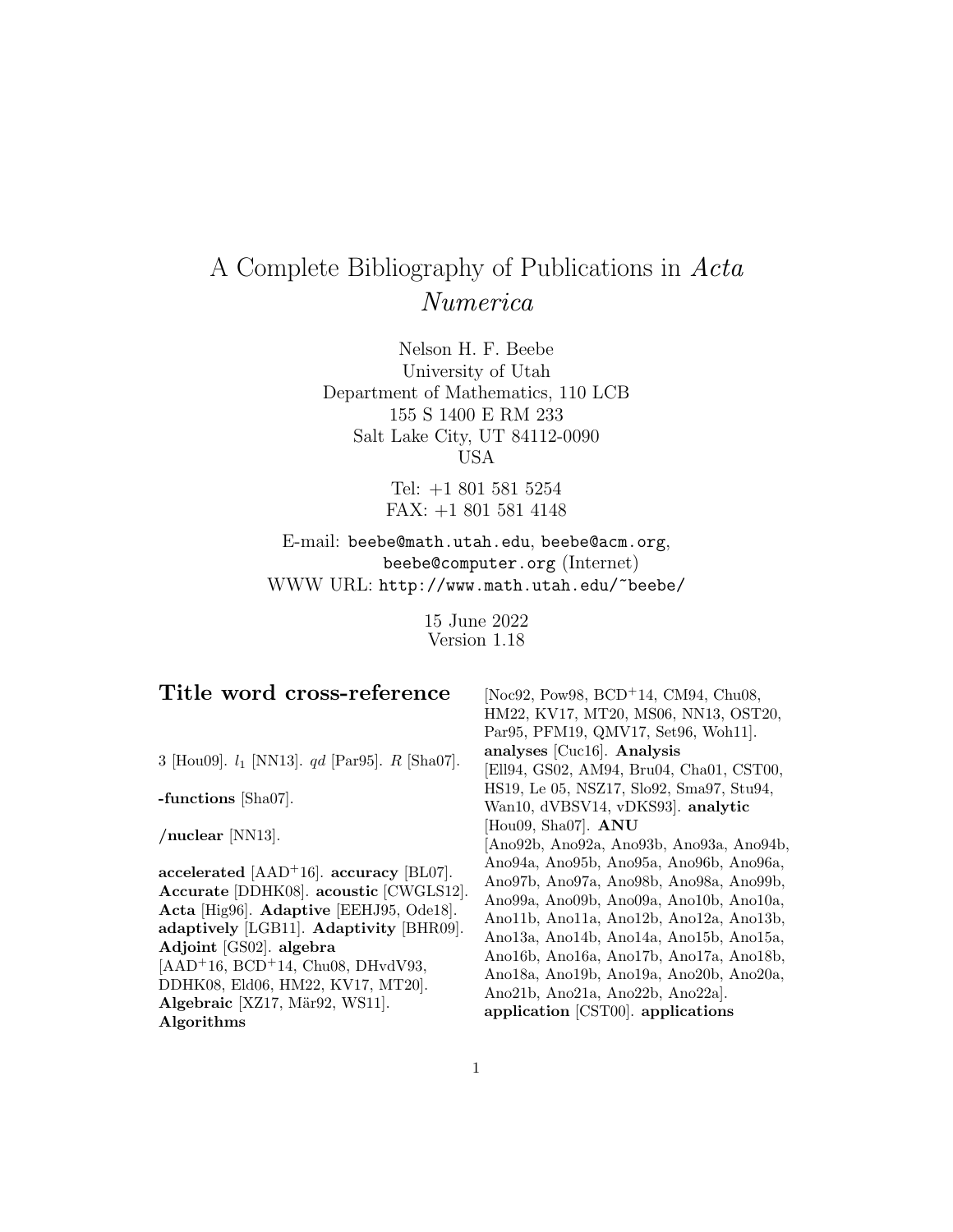[AFW06, Flo15, Gau96, QMV17, Set96]. **approach** [BBO03, BR01, Hou09]. **approximate** [GL94, GL95]. **Approximation** [BIV95, CD15, Pin99, PFM19, Bof10, DeV98, DHP21, Tem08, Wat98]. **approximations** [Tad03]. **arithmetic** [MS06, Rum10]. **art** [Coo97]. **Aspects** [Ell94, AM94, EE01, Tem07]. **assimilation** [Rei19]. **Asymptotic** [ES08, Jin22, CWGLS12]. **Asymptotic-preserving** [Jin22]. **atmospheric** [Cul07]. **Atomistic** [LO13]. **Atomistic-to-continuum** [LO13]. **Automatic** [Hen96, Gri03]. **averages** [BL07].

**Back** [Ano92a, Ano93a, Ano94a, Ano95a, Ano96a, Ano97a, Ano98a, Ano99a, Ano09a, Ano10a, Ano11a, Ano12a, Ano13a, Ano14a, Ano15a, Ano16a, Ano17a, Ano18a, Ano19a, Ano20a, Ano21a, Ano22a]. **barycentric** [Flo15]. **based** [Fre03, GW21]. **bases** [Ban96]. **basis** [Buh00, FF15, HPR22]. **Bayesian** [Stu10]. **behind** [Coo97]. **beyond** [AHP21, GZ22b]. **bifurcation** [CST00]. **Binary** [FZ10]. **Blow** [Hou09]. **Blow-up** [Hou09]. **Boltzmann** [NS95]. **Boundary** [Hou95, CWGLS12, Hag99, Pes02, Slo92]. **bounds**  $[BCD+14]$ .

**calculation** [Bjö04]. **Calculations** [Pow98]. **calculus** [AFW06, Hac14]. **Cambridge** [Hig96]. **cancer** [DSW12]. **cardiovascular** [QMV17]. **Carlo** [BRSS18, Caf98, DKS13, Gil15]. **challenges** [Cha01, CT99]. **chemistry** [Le 05]. **Choice** [Wat98]. **circulation** [Hig06]. **clinical** [QMV17]. **cloud** [Car14]. **combinatorial** [PFM19]. **Communication** [BCD<sup>+</sup>14]. **Complete** [Neu04]. **complex** [GGMR09]. **Complexity** [Sma97]. **composite** [GM94]. **Computation** [DDE05, Tre99, FMT16, Gau96, Lus96, Mis02, Tad07, WZZ21].

**Computational** [ER03, Le 05, Rin97, AM94, CT99, Ede00, Hip02, Hou09, JMS11, SNCH04]. **computations** [Lim21]. **computed** [BL07]. **Computing** [HAM10, LL20, AAD<sup>+</sup>16, DvdS12, PFM19]. **condition** [Cuc16]. **conditions** [Hag99]. **conjugate** [MS06]. **conservation** [MS07, Tad03]. **consistent** [Woh11]. **Constrained** [Wri92]. **constraint** [Neu04]. **Constructing** [Coo97]. **contact** [HS19, Woh11]. **Continuation** [AG93, Li97]. **Continuous** [Coc03, CP16, Neu04]. **continuum** [LO13]. **control** [BR01, GZ22b]. **controllability** [GL94, GL95]. **controlled** [LM14]. **convection** [Sty05]. **convection-diffusion** [Sty05]. **convergence** [Yse93]. **coordinates** [Flo15]. **coupling** [LO13]. **Cover** [Ano92b, Ano92a, Ano93b, Ano93a, Ano94b, Ano94a, Ano95b, Ano95a, Ano96b, Ano96a, Ano97b, Ano97a, Ano98b, Ano98a, Ano99b, Ano99a, Ano09b, Ano09a, Ano10b, Ano10a, Ano11b, Ano11a, Ano12b, Ano12a, Ano13b, Ano13a, Ano14b, Ano14a, Ano15b, Ano15a, Ano16b, Ano16a, Ano17b, Ano17a, Ano18b, Ano18a, Ano19b, Ano19a, Ano20b, Ano20a, Ano21b, Ano21a, Ano22b, Ano22a]. **crystalline** [Lus96]. **crystals** [WZZ21]. **cubature** [Coo97]. **cuisine** [LCBM12]. **current** [Cha01]. **curvature** [DDE05].

 $D$  [Hou09]. **Data** [Heg01, Rei19, AMOS19, Car14, Eld06, GW21, GWZ14, Wat98]. data-driven [AMOS19]. decomposition [CM94]. **Deep** [BMR21, Bel21, DSW12]. **denoising** [LCBM12]. **density** [LLY19]. **dependence** [Coc03]. **dependent** [HPR22, KL98, LM14, Tad03]. **Derivative** [LMW19]. **Derivative-free** [LMW19]. **deterministic** [Pir12]. **devices** [Rin97]. **difference** [Tad03]. **different** [Kre92]. **Differential** [EEHJ95, BMZG09, Bru04, DDE05, FS94, GWZ14, KL98, LS16, Mär92,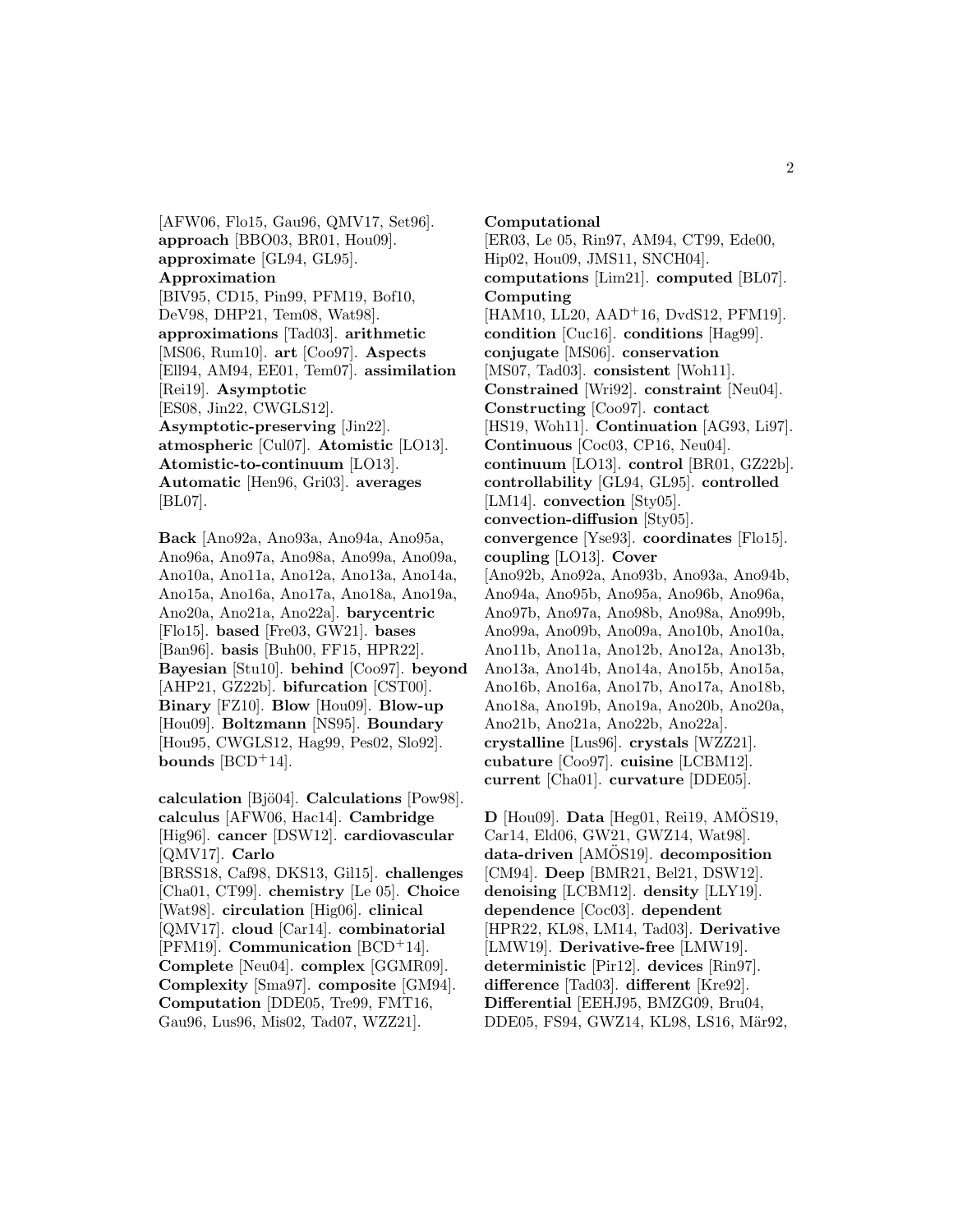MN96, PJY97, Pla99]. **differentiation** [Gri03]. **diffusion** [Sty05]. **dimensional** [CD15, DKS13, GGMR09, SG11]. **dimensions** [GR97]. **Direct** [Pow98, DRSL16, GGMR09]. **Discrete** [MW01]. **discretization** [CMKO11, Woh11]. **discretizations** [SG11]. **dissipation** [LM14]. **distributed** [GL94, GL95]. **Domain** [CM94, GZ22a]. **domains** [GGMR09]. **driven** [AMOS19]. **Duality** [GS02]. **dynamical** [Chu08, Stu94]. **dynamics** [BL07, LL20, LS16, Mis02].

**efficient** [DDHK08, Mis02]. **Eigenvalue** [LO96, Bof10, CG02, GT17, Sor02]. **eigenvalues** [Ips98]. **elastic** [Cia01]. **electromagnetism** [Hip02]. **electrostatic** [GM94]. **element** [AFW06, BBO03, Ban96, BR01, Bof10, Cha01, DE13, For93, GWZ14]. **elements** [Hip02]. **Entropy** [Tad03]. **Equation** [NS95, GR97]. **Equations** [EEHJ95, BMZG09, Bru04, Dah97, DDE05, DP14, FS94, For93, GGMR09, GWZ14, Gut97, Hou09, JMS11, Kel18, KL98, Kur18, LS16, M¨ar92, MN96, PJY97, Pla99]. **Errata** [Ano95c]. **Error** [GS02, Slo92, BR01, Coc03]. **Essentially** [Shu20]. **estimation** [BR01, Can06, Coc03]. **Euler** [Hou09]. **evaluation** [DDHK08, GM94]. **Exact** [GL94, GL95]. **Exponential** [HO10]. **expression** [DDHK08]. **exterior** [AFW06].

**Fast** [GGMR09, OST20, GR97]. **fear** [Bel21]. **fields** [GM94]. **Filters** [Tad07]. **Finite** [AFW06, Bof10, DE13, For93, Hip02, Kur18, MS07, BBO03, Ban96, BR01, Cha01, GWZ14, LGB11, MS06]. **Finite-volume** [Kur18]. **first** [NN13]. **first-order** [NN13]. **Fit** [Bel21]. **fitting** [Wat98]. **floating** [Rum10]. **floating-point** [Rum10]. **flow** [DDE05]. **flows** [Cul07]. **fluid** [CST00]. **following** [AG93]. **Formalization** [AM94]. **formulae** [Coo97]. **Foundations** [MT20]. **fractional** [DDG<sup>+</sup>20]. **Free**

[Hou95, LMW19]. **frequency** [CWGLS12, ER03]. **Front** [Ano92b, Ano93b, Ano94b, Ano95b, Ano96b, Ano97b, Ano98b, Ano99b, Ano09b, Ano10b, Ano11b, Ano12b, Ano13b, Ano14b, Ano15b, Ano16b, Ano17b, Ano18b, Ano19b, Ano20b, Ano21b, Ano22b]. **function** [Wat98]. **functional** [BMZG09, Bru04, LLY19]. **functions** [Buh00, FF15, HAM10, Sha07, Tem07]. **futures** [Pir12].

**General** [But06]. **Generalized** [Flo15, BBO03]. **generation** [Hen96]. **Geometric** [BRSS18, EE01, HLW03, DDE05, DL02]. **geometry** [Ede00, Sab94, Sha07, WS11]. **Gibbs** [Tad07]. **global** [Neu04]. **gradient** [MS06]. **Greedy** [Tem08]. **grid** [Hen96]. **grids** [BHR09, BG04]. **group** [IMKNZ00].

**Hamiltonian** [BRSS18, SS92]. **heart** [SNCH04]. **hemivariational** [HS19]. **heterogeneous** [AWEVE12]. **Hierarchical** [Ban96]. **High** [DKS13, DvdS12, CWGLS12, CD15, ER03, SG11]. **High-dimensional** [DKS13, CD15, SG11]. **high-frequency** [CWGLS12]. **High-performance** [DvdS12]. **highly** [PJY97]. **homogenization** [AHP21, ES08]. **homological** [AFW06]. **homotopy** [Li97]. **hyperbolic** [MS07]. **hyperthermia** [DSW12].

**illustrated** [HLW03]. **image** [AM94, LCBM12, TO05]. **imaging** [CP16]. **immersed** [Pes02]. **incompressible** [Hou09]. **inequalities** [Can06, HS19]. **initial** [vDKS93]. **input** [GWZ14]. **integer** [BKL<sup>+</sup>13]. **integral** [Bru04, CWGLS12, GGMR09, Slo92]. **integration** [DKS13, HLW03]. **integrators** [BRSS18, HO10, MW01, SS92]. **integro** [Bru04]. **integro-differential** [Bru04]. **interfaces** [Set96]. **Interior** [NT08, Wri92]. **Interior-point** [NT08]. **interpolation**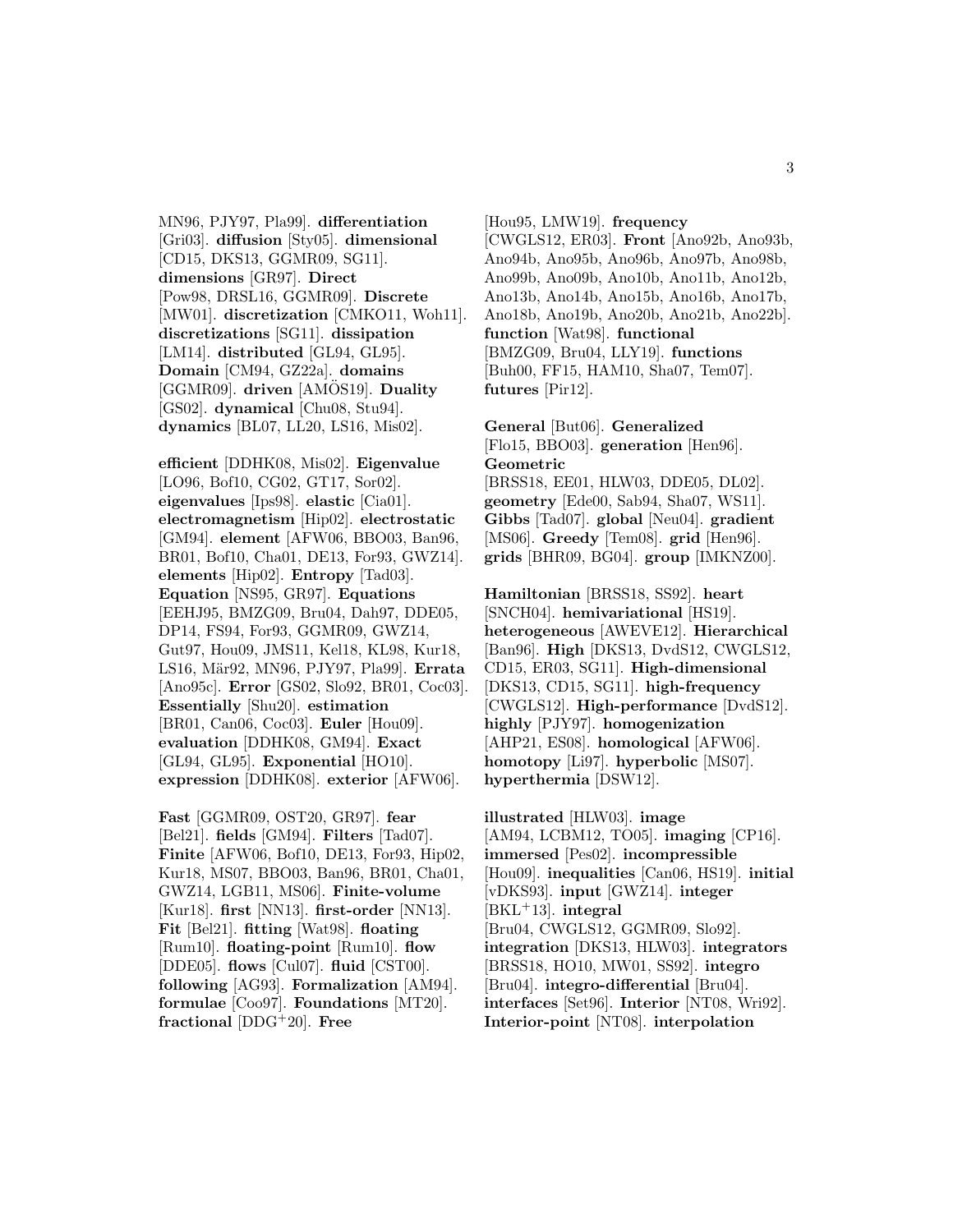[Bel21]. **Introduction** [EEHJ95, CP16, Pla99]. **Inverse** [Stu10, AMOS19, BB18, CG02, GW21]. **isogeometric** [dVBSV14]. **issue** [Ano92b, Ano92a, Ano93b, Ano93a, Ano94b, Ano94a, Ano95b, Ano95a, Ano96b, Ano96a, Ano97b, Ano97a, Ano98b, Ano98a, Ano99b, Ano99a, Ano09b, Ano09a]. **Iterative** [FGN92, MN96].

**Kepler** [Wan10]. **Kernel** [SW06]. **kinematics** [WS11]. **kinetic** [DP14]. **Kohn** [LLY19]. **Krylov** [EE01, Fre03].

**Lanczos** [Gut97, MS06]. **Lanczos-type** [Gut97]. **Laplace** [GR97]. **large** [AAD<sup>+</sup>16, GOT05, Sor02]. **large-scale** [AAD<sup>+</sup>16, GOT05]. **laws** [MS07, Tad03]. **Learning** [GW21, BMR21, Bel21, SW06]. **least** [Bjö04]. **level** [Set96, TO05]. **Lie** [IMKNZ00]. **Lie-group** [IMKNZ00]. **Linear** [AAD<sup>+</sup>16, Chu08, FGN92, vDKS93, BCD<sup>+</sup>14, Bjö04, But06, DRSL16, DHvdV93, DDHK08, Eld06, Gut97, HM22, KV17, MT20, MN96]. **linearly** [Cia01]. **liquid** [WZZ21]. **lower**  $[BCD+14]$ .

**machine** [SW06]. **machines** [FZ10]. **materials** [GM94]. **Mathematical** [Cia01, DSW12, JMS11, QMV17, dVBSV14, Bel21, Gri03]. **matrix** [ER05, HAM10, Ips98]. **matter** [Ano92b, Ano92a, Ano93b, Ano93a, Ano94b, Ano94a, Ano95b, Ano95a, Ano96b, Ano96a, Ano97b, Ano97a, Ano98b, Ano98a, Ano99b, Ano99a, Ano09b, Ano09a, Ano10b, Ano10a, Ano11b, Ano11a, Ano12b, Ano12a, Ano13b, Ano13a, Ano14b, Ano14a, Ano15b, Ano15a, Ano16b, Ano16a, Ano17b, Ano17a, Ano18b, Ano18a, Ano19b, Ano19a, Ano20b, Ano20a, Ano21b, Ano21a, Ano22b, Ano22a]. **mean** [DDE05]. **measure** [FMT16]. **measure-valued** [FMT16]. **mechanics** [CST00, HS19, MW01]. **meshes** [Ede00].

**meshless** [BBO03, SW06]. **method** [AWEVE12, Ban96, BRSS18, HLW03, Pes02, GR97]. **Methods** [EEHJ95, GS02, NS95, Wri92, BBO03, BR01, BB18, But06, Caf98, CWGLS12, Coc03, DDG<sup>+</sup>20, Dah97, DRSL16, DP14, DE13, EE01, FS94, Fre03, GZ22a, Gil15, GOT05, GWZ14, HPR22, IMKNZ00, JMS11, Kel18, LMW19, LM14, LGB11, LS16, Li97, LLY19, Mär92, MQ02, MS07, Nat99, NT08, Pir12, Pla99, Rin97, Rum10, SW06, Set96, Slo92, Sor02, TO05, XZ17, Yse93, dVBSV14]. **microstructure** [Lus96]. **minimization** [NN13]. **mining** [Eld06, Heg01]. **Mixed** [BKL<sup>+</sup>13, HM22]. **Mixed-integer** [BKL<sup>+</sup>13]. **MLP** [Pin99]. **Model** [Fre03, GW21, Pin99]. **Modelling** [Cul07, WZZ21, Ben21, Cia01, DL02, Hig06, LGB11, Ode18, QMV17, SNCH04]. **models** [AMOS19, DDG ¨ <sup>+</sup>20, GW21]. **Modern** [BB18, Can06]. **Molecular** [BL07, LS16]. **mollifiers** [Tad07]. **Monte** [BRSS18, Caf98, DKS13, Gil15]. **motion** [OVBS17]. ¨ **moving** [BHR09]. **multicore** [AAD<sup>+</sup>16]. **multigrid** [XZ17, Yse93]. **Multilevel** [Gil15]. **Multipole** [GR97]. **Multiscale** [SNCH04, AWEVE12, Dah97, Jin22, Ode18]. **Multivariate** [dB93, Li97].

**Navier** [For93, Hou09]. **network** [DHP21]. **Networks** [Ell94, Pin99]. **Neural** [DHP21, Ell94, Pin99]. **Newton** [Wan10]. **no** [Hou09]. **non** [Shu20]. **non-oscillatory** [Shu20]. **Nonlinear** [DeV98, BKL<sup>+</sup>13, GOT05, GT17, Kel18, NSZ17, Tad03]. **nonlocal** [DDG<sup>+</sup>20]. **nonsymmetric** [Gut97]. **norm** [NN13]. **norms** [Wat98]. **nuclear** [NN13]. **numbers** [Cuc16]. **Numerica** [Hig96]. **Numerical** [AHP21, BGL05, CWGLS12, CT99, DDG<sup>+</sup>20, DP14, Eld06, Ell94, GOT05, Hac14, HS19, Hig06, Hou95, Kel18, LM14, Li97, LLY19, Mär92, Nat99, NSZ17, PJY97,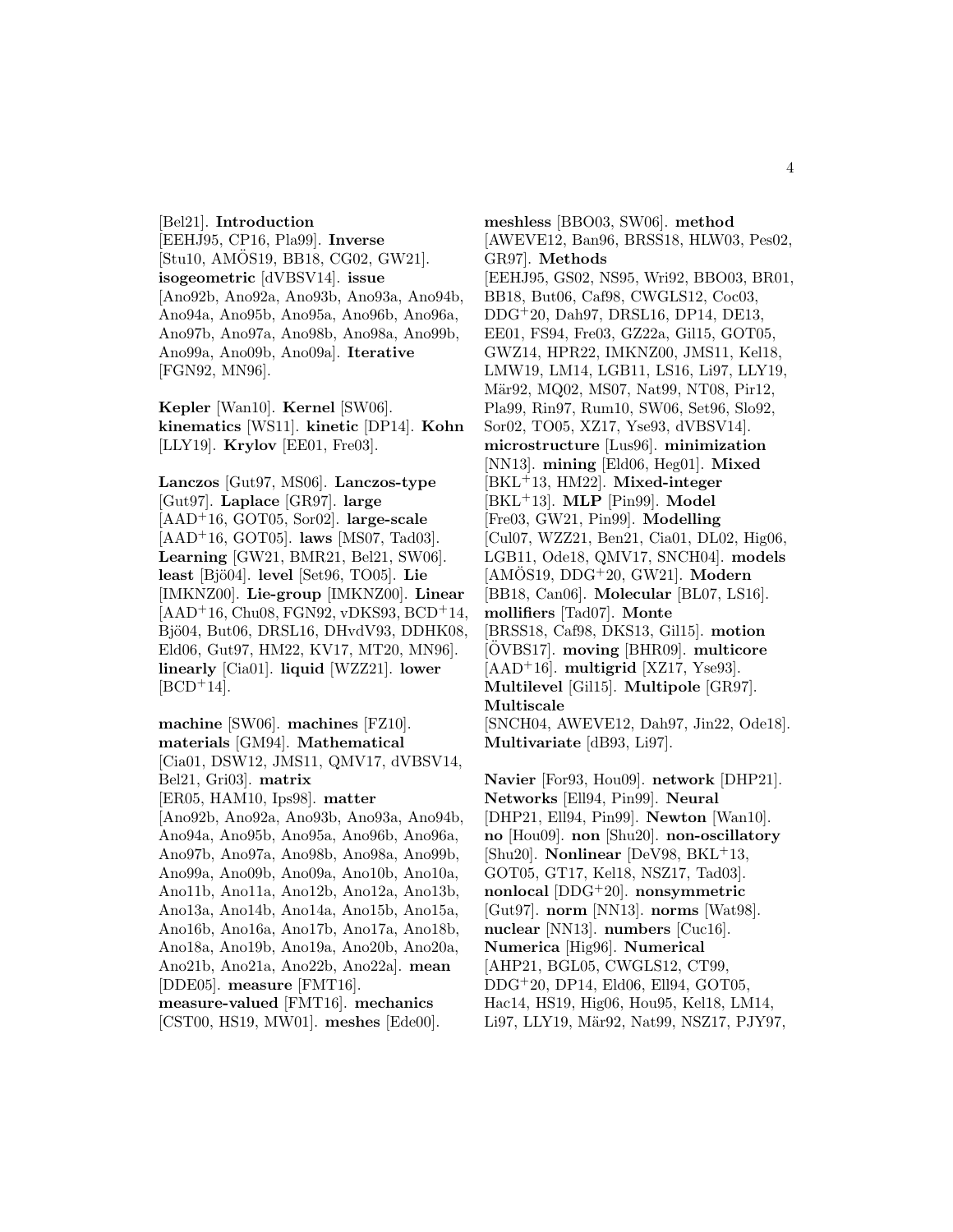Sab94, Sor02, Stu94, Tem07, WS11, BCD<sup>+</sup>14, BMZG09, Ben21, Bru04, CST00, DHvdV93, ES08, GM94, Hag99, HLW03, HM22, KV17, Le 05, MT20, Pla99, QMV17, Sma97, Wan10, Woh11, vDKS93]. **Numerical-asymptotic** [CWGLS12]. **numerically** [BL07]. **numerics** [FS20].

**ocean** [Hig06]. **Old** [Yse93]. **operator** [Dah97]. **Optimal** [Ben21, BCD<sup>+</sup>14, BR01, GZ22b]. **Optimization** [LO96, Noc92, Pow98, Tod01, Wri92, BKL<sup>+</sup>13, CP16, GOT05, LMW19, NT08, Neu04]. **oracle** [Can06]. **order** [NN13]. **ordinary** [PJY97]. **Orthogonal** [Gau96, OST20]. **oscillatory** [PJY97, Shu20]. **outlook** [DvdS12]. **overview** [SS92].

**Padé** [BIV95]. **Parallel** [DHvdV93]. **parameter** [GL94, GL95]. **parametric** [CD15, SG11]. **Partial** [LS16, DDE05, FS94, GWZ14]. **Particle** [NS95]. **path** [AG93]. **pattern** [Car14]. **PDEs** [CD15, DE13, FF15, GZ22b, GS02, NSZ17, SG11]. **performance** [DvdS12]. **perspective** [Le 05, Rei19, Stu10]. **perspectives** [GW21]. **perturbation** [Ips98]. **phase** [FS20]. **phenomena** [Bel21]. **phenomenon** [Tad07]. **physical** [Jin22]. **physics** [GW21]. **physics-based** [GW21]. **piecewise** [dB93]. **planning** [DSW12]. **point** [BGL05, Car14, NT08, Rum10]. **polynomial** [Li97]. **polynomials** [Gau96, OST20, dB93]. **posteriori** [BR01, GS02]. **Postprocessing** [GS02]. **precision** [HM22, MS06]. **Preconditioning** [Wat15]. **predictive** [Ode18]. **Preface** [Ano92c]. **preserving** [CMKO11, Jin22]. **Press** [Hig96]. **Pricing** [Pir12]. **prism** [Bel21]. **Probabilistic** [Cuc16]. **problem** [GT17]. **Problems** [Hou95, Kre92, AMOS19, BB18, BGL05, Bjö04, Bof10, CG02, CST00, GW21, HPR22, Jin22, SS92, Sor02, Stu10,

Sty05, Tad03, Woh11, vDKS93]. **Programming** [BT95]. **proofs** [Yse93]. **propagating** [Set96]. **propagation** [ER03]. **pseudospectra** [Tre99]. **pseudospectral** [FS94].

**Quadratic** [BT95]. **quantum** [LL20, Rin97]. **quasi** [Caf98, DKS13]. **quasi-Monte** [Caf98, DKS13].

**Radial** [Buh00, FF15]. **Radiation** [Hag99]. **Random** [ER05, GWZ14]. **Randomized** [KV17, MT20]. **recognition** [Car14]. **Reduced** [HPR22]. **reduction** [Fre03, GW21]. **refined** [LGB11]. **regime** [LL20]. **regional** [DSW12]. **regularization** [BB18]. **related** [Tad03]. **Relative** [Ips98]. **relativity** [CT99]. **remarkable** [Bel21]. **ResNets** [GZ22b]. **results** [Cha01, Ips98, Rum10]. **retarded** [BMZG09]. **retrieval** [FS20]. **Review** [Hig96, FS94]. **Rigorous** [Rum10, Mis02].

**saddle** [BGL05]. **satisfaction** [Neu04]. **scale** [AAD<sup>+</sup>16, AHP21, GOT05, LM14]. **scales** [Kre92]. **scattering** [CWGLS12]. **schemes** [DL02, Jin22, Kur18, Shu20, Woh11]. **Schr¨odinger** [JMS11, Rei19]. **Schwarz** [GZ22a]. **science** [CT99, Coo97, TO05]. **scientific** [PFM19]. **Search** [Pow98, Neu04]. **Secrets** [LCBM12]. **Section** [Ano95c]. **Semi** [Sha07]. **Semi-analytic** [Sha07]. **semiclassical** [JMS11, LL20, Rin97]. **semiconductor** [Rin97]. **Semidefinite** [Tod01]. **separation** [AHP21, FZ10]. **Sequential** [BT95]. **set** [Set96, TO05]. **shallow** [Kur18]. **shallow-water** [Kur18]. **Sham** [LLY19]. **shells** [Cha01, Cia01]. **shocks** [LM14]. **simulation** [Ben21, Hag99]. **singular** [Ips98]. **small** [LM14]. **small-scale** [LM14]. **software** [AAD<sup>+</sup>16]. **Solution** [FGN92, BMZG09, BGL05, For93, Li97, MN96, PJY97, vDKS93]. **Solutions**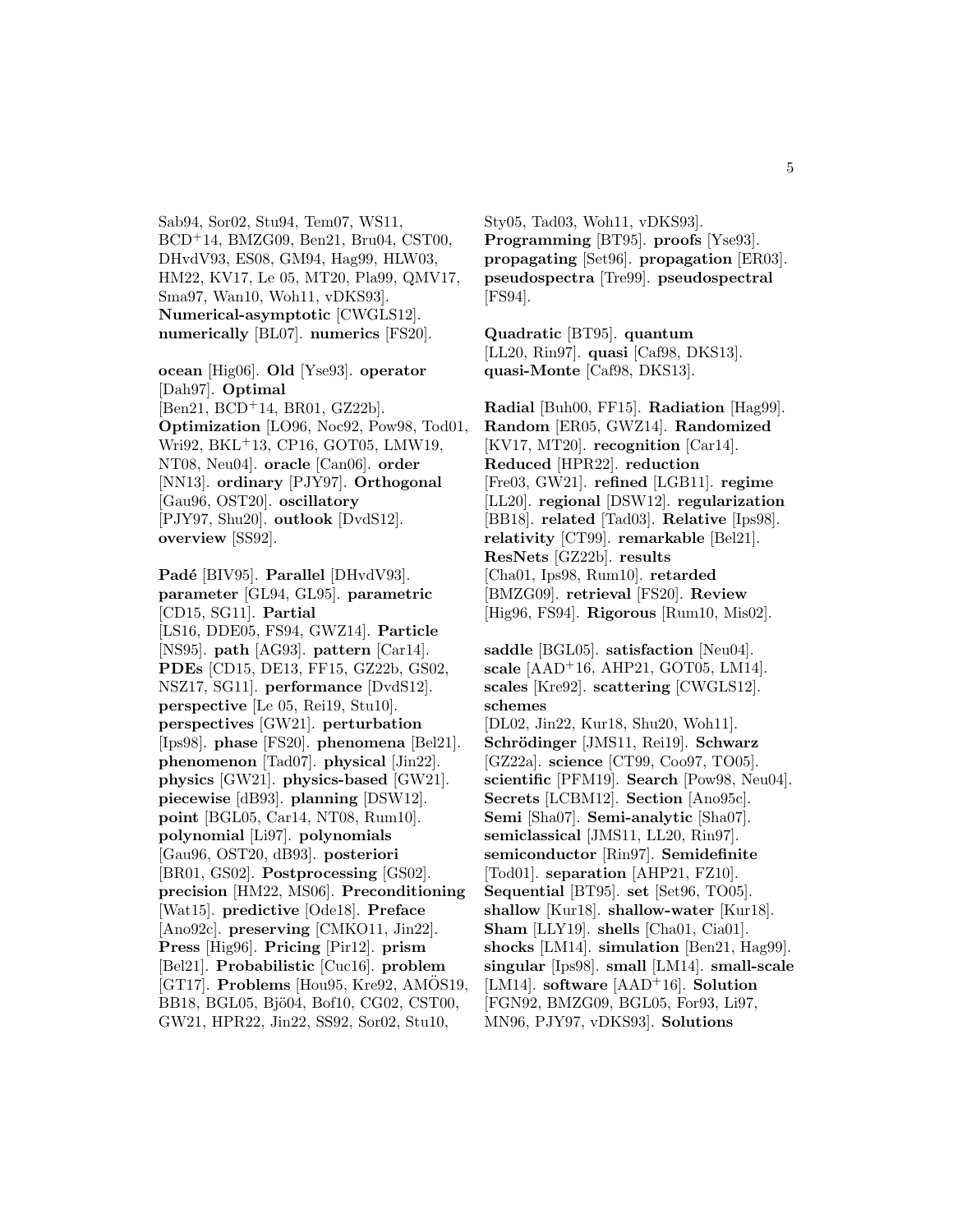[Hou95, FMT16]. **solvers** [GGMR09, Gut97]. **Solving** [AMOS19, FF15, FS94]. **Some** [Cha01]. **Sparse** [BG04, SG11, DRSL16]. **special** [Tem07]. **Splitting** [MQ02]. **squares** [Bjö04]. **Stability** [KL98, Tad03, vDKS93]. **state** [Sty05]. **statistical** [BMR21, Can06]. **Status** [DvdS12]. **Steady** [Sty05]. **Steady-state** [Sty05]. **Stochastic** [GWZ14, LS16, Pla99, SG11]. **Stokes** [For93, Hou09]. **Störmer** [HLW03]. **strongly** [NSZ17]. **structure**  $[CMKO11, \ddot{O}VBS17]$ . **structure-preserving** [CMKO11]. **Structured** [CG02]. **Subdivision** [DL02]. **subspace** [EE01]. **subspaces** [Fre03]. **support** [FZ10]. **surface** [DE13]. **surfaces** [Sab94]. **Survey** [BBO03, DRSL16, OVBS17]. **Symplectic** [SS92]. **system** [QMV17]. **Systems** [FGN92, Chu08, DRSL16, DvdS12, GL94, GL95, Gut97, Li97, MN96, Stu94]. **Taste** [BIV95]. **techniques** [AFW06, Heg01, Mis02, SW06]. **tensor**

[Hac14, SG11]. **Tensors** [Lim21]. **Theory** [Noc92, Set96, ER05, EE01, LLY19, Pin99, Sma97, Tad03]. **therapy** [DSW12]. **three** [GR97, GGMR09]. **three-dimensional** [GGMR09]. **time** [HPR22, Kre92, KL98, Tad03]. **time-dependent** [HPR22, KL98, Tad03]. **tomography** [Nat99]. **Topics** [CMKO11]. **Topological** [Car14, Mis02]. **Total** [TO05]. **training** [FZ10]. **transport** [Rin97]. **transportation** [Ben21]. **trends** [BMZG09]. **Triangulations** [Ede00]. **truncation** [GZ22a]. **Tsunami** [LGB11]. **Turnpike** [GZ22b]. **type** [Bru04, Gut97].

**Unconstrained** [Noc92]. **unified** [BBO03, Hou09]. **University** [Hig96]. **using**  $[AM\ddot{O}S19, OST20, Rum10].$ 

**value** [vDKS93]. **valued** [FMT16]. **values** [Ips98]. **variation** [TO05]. **variational** [MW01, dVBSV14]. **Variationally** [Woh11]. **vector** [FZ10]. **Verification** [Rum10]. **Verlet** [HLW03]. **version** [GR97]. **via** [Can06]. **view** [Gri03]. **viewpoint** [BMR21]. **viscosity** [Coc03]. **Volterra** [Bru04]. **volume** [Ano92b, Ano92a, Ano93b, Ano93a, Ano94b, Ano94a, Ano95b, Ano95a, Ano96b, Ano96a, Ano97b, Ano97a, Ano98b, Ano98a, Ano99b, Ano99a, Ano09b, Ano09a, Ano10b, Ano10a, Ano11b, Ano11a, Ano12b, Ano12a, Ano13b, Ano13a, Ano14b, Ano14a, Ano15b, Ano15a, Ano16b, Ano16a, Ano17b, Ano17a, Ano18b, Ano18a, Ano19b, Ano19a, Ano20b, Ano20a, Ano21b, Ano21a, Ano22b, Ano22a, Kur18, LGB11, MS07].

**water** [Kur18]. **wave** [ER03]. **Wavelet** [Dah97]. **Wavelets** [DL92]. **waves** [Hag99]. **way** [DKS13]. **weighted** [Shu20]. **without** [Bel21].

# **References**

# **Abdelfattah:2016:LAS**

[AAD<sup>+</sup>16] A. Abdelfattah, H. Anzt, J. Dongarra, M. Gates, A. Haidar, J. Kurzak, P. Luszczek, S. Tomov, I. Yamazaki, and A. YarKhan. Linear algebra software for largescale accelerated multicore computing. Acta Numerica, 25:1– 160, 2016. CODEN ANUMFU. ISSN 0962-4929 (print), 1474- 0508 (electronic).

#### **Arnold:2006:FEE**

[AFW06] Douglas N. Arnold, Richard S. Falk, and Ragnar Winther. Finite element exterior calculus, homological techniques, and applications. Acta Numerica, 15:1–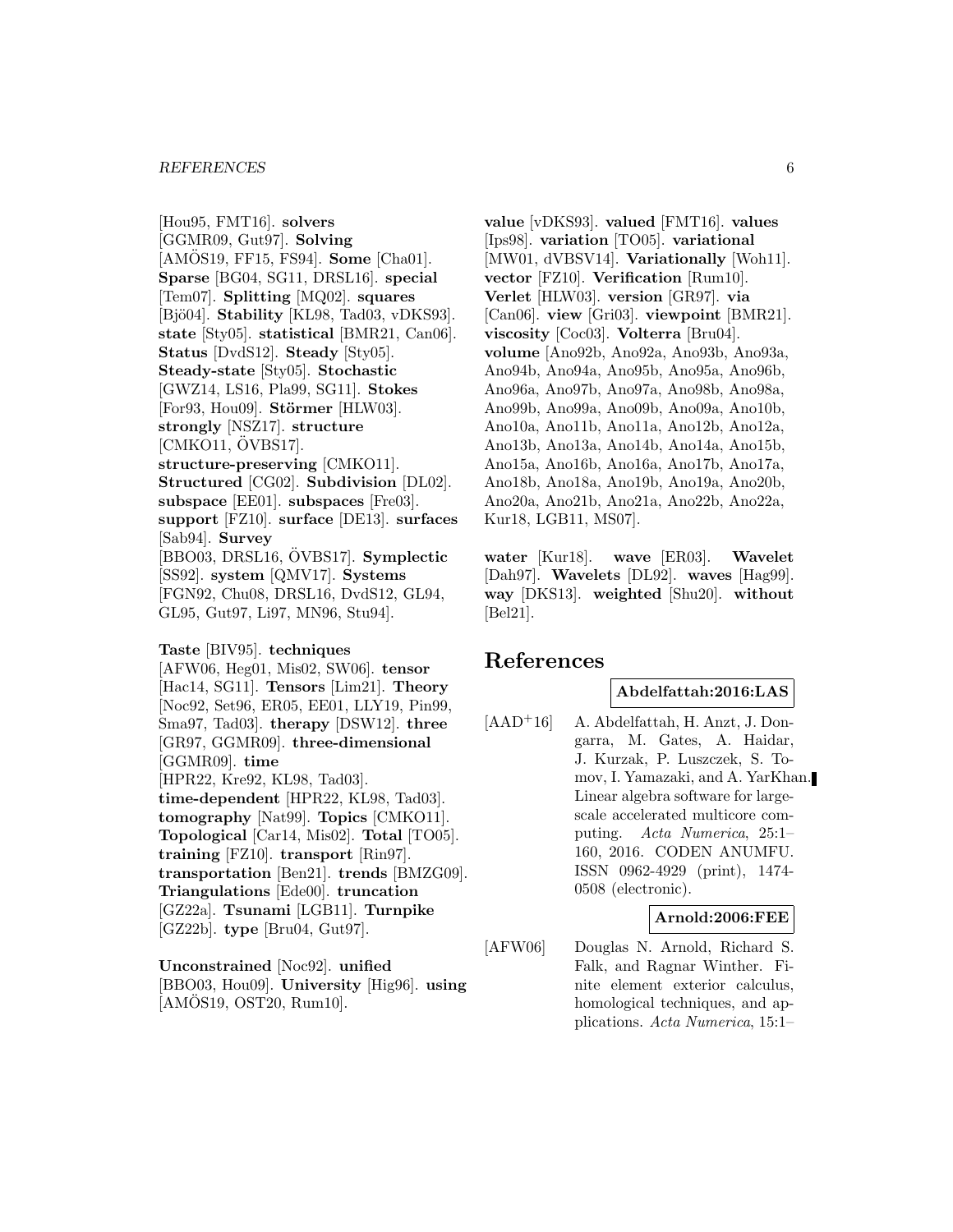155, 2006. CODEN ANUMFU. ISBN 0-521-86815-7. ISSN 0962- 4929 (print), 1474-0508 (electronic).

# **Allgower:1993:CPF**

[AG93] Eugene L. Allgower and Kurt Georg. Continuation and path following. Acta Numerica, 2:1– 64, 1993. CODEN ANUMFU. ISBN 0-521-44356-3. ISSN 0962- 4929 (print), 1474-0508 (electronic).

# **Altmann:2021:NHB**

[AHP21] Robert Altmann, Patrick Henning, and Daniel Peterseim. Numerical homogenization beyond scale separation. Acta Numerica, 30:1–86, May 2021. CODEN ANUMFU. ISSN 0962-4929 (print), 1474-0508 (electronic). URL https: //www.cambridge.org/core/ journals/acta-numerica/article/ numerical-homogenization-

#### **Alvarez:1994:FCA**

[AM94] Luis Alvarez and Jean Michel Morel. Formalization and computational aspects of image analysis. Acta Numerica, 3:1–59, 1994. CODEN ANUMFU. ISBN 0-521-46181-2. ISSN 0962-4929 (print), 1474-0508 (electronic).

#### **Arridge:2019:SIP**

[AMÖS19] Simon Arridge, Peter Maass, Ozan Öktem, and Carola-Bibiane Schönlieb. Solving inverse problems using datadriven models. Acta Numerica, 28:1–174, May 01, 2019. CODEN ANUMFU. ISSN 0962-4929 (print), 1474-0508 (electronic). URL https: //www.cambridge.org/core/ journals/acta-numerica/article/ solving-inverse-problemsusing-datadriven-models/CE5B3725869AEAF46E04874

#### **Anonymous:1992:AVIb**

[Ano92a] Anonymous. ANU volume 1 issue 1 cover and back matter. Acta Numerica, 1:b1, 1992. CO-DEN ANUMFU. ISBN 0-521- 41026-6, 0-521-42291-4. ISSN 0962-4929 (print), 1474-0508 (electronic).

# **Anonymous:1992:AVIa**

[Ano92b] Anonymous. ANU volume 1 issue 1 cover and front matter. Acta Numerica, 1:f1–f6, 1992. CODEN ANUMFU. ISBN 0-521-41026-6, 0-521-42291-4. ISSN 0962-4929 (print), 1474-

beyond-scale-separation/03C5F8C9AFB7E218**0508A@E8DBD8F**525.

#### **Anonymous:1992:P**

[Ano92c] Anonymous. Preface. Acta Numerica, 1:i, 1992. CODEN ANUMFU. ISBN 0-521-41026-6, 0-521-42291-4. ISSN 0962-4929 (print), 1474-0508 (electronic).

#### **Anonymous:1993:AVIb**

[Ano93a] Anonymous. ANU volume 2 issue 1 cover and back matter. Acta Numerica, 2:b1–b2, 1993. CODEN ANUMFU. ISBN 0- 521-44356-3. ISSN 0962-4929 (print), 1474-0508 (electronic).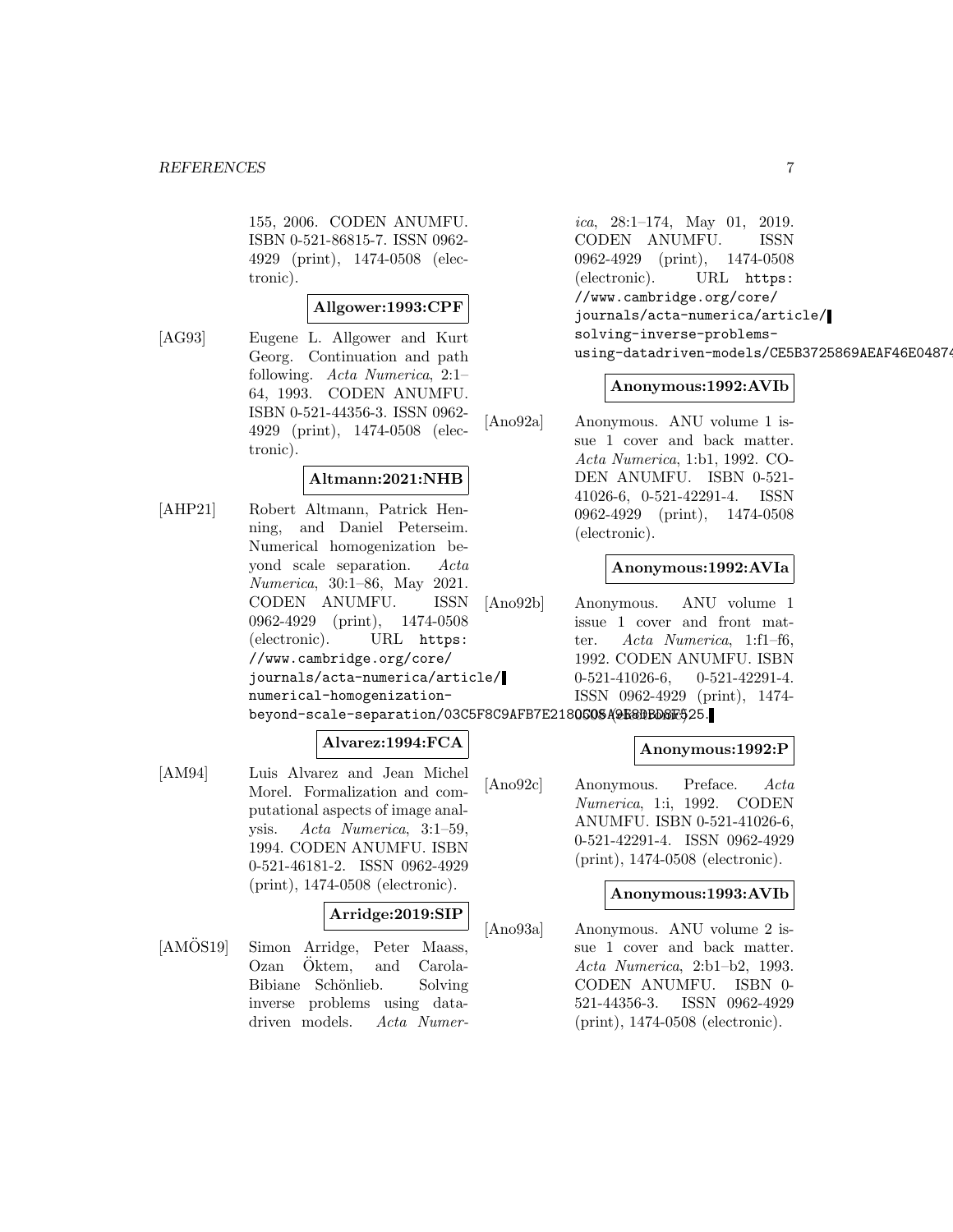#### *REFERENCES* 8

#### **Anonymous:1993:AVIa**

[Ano93b] Anonymous. ANU volume 2 issue 1 cover and front matter. Acta Numerica, 2:f1–f6, 1993. CODEN ANUMFU. ISBN 0- 521-44356-3. ISSN 0962-4929 (print), 1474-0508 (electronic).

#### **Anonymous:1994:AVIb**

[Ano94a] Anonymous. ANU volume 3 issue 1 cover and back matter. Acta Numerica, 3:b1, 1994. CO-DEN ANUMFU. ISBN 0-521- 46181-2. ISSN 0962-4929 (print), 1474-0508 (electronic).

#### **Anonymous:1994:AVIa**

[Ano94b] Anonymous. ANU volume 3 issue 1 cover and front matter. Acta Numerica, 3:f1–f6, 1994. CODEN ANUMFU. ISBN 0- 521-46181-2. ISSN 0962-4929 (print), 1474-0508 (electronic).

#### **Anonymous:1995:AVIb**

[Ano95a] Anonymous. ANU volume 4 issue 1 cover and back matter. Acta Numerica, 4:b1, 1995. CO-DEN ANUMFU. ISBN 0-521- 48255-0. ISSN 0962-4929 (print), 1474-0508 (electronic).

#### **Anonymous:1995:AVIa**

[Ano95b] Anonymous. ANU volume 4 issue 1 cover and front matter. Acta Numerica, 4:f1–f6, 1995. CODEN ANUMFU. ISBN 0- 521-48255-0. ISSN 0962-4929 (print), 1474-0508 (electronic).

#### **Anonymous:1995:ES**

[Ano95c] Anonymous. Errata for section 1.10.7. Acta Numerica, 4:329– 333, 1995. CODEN ANUMFU. ISBN 0-521-48255-0. ISSN 0962- 4929 (print), 1474-0508 (electronic).

# **Anonymous:1996:AVIb**

[Ano96a] Anonymous. ANU volume 5 issue 1 cover and back matter. Acta Numerica, 5:b1, 1996. CO-DEN ANUMFU. ISBN 0-521- 57234-7. ISSN 0962-4929 (print), 1474-0508 (electronic).

#### **Anonymous:1996:AVIa**

[Ano96b] Anonymous. ANU volume 5 issue 1 cover and front matter. Acta Numerica, 5:f1–f6, 1996. CODEN ANUMFU. ISBN 0- 521-57234-7. ISSN 0962-4929 (print), 1474-0508 (electronic).

#### **Anonymous:1997:AVIb**

[Ano97a] Anonymous. ANU volume 6 issue 1 cover and back matter. Acta Numerica, 6:b1, 1997. CO-DEN ANUMFU. ISBN 0-521- 59106-6. ISSN 0962-4929 (print), 1474-0508 (electronic).

#### **Anonymous:1997:AVIa**

[Ano97b] Anonymous. ANU volume 6 issue 1 cover and front matter. Acta Numerica, 6:f1–f6, 1997. CODEN ANUMFU. ISBN 0- 521-59106-6. ISSN 0962-4929 (print), 1474-0508 (electronic).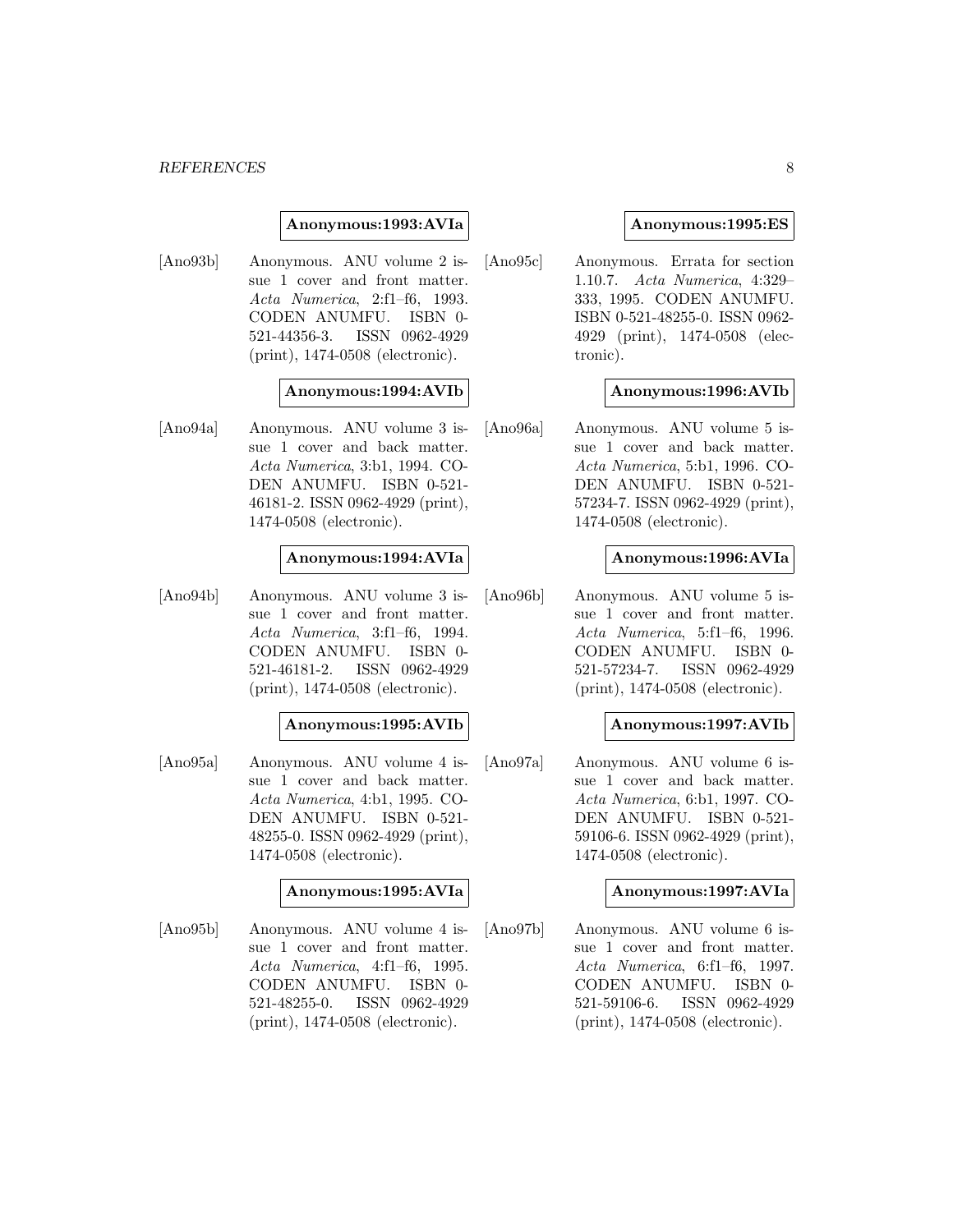#### *REFERENCES* 9

#### **Anonymous:1998:AVIb**

[Ano98a] Anonymous. ANU volume 7 issue 1 cover and back matter. Acta Numerica, 7:b1, 1998. CO-DEN ANUMFU. ISBN 0-521- 64316-3. ISSN 0962-4929 (print), 1474-0508 (electronic).

#### **Anonymous:1998:AVIa**

[Ano98b] Anonymous. ANU volume 7 issue 1 cover and front matter. Acta Numerica, 7:f1–f6, 1998. CODEN ANUMFU. ISBN 0- 521-64316-3. ISSN 0962-4929 (print), 1474-0508 (electronic).

#### **Anonymous:1999:AVIb**

[Ano99a] Anonymous. ANU volume 8 issue 1 cover and back matter. Acta Numerica, 8:b1, 1999. CO-DEN ANUMFU. ISBN 0-521- 77088-2. ISSN 0962-4929 (print), 1474-0508 (electronic).

#### **Anonymous:1999:AVIa**

[Ano99b] Anonymous. ANU volume 8 issue 1 cover and front matter. Acta Numerica, 8:f1–f6, 1999. CODEN ANUMFU. ISBN 0- 521-77088-2. ISSN 0962-4929 (print), 1474-0508 (electronic).

# **Anonymous:2009:AVIb**

[Ano09a] Anonymous. ANU volume 18 issue 1 cover and back matter. Acta Numerica, 18:b1, 2009. CODEN ANUMFU. ISBN 0- 521-19211-0. ISSN 0962-4929 (print), 1474-0508 (electronic).

#### **Anonymous:2009:AVIa**

[Ano09b] Anonymous. ANU volume 18 issue 1 cover and front matter. Acta Numerica, 18:f1–f6, 2009. CODEN ANUMFU. ISBN 0- 521-19211-0. ISSN 0962-4929 (print), 1474-0508 (electronic).

#### **Anonymous:2010:AVCb**

[Ano10a] Anonymous. ANU volume 19 cover and back matter. Acta Numerica, 19:b1, 2010. CODEN ANUMFU. ISBN 0-521-19284- 6. ISSN 0962-4929 (print), 1474- 0508 (electronic).

#### **Anonymous:2010:AVCa**

[Ano10b] Anonymous. ANU volume 19 cover and front matter. Acta Numerica, 19:f1–f6, 2010. CODEN ANUMFU. ISBN 0-521-19284- 6. ISSN 0962-4929 (print), 1474- 0508 (electronic).

#### **Anonymous:2011:AVCb**

[Ano11a] Anonymous. ANU volume 20 cover and back matter. Acta Numerica, 20:b1, 2011. CODEN ANUMFU. ISBN 1-107-01086- 1. ISSN 0962-4929 (print), 1474- 0508 (electronic).

# **Anonymous:2011:AVCa**

[Ano11b] Anonymous. ANU volume 20 cover and front matter. Acta Numerica, 20:f1–f6, 2011. CODEN ANUMFU. ISBN 1-107-01086- 1. ISSN 0962-4929 (print), 1474- 0508 (electronic).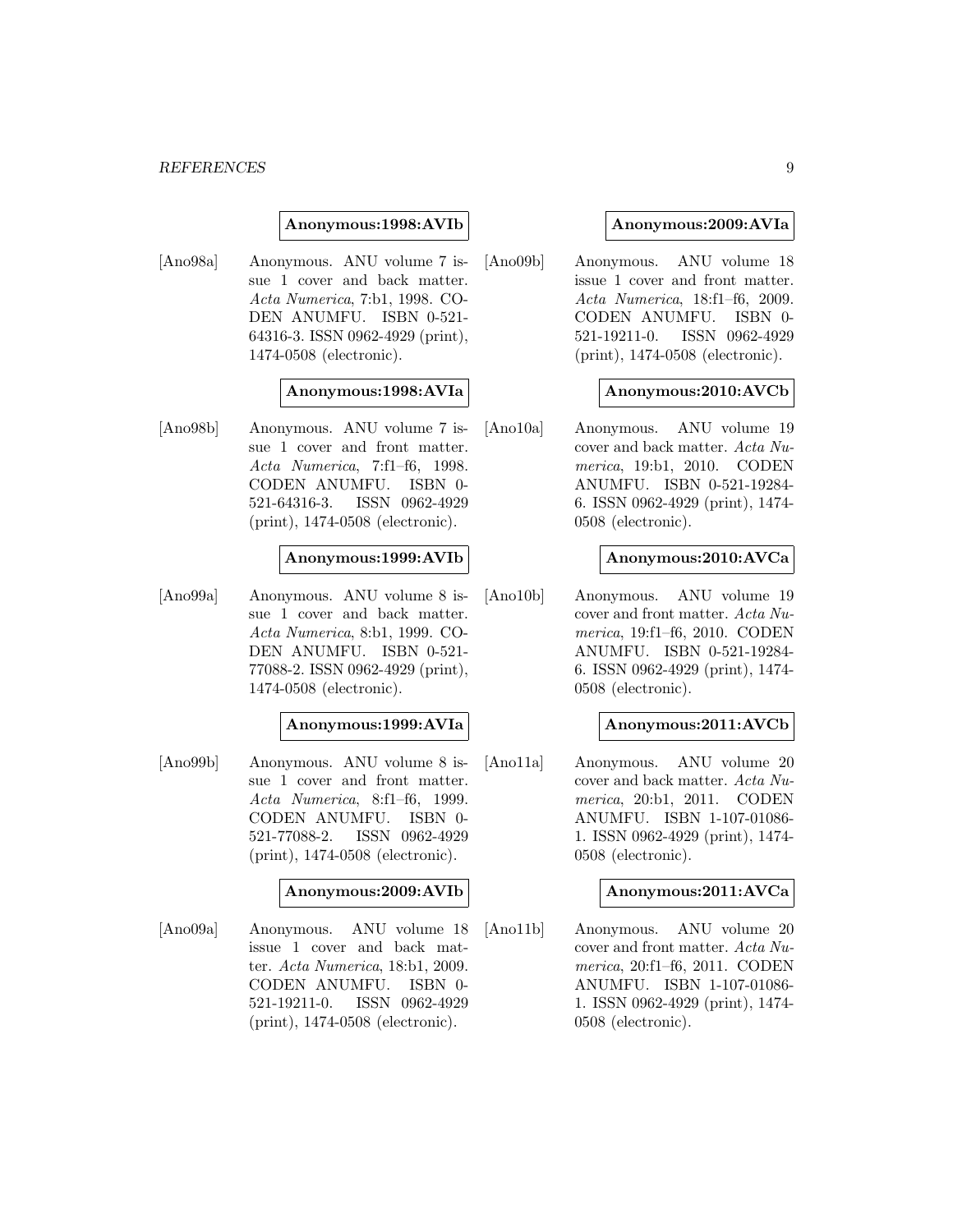#### **Anonymous:2012:AVCb**

[Ano12a] Anonymous. ANU volume 21 cover and back matter. Acta Numerica, 21:b1, 2012. CO-DEN ANUMFU. ISSN 0962- 4929 (print), 1474-0508 (electronic).

#### **Anonymous:2012:AVCa**

[Ano12b] Anonymous. ANU volume 21 cover and front matter. Acta Numerica, 21:f1–f6, 2012. CO-DEN ANUMFU. ISSN 0962- 4929 (print), 1474-0508 (electronic).

#### **Anonymous:2013:AVCb**

[Ano13a] Anonymous. ANU volume 22 cover and back matter. Acta Numerica, 22:b1, 2013. CO-DEN ANUMFU. ISSN 0962- 4929 (print), 1474-0508 (electronic).

#### **Anonymous:2013:AVCa**

[Ano13b] Anonymous. ANU volume 22 cover and front matter. Acta Numerica, 22:f1–f6, 2013. CO-DEN ANUMFU. ISSN 0962- 4929 (print), 1474-0508 (electronic).

#### **Anonymous:2014:AVCb**

[Ano14a] Anonymous. ANU volume 23 cover and back matter. Acta Numerica, 23:b1, 2014. CO-DEN ANUMFU. ISSN 0962- 4929 (print), 1474-0508 (electronic).

#### **Anonymous:2014:AVCa**

[Ano14b] Anonymous. ANU volume 23 cover and front matter. Acta Numerica, 23:f1–f6, 2014. CO-DEN ANUMFU. ISSN 0962- 4929 (print), 1474-0508 (electronic).

#### **Anonymous:2015:AVCb**

[Ano15a] Anonymous. ANU volume 24 cover and back matter. Acta Numerica, 24:b1–b2, 2015. CO-DEN ANUMFU. ISSN 0962- 4929 (print), 1474-0508 (electronic).

#### **Anonymous:2015:AVCa**

[Ano15b] Anonymous. ANU volume 24 cover and front matter. Acta Numerica, 24:f1–f8, 2015. CO-DEN ANUMFU. ISSN 0962- 4929 (print), 1474-0508 (electronic).

#### **Anonymous:2016:AVCb**

[Ano16a] Anonymous. ANU volume 25 cover and back matter. Acta Numerica, 25:b1–b2, 2016. CO-DEN ANUMFU. ISSN 0962- 4929 (print), 1474-0508 (electronic).

#### **Anonymous:2016:AVCa**

[Ano16b] Anonymous. ANU volume 25 cover and front matter. Acta Numerica, 25:f1–f8, 2016. CO-DEN ANUMFU. ISSN 0962- 4929 (print), 1474-0508 (electronic).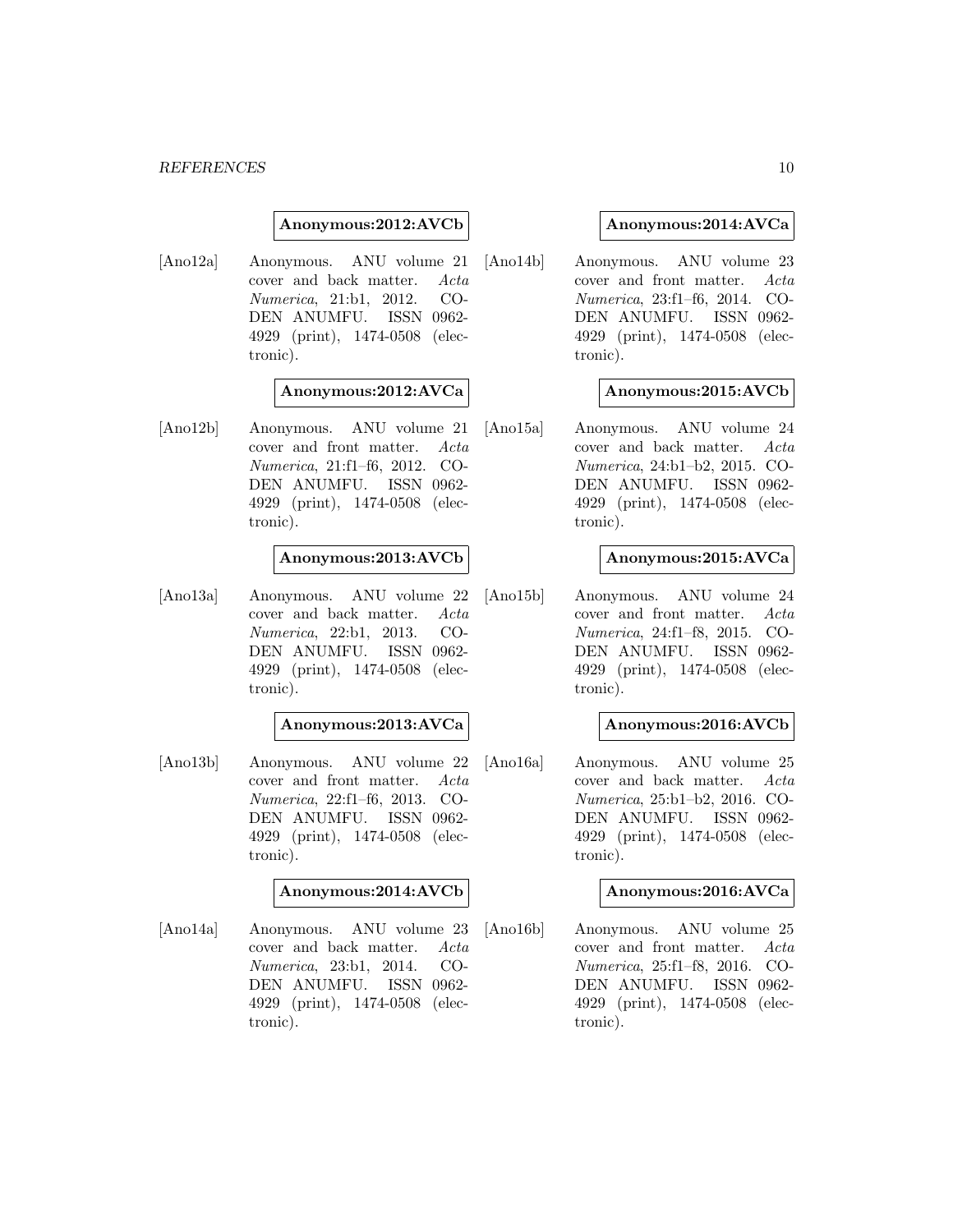# *REFERENCES* 11

# **Anonymous:2017:AVCb**

| [Ano17a] | ANU volume<br>[Ano19a]<br>Anonymous.<br>26 cover and back matter.<br>Acta Numerica, 26:b1-b2, 2017.<br>CODEN ANUMFU.<br>ISSN<br>0962-4929 (print), 1474-0508<br>(electronic).<br>URL https:<br>//www.cambridge.org/core/<br>product/CD47E20B56033D9B928B91880B69CCCC:ournals/acta-numerica/article/ | Anonymous. ANU volume 28<br>cover and back matter.<br>Acta<br>$Numerica$ , 28:b1-b2, May 01,<br>CODEN ANUMFU.<br>2019.<br>ISSN 0962-4929 (print), 1474-<br>0508 (electronic). URL https:<br>//www.cambridge.org/core/<br>anu-volume-28-cover-and-back- |
|----------|-----------------------------------------------------------------------------------------------------------------------------------------------------------------------------------------------------------------------------------------------------------------------------------------------------|--------------------------------------------------------------------------------------------------------------------------------------------------------------------------------------------------------------------------------------------------------|
|          | Anonymous:2017:AVCa                                                                                                                                                                                                                                                                                 | matter/37BC3C8988AFA1AF421F91EB8A24BD09.                                                                                                                                                                                                               |
| [Ano17b] | ANU volume<br>Anonymous.<br>26 cover and front matter.<br>Acta Numerica, 26:f1-f8, 2017.<br>[Ano19b]                                                                                                                                                                                                | Anonymous:2019:AVCa<br>Anonymous. ANU volume 28                                                                                                                                                                                                        |
|          | CODEN ANUMFU.<br><b>ISSN</b>                                                                                                                                                                                                                                                                        | cover and front matter.<br>Acta                                                                                                                                                                                                                        |
|          | 0962-4929 (print), 1474-0508                                                                                                                                                                                                                                                                        | $Numerica$ , 28:f1-f7, May 01,                                                                                                                                                                                                                         |
|          | (electronic).<br>URL https:                                                                                                                                                                                                                                                                         | CODEN ANUMFU.<br>2019.                                                                                                                                                                                                                                 |
|          | //www.cambridge.org/core/                                                                                                                                                                                                                                                                           | ISSN 0962-4929 (print), 1474-                                                                                                                                                                                                                          |
|          | product/CAB2088CCC091A35910D54485B702CA7(508 (electronic). URL https:                                                                                                                                                                                                                               |                                                                                                                                                                                                                                                        |
|          |                                                                                                                                                                                                                                                                                                     | //www.cambridge.org/core/                                                                                                                                                                                                                              |
|          | Anonymous:2018:AVCb                                                                                                                                                                                                                                                                                 | journals/acta-numerica/article/                                                                                                                                                                                                                        |
| [Ano18a] | ANU volume<br>Anonymous.                                                                                                                                                                                                                                                                            | anu-volume-28-cover-and-front-                                                                                                                                                                                                                         |
|          | 27 cover and back matter.                                                                                                                                                                                                                                                                           | matter/50D5848124876F27AC959618E401EED4.                                                                                                                                                                                                               |
|          | Acta Numerica, 27:b1-b2, 2018.<br>CODEN ANUMFU.<br><b>ISSN</b>                                                                                                                                                                                                                                      | Anonymous:2020:AVCb                                                                                                                                                                                                                                    |
|          | 0962-4929 (print), 1474-0508<br>[Ano20a]                                                                                                                                                                                                                                                            | ANU volume<br>Anonymous.                                                                                                                                                                                                                               |
|          | (electronic).<br>URL https:                                                                                                                                                                                                                                                                         | 29 cover and back matter.                                                                                                                                                                                                                              |
|          | //www.cambridge.org/core/                                                                                                                                                                                                                                                                           | Acta Numerica, 29:b1-b2, May                                                                                                                                                                                                                           |
|          | journals/acta-numerica/article/                                                                                                                                                                                                                                                                     | CODEN ANUMFU.<br>2020.                                                                                                                                                                                                                                 |
|          | anu-volume-27-cover-and-back-                                                                                                                                                                                                                                                                       | ISSN 0962-4929 (print), 1474-                                                                                                                                                                                                                          |
|          | matter/4D99F47E66773F0D8987D931D1CC41B7.0508 (electronic). URL https:                                                                                                                                                                                                                               |                                                                                                                                                                                                                                                        |
|          | Anonymous:2018:AVCa                                                                                                                                                                                                                                                                                 | //www.cambridge.org/core/<br>journals/acta-numerica/article/                                                                                                                                                                                           |
| [Ano18b] | ANU volume<br>Anonymous.                                                                                                                                                                                                                                                                            | anu-volume-29-cover-and-back-                                                                                                                                                                                                                          |
|          | 27 cover and front matter.                                                                                                                                                                                                                                                                          | matter/2E6DF7A8CF6A034A8696FE2BCC4F8271.                                                                                                                                                                                                               |
|          | $Acta\; Numerica,\;27: f1-f7,\;2018.$                                                                                                                                                                                                                                                               | Anonymous:2020:AVCa                                                                                                                                                                                                                                    |
|          | CODEN ANUMFU.<br><b>ISSN</b>                                                                                                                                                                                                                                                                        |                                                                                                                                                                                                                                                        |
|          | $0962-4929$ (print),<br>1474-0508<br>[Ano20b]                                                                                                                                                                                                                                                       | Anonymous.<br>ANU volume                                                                                                                                                                                                                               |
|          | (electronic).<br>URL https:                                                                                                                                                                                                                                                                         | 29 cover and front matter.                                                                                                                                                                                                                             |
|          | //www.cambridge.org/core/                                                                                                                                                                                                                                                                           | Acta Numerica, 29:f1-f6, May                                                                                                                                                                                                                           |
|          | journals/acta-numerica/article/                                                                                                                                                                                                                                                                     | 2020.<br>CODEN ANUMFU.                                                                                                                                                                                                                                 |
|          | anu-volume-27-cover-and-front-                                                                                                                                                                                                                                                                      | ISSN 0962-4929 (print), 1474-                                                                                                                                                                                                                          |
|          | matter/31ED918D5D0E3C645E4759F83B66E1D2.0508 (electronic). URL https:                                                                                                                                                                                                                               |                                                                                                                                                                                                                                                        |

**Anonymous:2019:AVCb**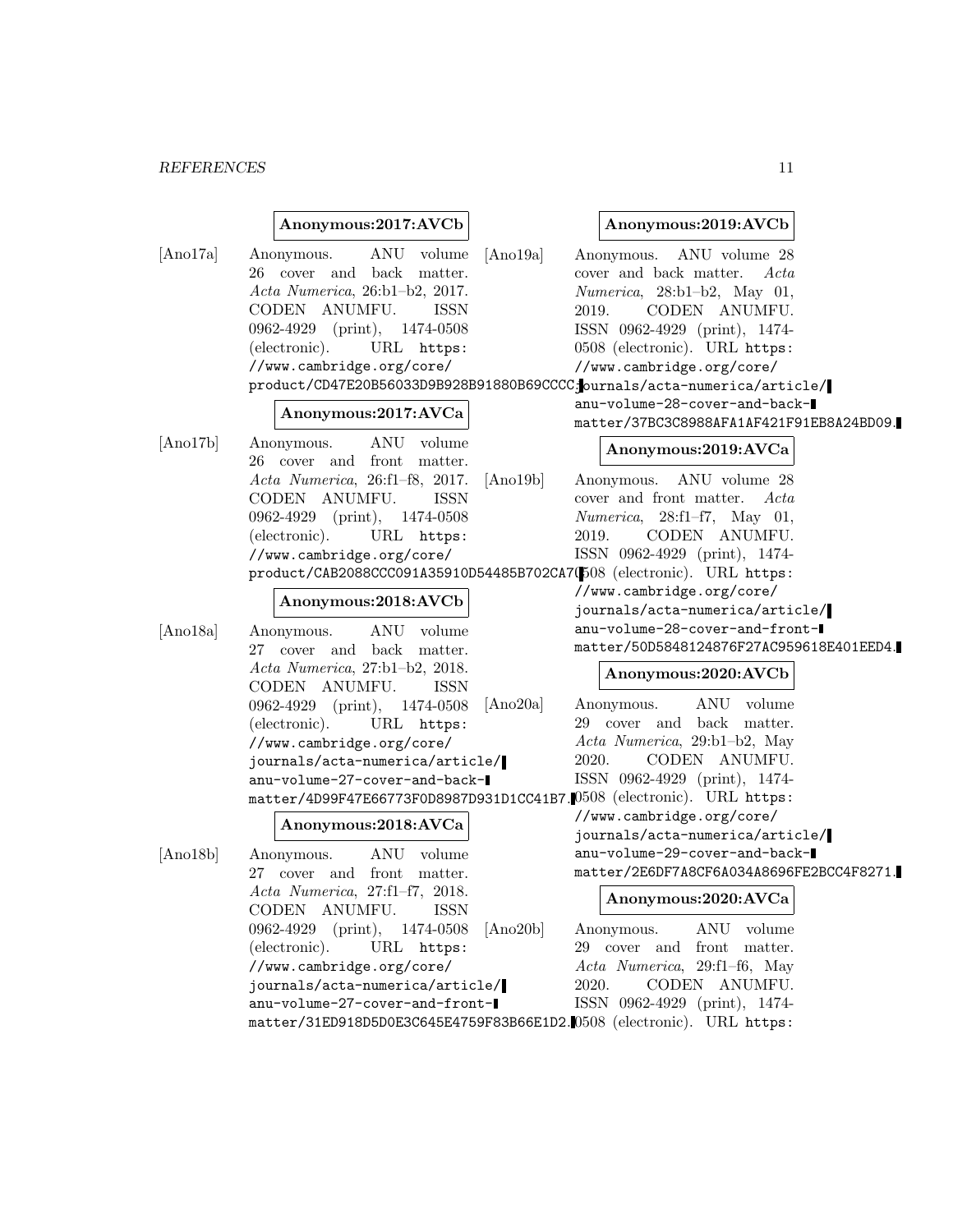//www.cambridge.org/core/ journals/acta-numerica/article/ anu-volume-29-cover-and-frontmatter/B9B842CEB66A178E4EC235A8AC6EE3D3. 0508 (electronic). URL https:

#### **Anonymous:2021:AVCb**

[Ano21a] Anonymous. ANU volume 30 cover and back matter. Acta Numerica, 30:b1, May 2021. CODEN ANUMFU. ISSN 0962-4929 (print), 1474-0508 (electronic). URL https: //www.cambridge.org/core/ journals/acta-numerica/article/ anu-volume-30-cover-and-backmatter/4FF8C6A1D40BA56A770C11BB6CEFAFFF. DEN ANUMFU. ISSN 0962-

#### **Anonymous:2021:AVCa**

[Ano21b] Anonymous. ANU volume 30 cover and front matter. Acta Numerica, 30:f1–f6, May 2021. CODEN ANUMFU. ISSN 0962-4929 (print), 1474- 0508 (electronic). URL https: //www.cambridge.org/core/ journals/acta-numerica/article/ anu-volume-30-cover-and-frontmatter/285F45741F1792F77EEFE0CF7450CA12.

# **Anonymous:2022:AVCb** [Ano22a] Anonymous. ANU volume 31 cover and back matter. Acta

Numerica, 31:b1, May 2022. CODEN ANUMFU. ISSN 0962-4929 (print), 1474-0508 (electronic). URL https: //www.cambridge.org/core/ journals/acta-numerica/article/ anu-volume-31-cover-and-backmatter/010752884B6EC8AB88909AB2F3778E50.

# **Anonymous:2022:AVCa**

[Ano22b] Anonymous. ANU volume 31 cover and front matter.

Acta Numerica, 31:f1–f6, May 2022. CODEN ANUMFU. ISSN 0962-4929 (print), 1474- //www.cambridge.org/core/ journals/acta-numerica/article/ anu-volume-31-cover-and-frontmatter/0E919884CCB419E7AF48770120082D5D.

#### **Abdulle:2012:HMM**

[AWEVE12] Assyr Abdulle, E. Weinan, Björn Engquist, and Eric Vanden-Eijnden. The heterogeneous multiscale method. Acta Numerica, 21:1–87, 2012. CO-

> 4929 (print), 1474-0508 (electronic).

# **Bank:1996:HBF**

[Ban96] Randolph E. Bank. Hierarchical bases and the finite element method. Acta Numerica, 5:1–43, 1996. CODEN ANUMFU. ISBN 0-521-57234-7. ISSN 0962-4929 (print), 1474-0508 (electronic).

#### **Benning:2018:MRM**

[BB18] Martin Benning and Martin Burger. Modern regularization methods for inverse problems. Acta Numerica, 27:1– 111, 2018. CODEN ANUMFU. ISSN 0962-4929 (print), 1474- 0508 (electronic). URL https: //www.cambridge.org/core/ journals/acta-numerica/article/ modern-regularization-methodsfor-inverse-problems/1C84F0E91BF20EC36D8E846EF8

#### **Babuska:2003:SMG**

[BBO03] Ivo Babuška, Uday Banerjee, and John E. Osborn. Survey of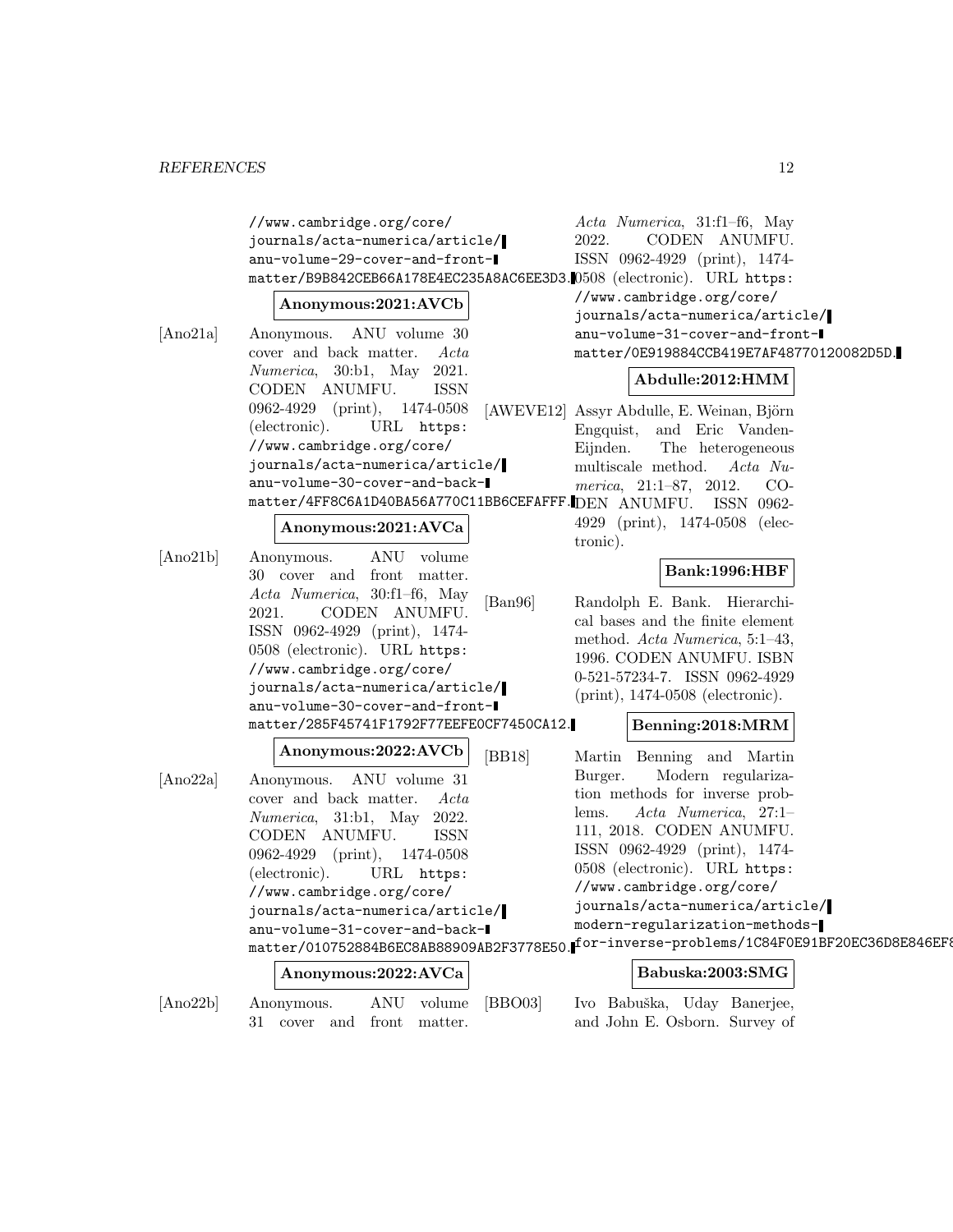meshless and generalized finite element methods: a unified approach. Acta Numerica, 12:1– 125, 2003. CODEN ANUMFU. ISBN 0-521-82523-7. ISSN 0962- 4929 (print), 1474-0508 (electronic).

# **Ballard:2014:CLB**

[BCD<sup>+</sup>14] G. Ballard, E. Carson, J. Demmel, M. Hoemmen, N. Knight, and O. Schwartz. Communication lower bounds and optimal algorithms for numerical linear algebra. Acta Numerica, 23:1– 155, 2014. CODEN ANUMFU. ISSN 0962-4929 (print), 1474- 0508 (electronic).

# **Belkin:2021:FFR**

[Bel21] Mikhail Belkin. Fit without fear: remarkable mathematical phenomena of deep learning through the prism of interpolation. Acta Numerica, 30:203–248, May 2021. CODEN ANUMFU. ISSN 0962-4929 (print), 1474- 0508 (electronic). URL https: //www.cambridge.org/core/ journals/acta-numerica/article/ fit-without-fear-remarkablemathematical-phenomena-ofdeep-learning-through-theprism-of-interpolation/DBAC769EB7F4DBA5C4720932C2826014.

#### **Benamou:2021:OTM**

[Ben21] Jean-David Benamou. Optimal transportation, modelling and numerical simulation. Acta Numerica, 30:249–325, May 2021. CODEN ANUMFU. ISSN 0962-4929 (print), 1474- 0508 (electronic). URL https:

//www.cambridge.org/core/ journals/acta-numerica/article/ optimal-transportation-modellingand-numerical-simulation/ D6D857468618B8EEE6F85FE197564E69.

# **Bungartz:2004:SG**

[BG04] Hans-Joachim Bungartz and Michael Griebel. Sparse grids. Acta Numerica, 13:147–269, 2004. CODEN ANUMFU. ISBN 0-521-83811-8. ISSN 0962-4929 (print), 1474-0508 (electronic).

# **Benzi:2005:NSS**

[BGL05] Michele Benzi, Gene H. Golub, and Jörg Liesen. Numerical solution of saddle point problems. Acta Numerica, 14:1–137, 2005. CODEN ANUMFU. ISBN 0- 521-85807-0. ISSN 0962-4929 (print), 1474-0508 (electronic).

# **Budd:2009:AMG**

[BHR09] Chris J. Budd, Weizhang Huang, and Robert D. Russell. Adaptivity with moving grids. Acta Numerica, 18:111–241, 2009. CO-DEN ANUMFU. ISBN 0-521- 19211-0. ISSN 0962-4929 (print), 1474-0508 (electronic).

# **Brezinski:1995:TPA**

[BIV95] C. Brezinski, Ufr Ieea, and J. Van Iseghem. A taste of Padé approximation. Acta Numerica, 4:53–103, 1995. CODEN ANUMFU. ISBN 0-521-48255- 0. ISSN 0962-4929 (print), 1474- 0508 (electronic).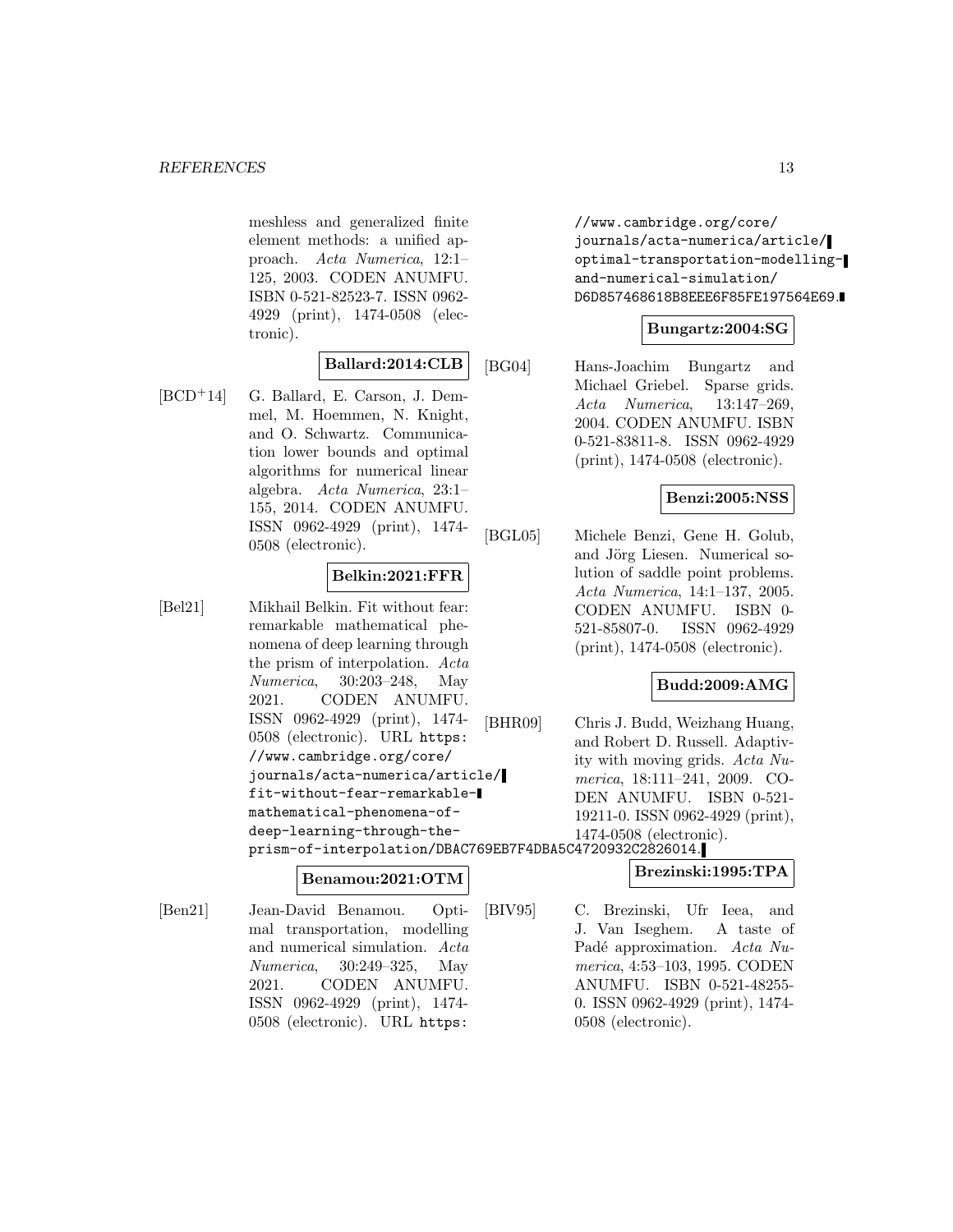# **Bjorck:2004:CLL**

[Bjö04] • Åke Björck. The calculation of linear least squares problems. Acta Numerica, 13:1–53, 2004. CODEN ANUMFU. ISBN 0- 521-83811-8. ISSN 0962-4929 (print), 1474-0508 (electronic).

# **Belotti:2013:MIN**

[BKL<sup>+</sup>13] Pietro Belotti, Christian Kirches, Sven Leyffer, Jeff Linderoth, James Luedtke, and Ashutosh Mahajan. Mixed-integer nonlinear optimization. Acta Numerica, 22:1–131, 2013. CO-DEN ANUMFU. ISSN 0962- 4929 (print), 1474-0508 (electronic).

# **Bond:2007:MDA**

[BL07] Stephen D. Bond and Benedict J. Leimkuhler. Molecular dynamics and the accuracy of numerically computed averages. Acta Numerica, 16:1–65, 2007. CODEN ANUMFU. ISBN 0- 521-87743-1. ISSN 0962-4929 (print), 1474-0508 (electronic).

#### **Bartlett:2021:DLS**

[BMR21] Peter L. Bartlett, Andrea Montanari, and Alexander Rakhlin. Deep learning: a statistical viewpoint. Acta Numerica, 30:87–201, May 2021. CODEN ANUMFU. ISSN 0962-4929 (print), 1474-0508 (electronic). URL https: //www.cambridge.org/core/ journals/acta-numerica/article/ deep-learning-a-statisticalviewpoint/7BCB89D860CEDDD5726088FAD64F2A**fiAth**od/3319BBAC1CF3EA2BE160ADB2D74FD1C4.

# **Bellen:2009:RTN**

[BMZG09] Alfredo Bellen, Stefano Maset, Marino Zennaro, and Nicola Guglielmi. Recent trends in the numerical solution of retarded functional differential equations. Acta Numerica, 18:1–110, 2009. CODEN ANUMFU. ISBN 0- 521-51642-0. ISSN 0962-4929 (print), 1474-0508 (electronic).

# **Boffi:2010:FEA**

[Bof10] Daniele Boffi. Finite element approximation of eigenvalue problems. Acta Numerica, 19:1–120, 2010. CODEN ANUMFU. ISBN 0-521-19284-6. ISSN 0962-4929 (print), 1474-0508 (electronic).

# **Becker:2001:OCA**

[BR01] Roland Becker and Rolf Rannacher. An optimal control approach to a posteriori error estimation in finite element methods. Acta Numerica, 10:1–102, 2001. CODEN ANUMFU. ISBN 0-521-80312-8. ISSN 0962-4929 (print), 1474-0508 (electronic).

# **Bou-Rabee:2018:GIH**

[BRSS18] Nawaf Bou-Rabee and J. M. Sanz-Serna. Geometric integrators and the Hamiltonian Monte Carlo method. Acta Numerica, 27:113–206, 2018. CODEN ANUMFU. ISSN 0962-4929 (print), 1474-0508 (electronic). URL https: //www.cambridge.org/core/ journals/acta-numerica/article/ geometric-integrators-andthe-hamiltonian-monte-carlo-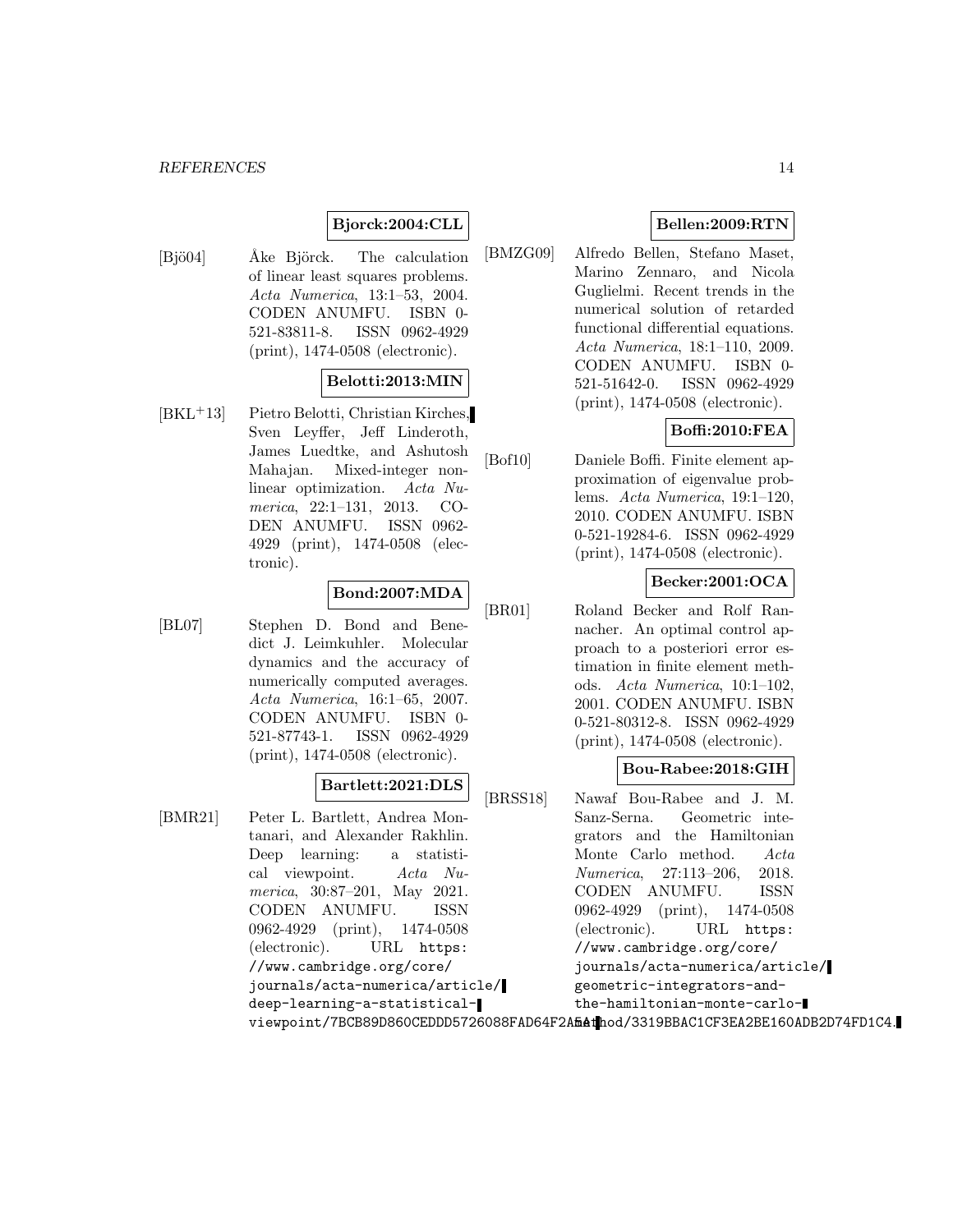#### **Brunner:2004:NAF**

[Bru04] Hermann Brunner. The numerical analysis of functional integral and integro-differential equations of Volterra type. Acta Numerica, 13:55–145, 2004. CO-DEN ANUMFU. ISBN 0-521- 83811-8. ISSN 0962-4929 (print), 1474-0508 (electronic).

# **Boggs:1995:SQP**

[BT95] Paul T. Boggs and Jon W. Tolle. Sequential quadratic programming. Acta Numerica, 4:1–51, 1995. CODEN ANUMFU. ISBN 0-521-48255-0. ISSN 0962-4929 (print), 1474-0508 (electronic).

#### **Buhmann:2000:RBF**

[Buh00] M. D. Buhmann. Radial basis functions. Acta Numerica, 9:1–38, 2000. CODEN ANUMFU. ISBN 0-521-78037- 3. ISSN 0962-4929 (print), 1474- 0508 (electronic). URL http: //journals.cambridge.org/ action/displayAbstract?fromPage= online&aid=68665.

# **Butcher:2006:GLM**

[But06] J. C. Butcher. General linear methods. Acta Numerica, 15:157–256, 2006. CODEN ANUMFU. ISBN 0-521-86815- 7. ISSN 0962-4929 (print), 1474- 0508 (electronic).

#### **Caflisch:1998:MCQ**

[Caf98] Russel E. Caflisch. Monte Carlo and quasi-Monte Carlo methods. Acta Numerica, 7:1–49, 1998. CODEN ANUMFU. ISBN 0521-64316-3. ISSN 0962-4929 (print), 1474-0508 (electronic).

#### **Candes:2006:MSE**

[Can06] Emmanuel J. Candès. Modern statistical estimation via oracle inequalities. Acta Numerica, 15:257–325, 2006. CODEN ANUMFU. ISBN 0-521-86815- 7. ISSN 0962-4929 (print), 1474- 0508 (electronic).

# **Carlsson:2014:TPR**

[Car14] Gunnar Carlsson. Topological pattern recognition for point cloud data. Acta Numerica, 23:289–368, 2014. CODEN ANUMFU. ISSN 0962-4929 (print), 1474-0508 (electronic).

# **Cohen:2015:AHD**

[CD15] Albert Cohen and Ronald De-Vore. Approximation of highdimensional parametric PDEs. Acta Numerica, 24:1–159, 2015. CODEN ANUMFU. ISSN 0962- 4929 (print), 1474-0508 (electronic).

#### **Chu:2002:SIE**

[CG02] Moody T. Chu and Gene H. Golub. Structured inverse eigenvalue problems. Acta Numerica, 11:1–71, 2002. CO-DEN ANUMFU. ISBN 0-521- 81876-1, 0-511-55014-6 (e-book). ISSN 0962-4929 (print), 1474- 0508 (electronic).

#### **Chapelle:2001:SNR**

[Cha01] Dominique Chapelle. Some new results and current challenges in the finite element analysis of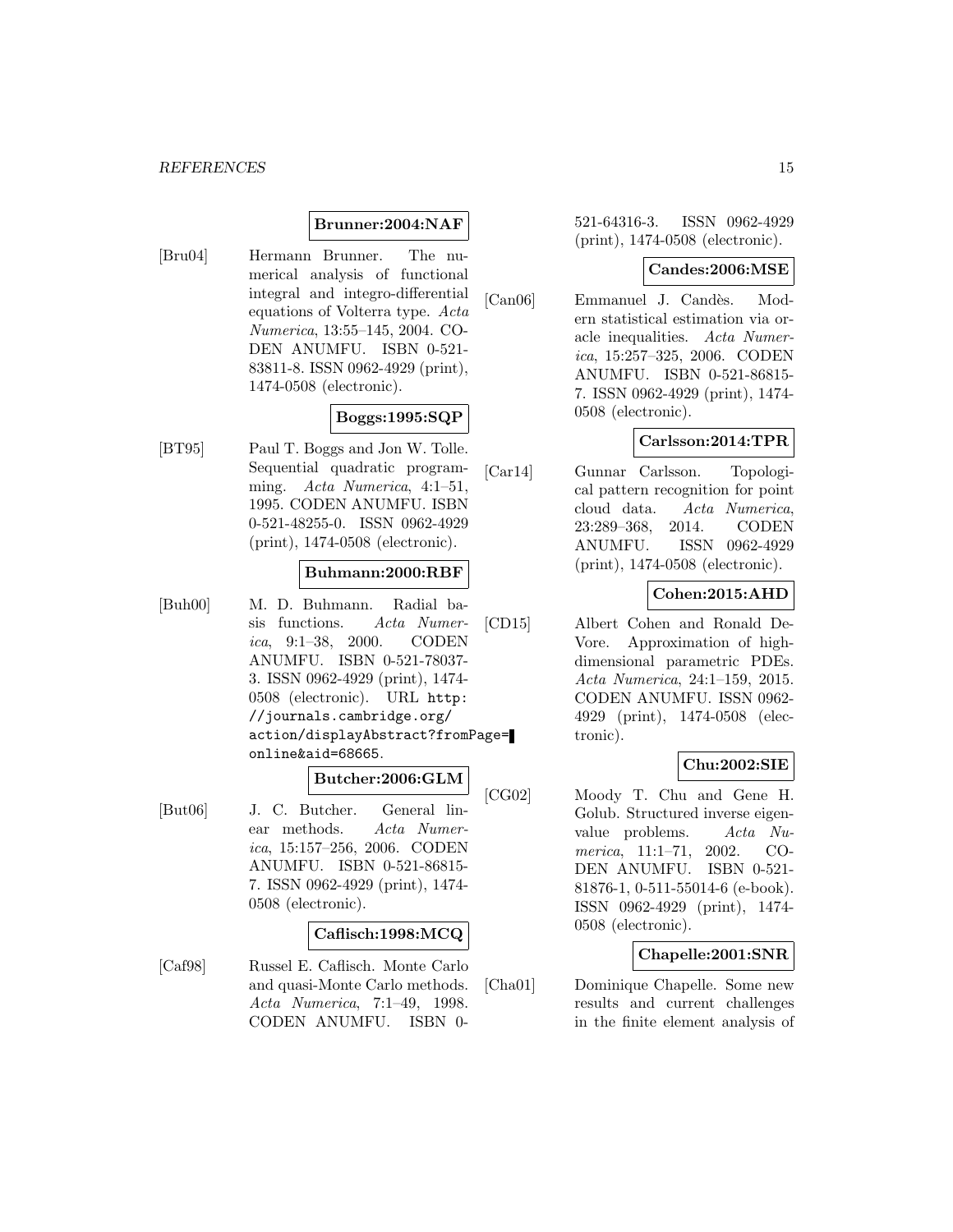shells. Acta Numerica, 10:215– 250, 2001. CODEN ANUMFU. ISBN 0-521-80312-8. ISSN 0962- 4929 (print), 1474-0508 (electronic).

# **Chu:2008:LAA**

[Chu08] Moody T. Chu. Linear algebra algorithms as dynamical systems. Acta Numerica, 17:1–86, 2008. CODEN ANUMFU. ISBN 0-521-51642-0. ISSN 0962-4929 (print), 1474-0508 (electronic).

# **Ciarlet:2001:MML**

[Cia01] Philippe G. Ciarlet. Mathematical modelling of linearly elastic shells. Acta Numerica, 10:103– 214, 2001. CODEN ANUMFU. ISBN 0-521-80312-8. ISSN 0962- 4929 (print), 1474-0508 (electronic).

# **Chan:1994:DDA**

[CM94] Tony F. Chan and Tarek P. Mathew. Domain decomposition algorithms. Acta Numerica, 3:61–143, 1994. CODEN ANUMFU. ISBN 0-521-46181- 2. ISSN 0962-4929 (print), 1474- 0508 (electronic).

# **Christiansen:2011:TSP**

[CMKO11] Snorre H. Christiansen, Hans Z. Munthe-Kaas, and Brynjulf Owren. Topics in structurepreserving discretization. Acta Numerica, 20:1–119, 2011. CO-DEN ANUMFU. ISBN 1-107- 01086-1. ISSN 0962-4929 (print), 1474-0508 (electronic).

# **Cockburn:2003:CDE**

[Coc03] Bernardo Cockburn. Continuous dependence and error estimation for viscosity methods. Acta Numerica, 12:127–180, 2003. CO-DEN ANUMFU. ISBN 0-521- 82523-7. ISSN 0962-4929 (print), 1474-0508 (electronic).

# **Cools:1997:CCF**

[Coo97] Ronald Cools. Constructing cubature formulae: the science behind the art. Acta Numerica, 6: 1–54, 1997. CODEN ANUMFU. ISBN 0-521-59106-6. ISSN 0962- 4929 (print), 1474-0508 (electronic).

# **Chambolle:2016:ICO**

[CP16] Antonin Chambolle and Thomas Pock. An introduction to continuous optimization for imaging. Acta Numerica, 25:161– 319, 2016. CODEN ANUMFU. ISSN 0962-4929 (print), 1474- 0508 (electronic).

# **Cliffe:2000:NAB**

[CST00] K. A. Cliffe, A. Spence, and S. J. Tavener. The numerical analysis of bifurcation problems with application to fluid mechanics. Acta Numerica, 9:39–131, 2000. CODEN ANUMFU. ISBN 0-521-78037-3. ISSN 0962-4929 (print), 1474-0508 (electronic).

#### **Cook:1999:NRC**

[CT99] Gregory B. Cook and Saul A. Teukolsky. Numerical relativity: challenges for computational science. Acta Numerica, 8:1–45,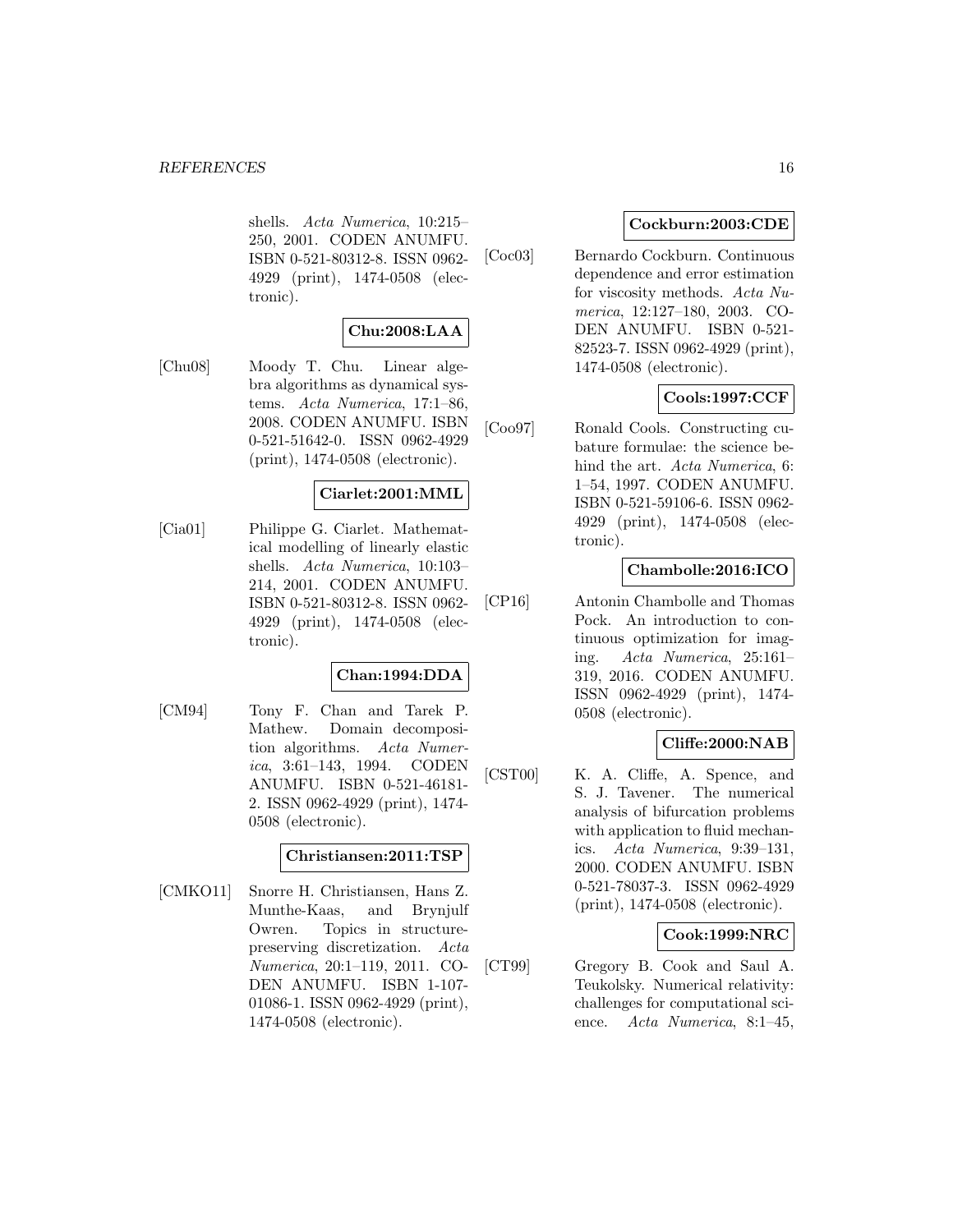1999. CODEN ANUMFU. ISBN 0-521-77088-2. ISSN 0962-4929 (print), 1474-0508 (electronic).

# **Cucker:2016:PAC**

[Cuc16] Felipe Cucker. Probabilistic analyses of condition numbers. Acta Numerica, 25:321– 382, 2016. CODEN ANUMFU. ISSN 0962-4929 (print), 1474- 0508 (electronic).

# **Cullen:2007:MAF**

[Cul07] Mike Cullen. Modelling atmospheric flows. Acta Numerica, 16:67–154, 2007. CODEN ANUMFU. ISBN 0-521-87743- 1. ISSN 0962-4929 (print), 1474- 0508 (electronic).

**Chandler-Wilde:2012:NAB**

[CWGLS12] Simon N. Chandler-Wilde, Ivan G. Graham, Stephen Langdon, and Euan A. Spence. Numericalasymptotic boundary integral methods in high-frequency acoustic scattering. Acta Numerica, 21:89–305, 2012. CODEN ANUMFU. ISSN 0962-4929 (print), 1474-0508 (electronic).

#### **Dahmen:1997:WMM**

[Dah97] Wolfgang Dahmen. Wavelet and multiscale methods for operator equations. Acta Numerica, 6:55– 228, 1997. CODEN ANUMFU. ISBN 0-521-59106-6. ISSN 0962- 4929 (print), 1474-0508 (electronic).

#### **deBoor:1993:MPP**

[dB93] C. de Boor. Multivariate piecewise polynomials. Acta Numer-

ica, 2:65–109, 1993. CODEN ANUMFU. ISBN 0-521-44356- 3. ISSN 0962-4929 (print), 1474- 0508 (electronic).

# **Deckelnick:2005:CGP**

[DDE05] Klaus Deckelnick, Gerhard Dziuk, and Charles M. Elliott. Computation of geometric partial differential equations and mean curvature flow. Acta Numerica, 14:139–232, 2005. CO-DEN ANUMFU. ISBN 0-521- 85807-0. ISSN 0962-4929 (print), 1474-0508 (electronic).

# **DElia:2020:NMN**

[DDG<sup>+</sup>20] Marta D'Elia, Qiang Du, Christian Glusa, Max Gunzburger, Xiaochuan Tian, and Zhi Zhou. Numerical methods for nonlocal and fractional models. Acta Numerica, 29:1–124, May 2020. CODEN ANUMFU. ISSN 0962-4929 (print), 1474- 0508 (electronic). URL https: //www.cambridge.org/core/ journals/acta-numerica/article/ numerical-methods-for-nonlocaland-fractional-models/C5B2FDDA1C929337B8DAFD04C

# **Demmel:2008:AEE**

[DDHK08] James Demmel, Ioana Dumitriu, Olga Holtz, and Plamen Koev. Accurate and efficient expression evaluation and linear algebra. Acta Numerica, 17:87–145, 2008. CODEN ANUMFU. ISBN 0-521-51642-0. ISSN 0962-4929 (print), 1474-0508 (electronic).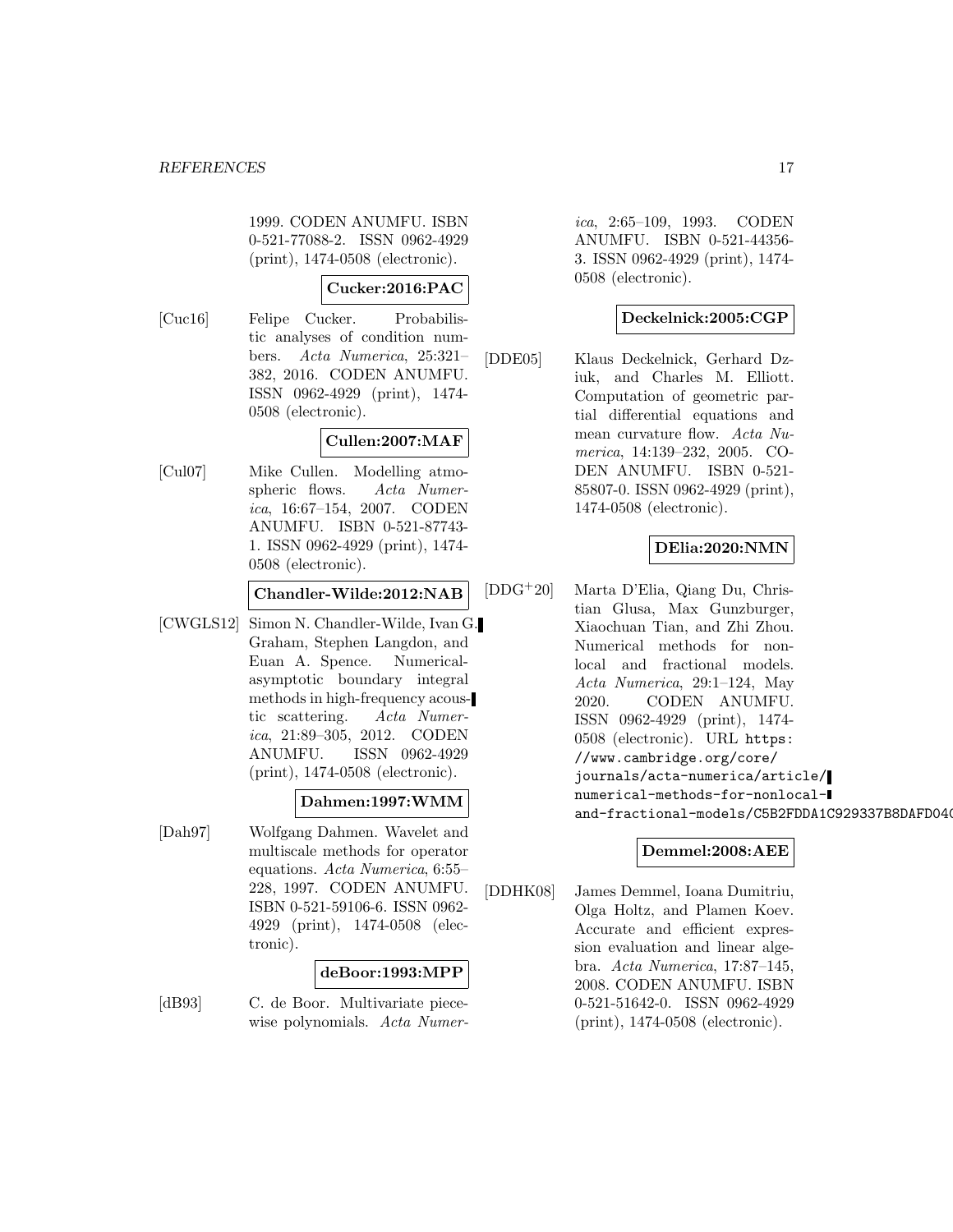# **Dziuk:2013:FEM**

[DE13] Gerhard Dziuk and Charles M. Elliott. Finite element methods for surface PDEs. Acta Numerica, 22:289–396, 2013. CO-DEN ANUMFU. ISSN 0962- 4929 (print), 1474-0508 (electronic).

# **DeVore:1998:NA**

[DeV98] Ronald A. DeVore. Nonlinear approximation. Acta Numerica, 7:51–150, 1998. CODEN ANUMFU. ISBN 0-521-64316- 3. ISSN 0962-4929 (print), 1474- 0508 (electronic).

#### **DeVore:2021:NNA**

- [DHP21] Ronald DeVore, Boris Hanin, and Guergana Petrova. Neural network approximation. Acta Numerica, 30:327–444, May 2021. CODEN ANUMFU. ISSN 0962-4929 (print), 1474- 0508 (electronic). URL https: //www.cambridge.org/core/ journals/acta-numerica/article/ neural-network-approximation/ 7077A90FB36D405D903DCC82683B7A48. **Demmel:1993:PNL**
- [DHvdV93] James W. Demmel, Michael T. Heath, and Henk A. van der Vorst. Parallel numerical linear algebra. Acta Numerica, 2:111– 197, 1993. CODEN ANUMFU. ISBN 0-521-44356-3. ISSN 0962- 4929 (print), 1474-0508 (electronic).

# **Dick:2013:HDI**

[DKS13] Josef Dick, Frances Y. Kuo, and Ian H. Sloan. High-dimensional

integration: The quasi-Monte Carlo way. Acta Numerica, 22:133–288, 2013. CODEN ANUMFU. ISSN 0962-4929 (print), 1474-0508 (electronic).

# **DeVore:1992:W**

[DL92] Ronald A. DeVore and Bradley J. Lucier. Wavelets. Acta Numerica, 1:1–56, 1992. CO-DEN ANUMFU. ISBN 0- 521-41026-6. ISSN 0962- 4929 (print), 1474-0508 (electronic). URL ftp://ftp. gwdg.de/pub/math/wavelets/ papers/waveletGeneral.ps. gz.

#### **Dyn:2002:SSG**

[DL02] Nira Dyn and David Levin. Subdivision schemes in geometric modelling. Acta Numerica, 11:73–144, 2002. CO-DEN ANUMFU. ISBN 0-521- 81876-1, 0-511-55014-6 (e-book). ISSN 0962-4929 (print), 1474- 0508 (electronic).

#### **Dimarco:2014:NMK**

G. Dimarco and L. Pareschi. Numerical methods for kinetic equations. Acta Numerica, 23:369–520, 2014. CODEN ANUMFU. ISSN 0962-4929 (print), 1474-0508 (electronic).

#### **Davis:2016:SDM**

[DRSL16] Timothy A. Davis, Sivasankaran Rajamanickam, and Wissam M. Sid-Lakhdar. A survey of direct methods for sparse linear systems. Acta Numerica, 25:383– 566, 2016. CODEN ANUMFU.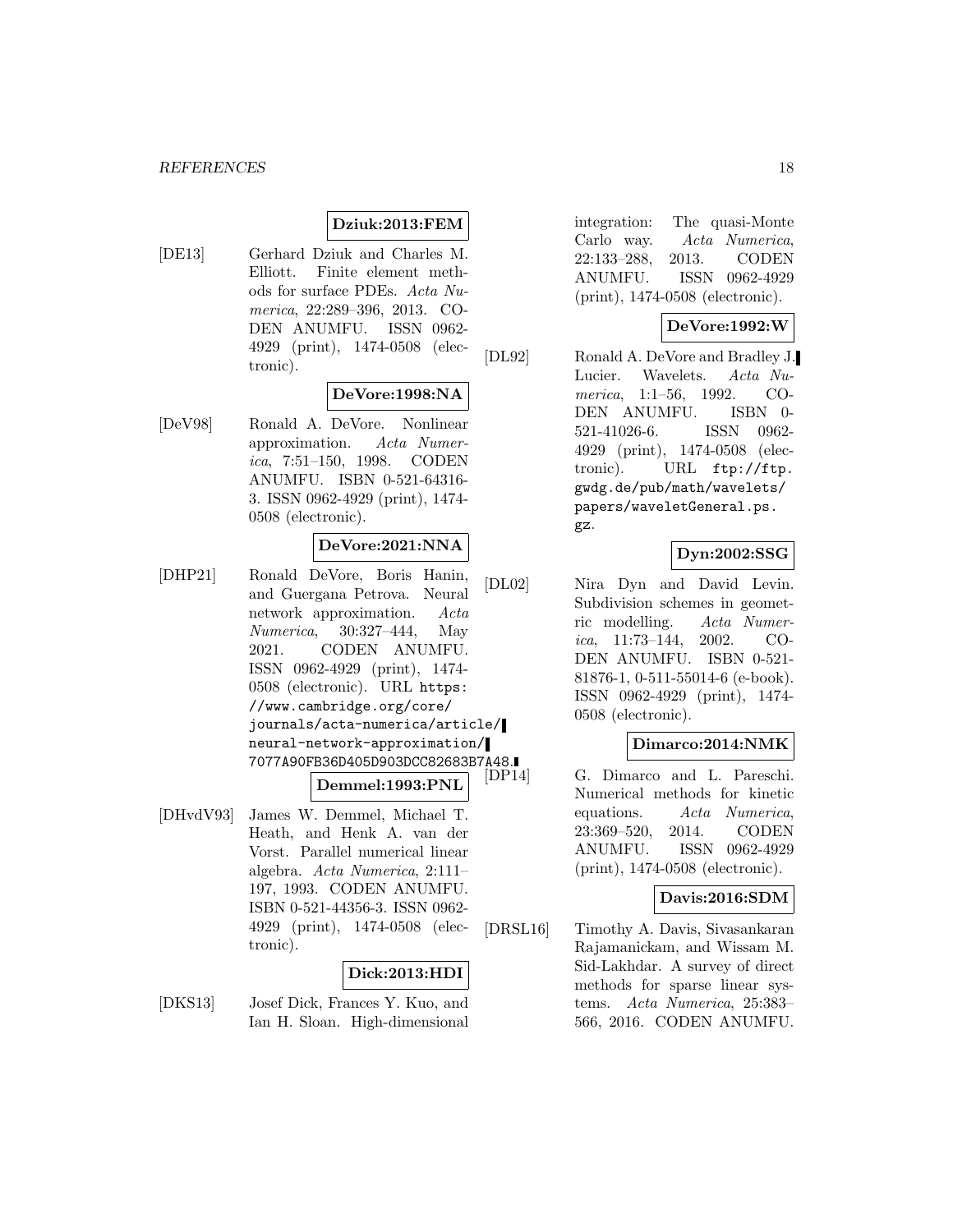ISSN 0962-4929 (print), 1474- 0508 (electronic).

# **Deuflhard:2012:MCT**

[DSW12] Peter Deuflhard, Anton Schiela, and Martin Weiser. Mathematical cancer therapy planning in deep regional hyperthermia. Acta Numerica, 21:307– 378, 2012. CODEN ANUMFU. ISSN 0962-4929 (print), 1474- 0508 (electronic).

# **daVeiga:2014:MAV**

[dVBSV14] L. Beirão da Veiga, A. Buffa, G. Sangalli, and R. Vázquez. Mathematical analysis of variational isogeometric methods. Acta Numerica, 23:157–287, 2014. CODEN ANUMFU. ISSN 0962-4929 (print), 1474-0508 (electronic).

#### **Dongarra:2012:HPC**

[DvdS12] J. J. Dongarra and A. J. van der Steen. High-performance computing systems: Status and outlook. Acta Numerica, 21:379– 474, 2012. CODEN ANUMFU. ISSN 0962-4929 (print), 1474- 0508 (electronic).

# **Edelsbrunner:2000:TMC**

[Ede00] Herbert Edelsbrunner. Triangulations and meshes in computational geometry. Acta Numerica, 9:133–213, 2000. CODEN ANUMFU. ISBN 0-521-78037- 3. ISSN 0962-4929 (print), 1474- 0508 (electronic).

#### **Eiermann:2001:GAT**

[EE01] Michael Eiermann and Oliver G. Ernst. Geometric aspects of the theory of Krylov subspace methods. Acta Numerica, 10:251–312, 2001. CODEN ANUMFU. ISBN 0-521-80312-8. ISSN 0962-4929 (print), 1474-0508 (electronic).

#### **Eriksson:1995:IAM**

[EEHJ95] Kenneth Eriksson, Don Estep, Peter Hansbo, and Claes Johnson. Introduction to adaptive methods for differential equations. Acta Numerica, 4:105– 158, 1995. CODEN ANUMFU. ISBN 0-521-48255-0. ISSN 0962- 4929 (print), 1474-0508 (electronic).

# **Elden:2006:NLA**

[Eld06] Lars Eldén. Numerical linear algebra in data mining. Acta Numerica, 15:327–384, 2006. CO-DEN ANUMFU. ISBN 0-521- 86815-7. ISSN 0962-4929 (print), 1474-0508 (electronic).

#### **Ellacott:1994:ANA**

[Ell94] S. W. Ellacott. Aspects of the numerical analysis of neural networks. Acta Numerica, 3:145– 202, 1994. CODEN ANUMFU. ISBN 0-521-46181-2. ISSN 0962- 4929 (print), 1474-0508 (electronic).

#### **Engquist:2003:CHF**

[ER03] Björn Engquist and Olof Runborg. Computational high frequency wave propagation. Acta Numerica, 12:181–266, 2003.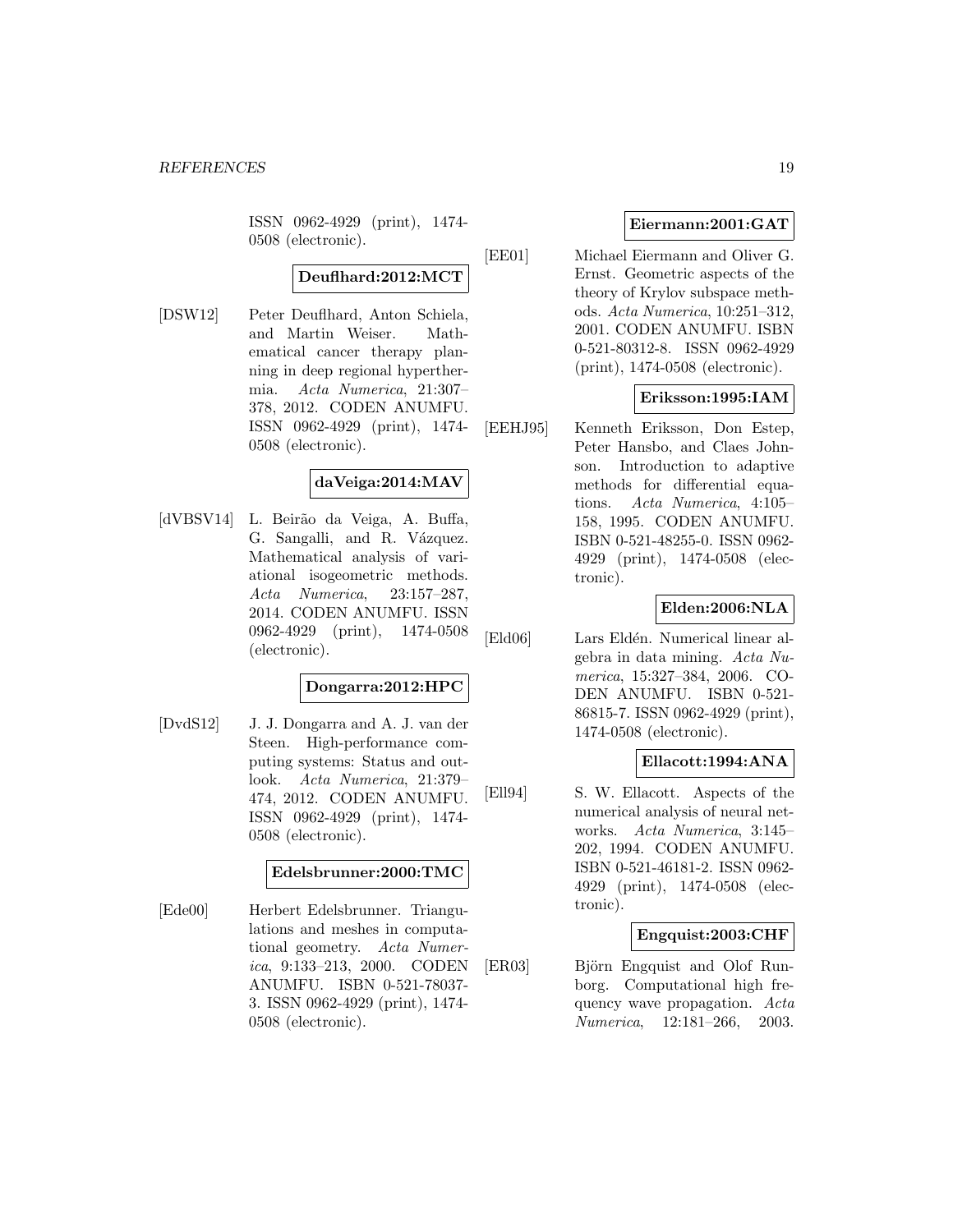CODEN ANUMFU. ISBN 0- 521-82523-7. ISSN 0962-4929 (print), 1474-0508 (electronic).

#### **Edelman:2005:RMT**

[ER05] Alan Edelman and N. Raj Rao. Random matrix theory. Acta Numerica, 14:233–297, 2005. CODEN ANUMFU. ISBN 0- 521-85807-0. ISSN 0962-4929 (print), 1474-0508 (electronic).

#### **Engquist:2008:ANH**

[ES08] B. Engquist and P. E. Souganidis. Asymptotic and numerical homogenization. Acta Numerica, 17:147–190, 2008. CODEN ANUMFU. ISBN 0-521-51642- 0. ISSN 0962-4929 (print), 1474- 0508 (electronic).

# **Fornberg:2015:SPR**

[FF15] Bengt Fornberg and Natasha Flyer. Solving PDEs with radial basis functions. Acta Numerica, 24:215–258, 2015. CO-DEN ANUMFU. ISSN 0962- 4929 (print), 1474-0508 (electronic).

# **Freund:1992:ISL**

[FGN92] Roland W. Freund, Gene H. Golub, and Noël M. Nachtigal. Iterative solution of linear systems. Acta Numerica, 1:57–100, 1992. CODEN ANUMFU. ISBN 0-521-41026-6, 0-521-42291-4. ISSN 0962-4929 (print), 1474-0508 (electronic). Cited in [**?**].

# **Floater:2015:GBC**

[Flo15] Michael S. Floater. Generalized barycentric coordinates and applications. Acta Numerica, 24:161–214, 2015. CODEN ANUMFU. ISSN 0962-4929 (print), 1474-0508 (electronic).

# **Fjordholm:2016:CMV**

[FMT16] Ulrik S. Fjordholm, Siddhartha Mishra, and Eitan Tadmor. On the computation of measurevalued solutions. Acta Numerica, 25:567–679, 2016. CO-DEN ANUMFU. ISSN 0962- 4929 (print), 1474-0508 (electronic).

# **Fortin:1993:FES**

[For93] Michel Fortin. Finite element solution of the Navier–Stokes equations. Acta Numerica, 2:239– 284, 1993. CODEN ANUMFU. ISBN 0-521-44356-3. ISSN 0962- 4929 (print), 1474-0508 (electronic).

# **Freund:2003:MRM**

[Fre03] Roland W. Freund. Model reduction methods based on Krylov subspaces. Acta Numerica, 12:267–319, 2003. CODEN ANUMFU. ISBN 0-521-82523- 7. ISSN 0962-4929 (print), 1474- 0508 (electronic). URL http: //cm.bell-labs.com/cm/cs/ doc/03/4-01.ps.gz.

#### **Fornberg:1994:RPM**

[FS94] Bengt Fornberg and David M. Sloan. A review of pseudospectral methods for solving partial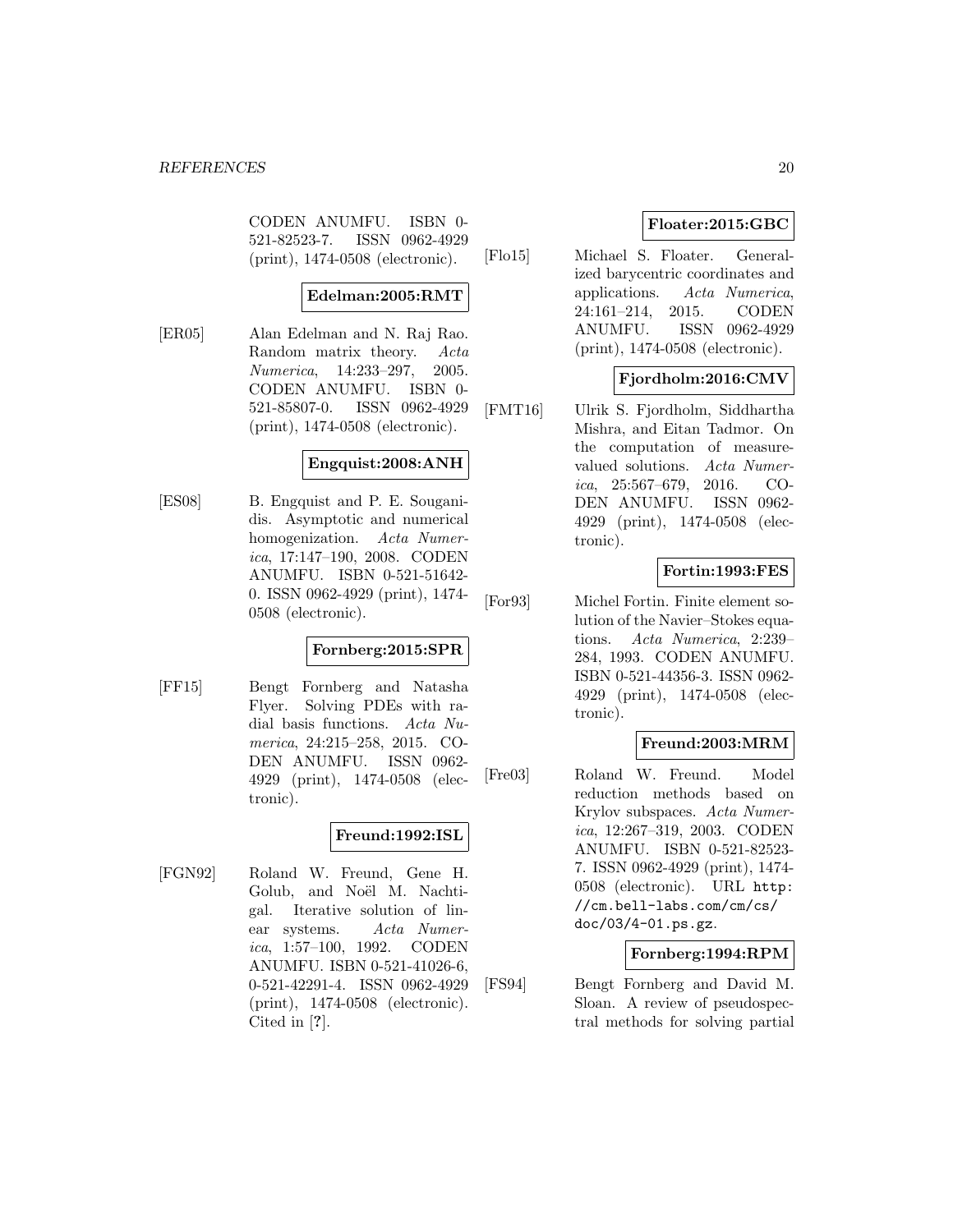differential equations. Acta Numerica, 3:203–267, 1994. CO-DEN ANUMFU. ISBN 0-521- 46181-2. ISSN 0962-4929 (print), 1474-0508 (electronic).

#### **Fannjiang:2020:NPR**

[FS20] Albert Fannjiang and Thomas Strohmer. The numerics of phase retrieval. Acta Numerica, 29:125–228, May 2020. CODEN ANUMFU. ISSN 0962-4929 (print), 1474-0508 (electronic). URL https: //www.cambridge.org/core/ journals/acta-numerica/article/ numerics-of-phase-retrieval/ 7000D4BBF45E088E39268D88BE49F730.

# **Fletcher:2010:BST**

[FZ10] Roger Fletcher and Gaetano Zanghirati. Binary separation and training support vector machines. Acta Numerica, 19:121– 158, 2010. CODEN ANUMFU. ISBN 0-521-19284-6. ISSN 0962- 4929 (print), 1474-0508 (electronic).

#### **Gautschi:1996:OPA**

[Gau96] Walter Gautschi. Orthogonal polynomials: applications and computation. Acta Numer*ica*, 5:45–119, 1996. CODEN ANUMFU. ISBN 0-521-57234- 7. ISSN 0962-4929 (print), 1474- 0508 (electronic).

# **Greengard:2009:FDS**

[GGMR09] Leslie Greengard, Denis Gueyffier, Per-Gunnar Martinsson, and Vladimir Rokhlin. Fast direct solvers for integral equations in

complex three-dimensional domains. Acta Numerica, 18:243– 275, 2009. CODEN ANUMFU. ISBN 0-521-19211-0. ISSN 0962- 4929 (print), 1474-0508 (electronic).

# **Giles:2015:MMC**

[Gil15] Michael B. Giles. Multilevel Monte Carlo methods. Acta Numerica, 24:259–328, 2015. CO-DEN ANUMFU. ISSN 0962- 4929 (print), 1474-0508 (electronic).

# **Glowinski:1994:EAC**

R. Glowinski and J. L. Lions. Exact and approximate controllability for distributed parameter systems. Acta Numerica, 3:269– 378, 1994. CODEN ANUMFU. ISBN 0-521-46181-2. ISSN 0962- 4929 (print), 1474-0508 (electronic).

# **Glowinski:1995:EAC**

[GL95] R. Glowinski and J. L. Lions. Exact and approximate controllability for distributed parameter systems. Acta Numerica, 4:159– 328, 1995. CODEN ANUMFU. ISBN 0-521-48255-0. ISSN 0962- 4929 (print), 1474-0508 (electronic).

#### **Greengard:1994:NEE**

[GM94] Leslie Greengard and Monique Moura. On the numerical evaluation of electrostatic fields in composite materials. Acta Numerica, 3:379–410, 1994. CODEN ANUMFU. ISBN 0-521-46181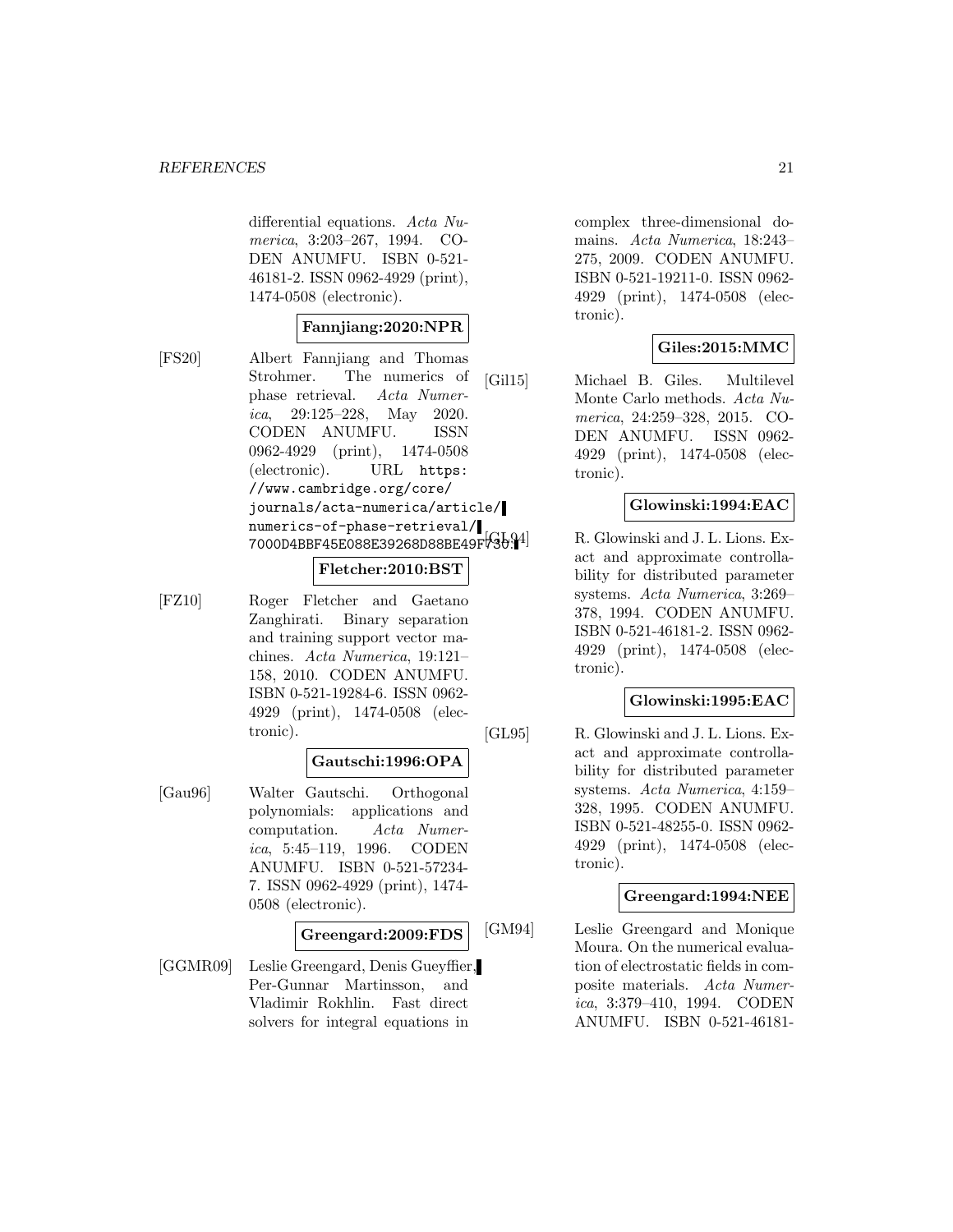2. ISSN 0962-4929 (print), 1474- 0508 (electronic).

**Gould:2005:NML**

[GOT05] Nick Gould, Dominique Orban, and Philippe Toint. Numerical methods for large-scale nonlinear optimization. Acta Numerica, 14:299–361, 2005. CODEN ANUMFU. ISBN 0-521-85807- 0. ISSN 0962-4929 (print), 1474- 0508 (electronic).

# **Greengard:1997:NVF**

[GR97] Leslie Greengard and Vladimir Rokhlin. A new version of the Fast Multipole Method for the Laplace equation in three dimensions. Acta Numerica, 6:229– 269, 1997. CODEN ANUMFU. ISBN 0-521-59106-6. ISSN 0962- 4929 (print), 1474-0508 (electronic).

# **Griewank:2003:MVA**

[Gri03] Andreas Griewank. A mathematical view of automatic differentiation. Acta Numerica, 12:321–398, 2003. CODEN ANUMFU. ISBN 0-521-82523- 7. ISSN 0962-4929 (print), 1474- 0508 (electronic).

# **Giles:2002:AMP**

[GS02] Michael B. Giles and Endre Süli. Adjoint methods for PDEs: a posteriori error analysis and postprocessing by duality. Acta Numerica, 11:145–236, 2002. CODEN ANUMFU. ISBN 0-521-81876-1, 0-511-55014-6 (ebook). ISSN 0962-4929 (print), 1474-0508 (electronic).

# **Guttel:2017:NEP**

[GT17] Stefan Güttel and Françoise Tisseur. The nonlinear eigenvalue problem. Acta Numerica, 26:1– 94, 2017. CODEN ANUMFU. ISSN 0962-4929 (print), 1474- 0508 (electronic). URL https: //www.cambridge.org/core/ product/DE575DBE4F2A0A1D43E5E5F980FF65B3.

# **Gutknecht:1997:LTS**

[Gut97] Martin H. Gutknecht. Lanczostype solvers for nonsymmetric linear systems of equations. Acta Numerica, 6:271–397, 1997. CO-DEN ANUMFU. ISBN 0-521- 59106-6. ISSN 0962-4929 (print), 1474-0508 (electronic).

# **Ghattas:2021:LPB**

[GW21] Omar Ghattas and Karen Willcox. Learning physics-based models from data: perspectives from inverse problems and model reduction. Acta Numerica, 30:445–554, May 2021. CODEN ANUMFU. ISSN 0962-4929 (print), 1474- 0508 (electronic). URL https: //www.cambridge.org/core/ journals/acta-numerica/article/ learning-physicsbased-modelsfrom-data-perspectives-frominverse-problems-and-modelreduction/C072A4B417F8C3873ED75C1D63BBB31D.

# **Gunzburger:2014:SFE**

[GWZ14] Max D. Gunzburger, Clayton G. Webster, and Guannan Zhang. Stochastic finite element methods for partial differential equations with random input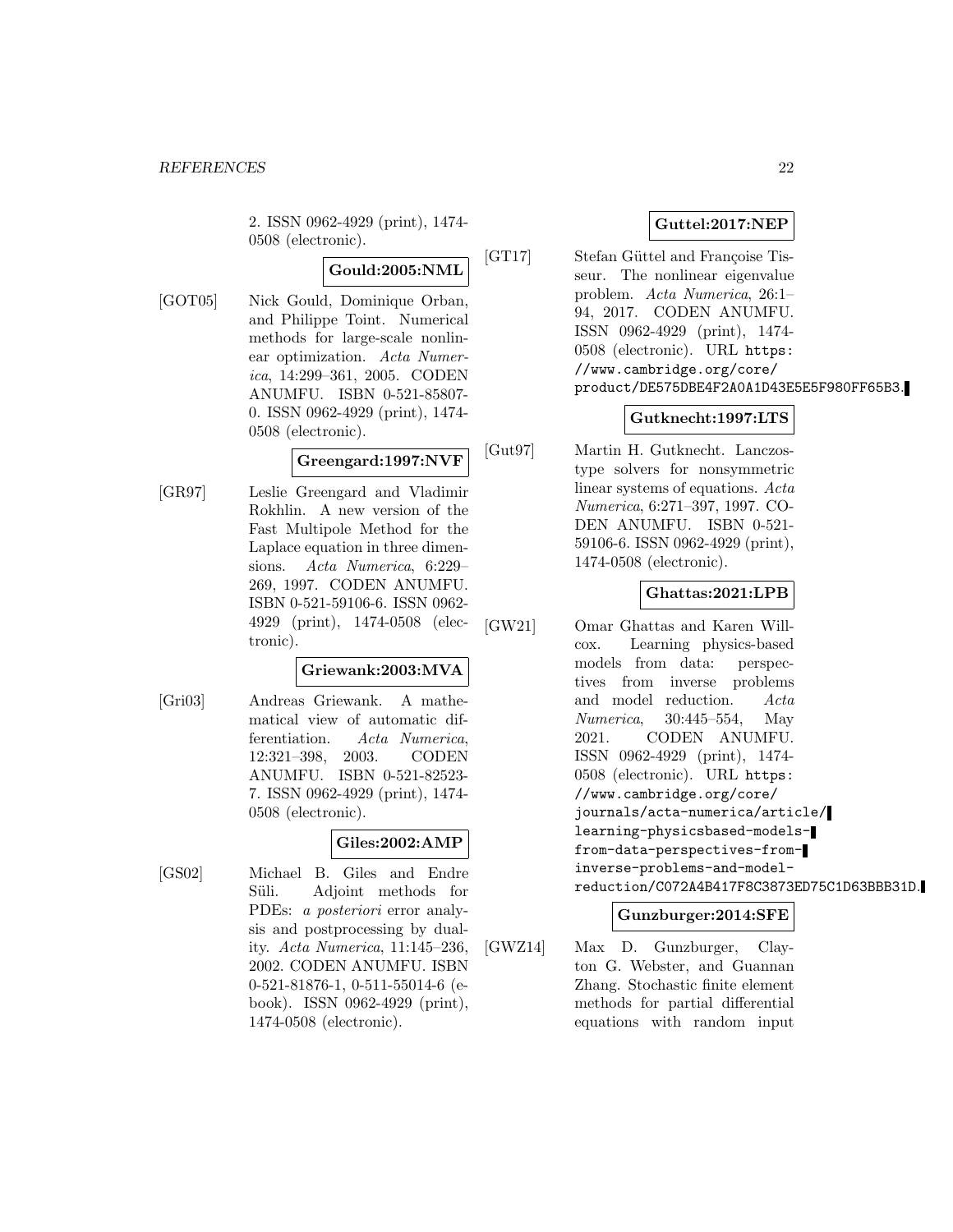data. Acta Numerica, 23:521– 650, 2014. CODEN ANUMFU. ISSN 0962-4929 (print), 1474- 0508 (electronic).

#### **Gander:2022:SMD**

[GZ22a] Martin J. Gander and Hui Zhang. Schwarz methods by domain truncation. Acta Numerica, 31:1–134, May 2022. CODEN ANUMFU. ISSN 0962-4929 (print), 1474-0508 (electronic). URL https: //www.cambridge.org/core/ journals/acta-numerica/article/ schwarz-methods-by-domaintruncation/4D988ACBCF39AC79F7

#### **Geshkovski:2022:TOC**

[GZ22b] Borjan Geshkovski and Enrique Zuazua. Turnpike in optimal control of PDEs, ResNets, and beyond. Acta Numerica, 31:135–263, May 2022. CODEN ANUMFU. ISSN 0962-4929 (print), 1474-0508 (electronic). URL https: //www.cambridge.org/core/ journals/acta-numerica/article/ turnpike-in-optimal-controlof-pdes-resnets-and-beyond/ A5A8337380F0AC79BD20773659C5DFC8.

#### **Hackbusch:2014:NTC**

[Hac14] Wolfgang Hackbusch. Numerical tensor calculus. Acta Numerica, 23:651–742, 2014. CO-DEN ANUMFU. ISSN 0962- 4929 (print), 1474-0508 (electronic).

# **Hagstrom:1999:RBC**

[Hag99] Thomas Hagstrom. Radiation boundary conditions for the numerical simulation of waves. Acta Numerica, 8:47–106, 1999. CODEN ANUMFU. ISBN 0- 521-77088-2. ISSN 0962-4929 (print), 1474-0508 (electronic).

# **Higham:2010:CMF**

[HAM10] Nicholas J. Higham and Awad H. Al-Mohy. Computing matrix functions. Acta Numerica, 19:159–208, 2010. CODEN ANUMFU. ISBN 0-521-19284- 6. ISSN 0962-4929 (print), 1474- 0508 (electronic).

#### **Hegland:2001:DMT**

[Heg01] Markus Hegland. Data mining techniques. Acta Numerica, 10:313–355, 2001. CODEN ANUMFU. ISBN 0-521-80312- 8. ISSN 0962-4929 (print), 1474- 0508 (electronic).

#### **Henshaw:1996:AGG**

[Hen96] William D. Henshaw. Automatic grid generation. Acta Numerica, 5:121–148, 1996. CODEN ANUMFU. ISBN 0-521-57234- 7. ISSN 0962-4929 (print), 1474- 0508 (electronic).

# **Higham:1996:RAN**

[Hig96] Nicholas J. Higham. Review of "Acta Numerica 1994 and Acta Numerica 1995, Cambridge University Press". Mathematics Today,  $32(1/2):28-??$ , 1996. ISSN 1361-2042.

# **Higdon:2006:NMO**

[Hig06] Robert L. Higdon. Numerical modelling of ocean circulation. Acta Numerica, 15:385–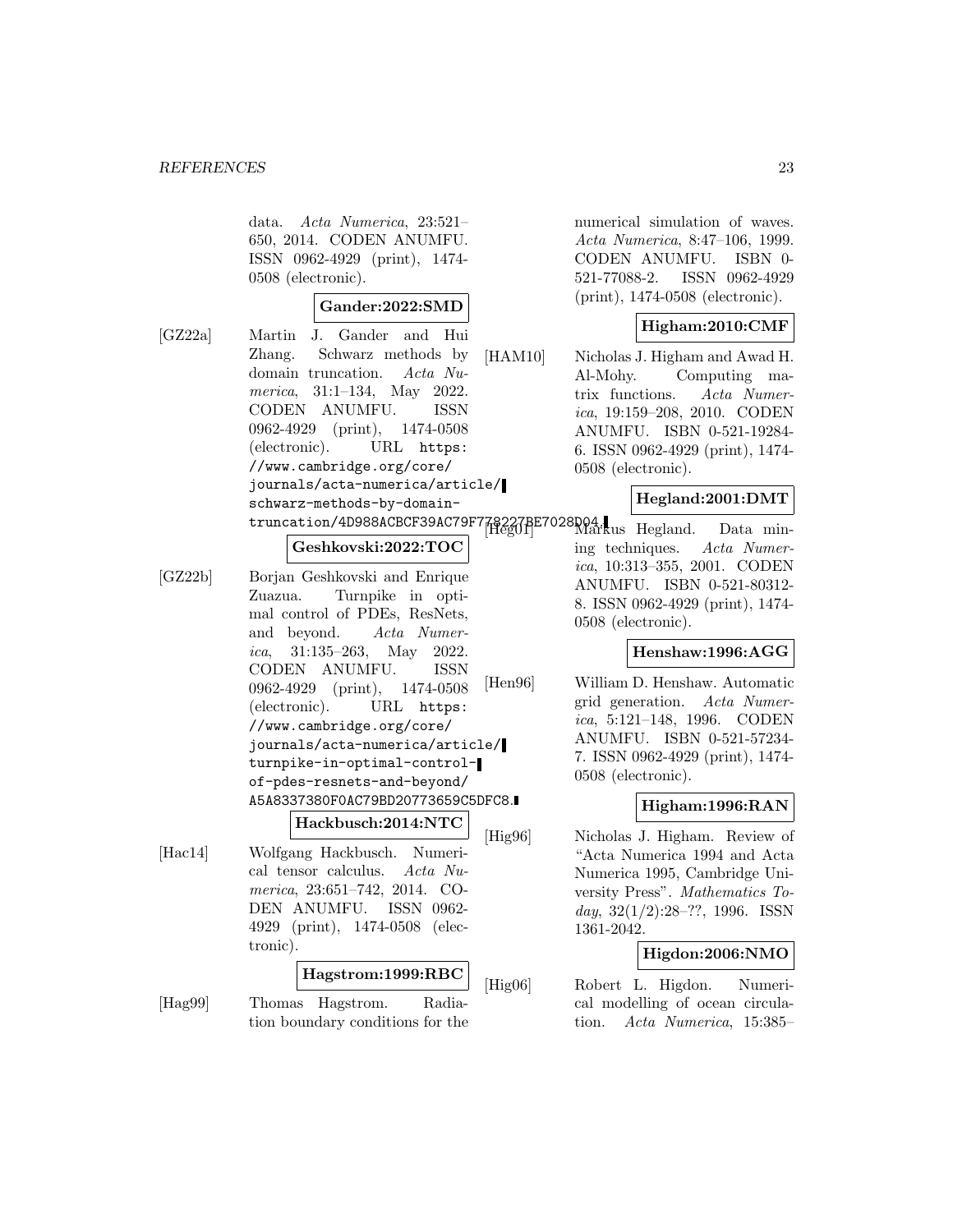470, 2006. CODEN ANUMFU. ISBN 0-521-86815-7. ISSN 0962- 4929 (print), 1474-0508 (electronic).

#### **Hiptmair:2002:FEC**

[Hip02] R. Hiptmair. Finite elements in computational electromagnetism. Acta Numerica, 11:237– 339, 2002. CODEN ANUMFU. ISBN 0-521-81876-1, 0-511- 55014-6 (e-book). ISSN 0962- 4929 (print), 1474-0508 (electronic).

# **Hairer:2003:GNI**

[HLW03] Ernst Hairer, Christian Lubich, and Gerhard Wanner. Geometric numerical integration illustrated by the Störmer–Verlet method. Acta Numerica, 12:399– 450, 2003. CODEN ANUMFU. ISBN 0-521-82523-7. ISSN 0962- 4929 (print), 1474-0508 (electronic).

#### **Higham:2022:MPA**

[HM22] Nicholas J. Higham and Theo Mary. Mixed precision algorithms in numerical linear algebra. Acta Numerica, 31:347–414, May 2022. CODEN ANUMFU. ISSN 0962-4929 (print), 1474- 0508 (electronic). URL https: //www.cambridge.org/core/ journals/acta-numerica/article/ mixed-precision-algorithmsin-numerical-linear-algebra/ 43CA701BA29251B5790C653E66F46197.

**Hochbruck:2010:EI**

[HO10] Marlis Hochbruck and Alexander Ostermann. Exponential inte-

grators. Acta Numerica, 19:209– 286, 2010. CODEN ANUMFU. ISBN 0-521-19284-6. ISSN 0962- 4929 (print), 1474-0508 (electronic).

# **Hou:1995:NSF**

[Hou95] Thomas Y. Hou. Numerical solutions to free boundary problems. Acta Numerica, 4:335–415, 1995. CODEN ANUMFU. ISBN 0-521-48255-0. ISSN 0962-4929 (print), 1474-0508 (electronic).

# **Hou:2009:BNB**

[Hou09] Thomas Y. Hou. Blow-up or no blow-up? A unified computational and analytic approach to 3D incompressible Euler and Navier–Stokes equations. Acta Numerica, 18:277– 346, 2009. CODEN ANUMFU. ISBN 0-521-19211-0. ISSN 0962- 4929 (print), 1474-0508 (electronic).

#### **Hesthaven:2022:RBM**

[HPR22] Jan S. Hesthaven, Cecilia Pagliantini, and Gianluigi Rozza. Reduced basis methods for timedependent problems. Acta Numerica, 31:265–345, May 2022. CODEN ANUMFU. ISSN 0962-4929 (print), 1474- 0508 (electronic). URL https: //www.cambridge.org/core/ journals/acta-numerica/article/ reduced-basis-methods-fortimedependent-problems/B3A3572002FB0071F9E903AA

# **Han:2019:NAH**

[HS19] Weimin Han and Mircea Sofonea. Numerical analysis of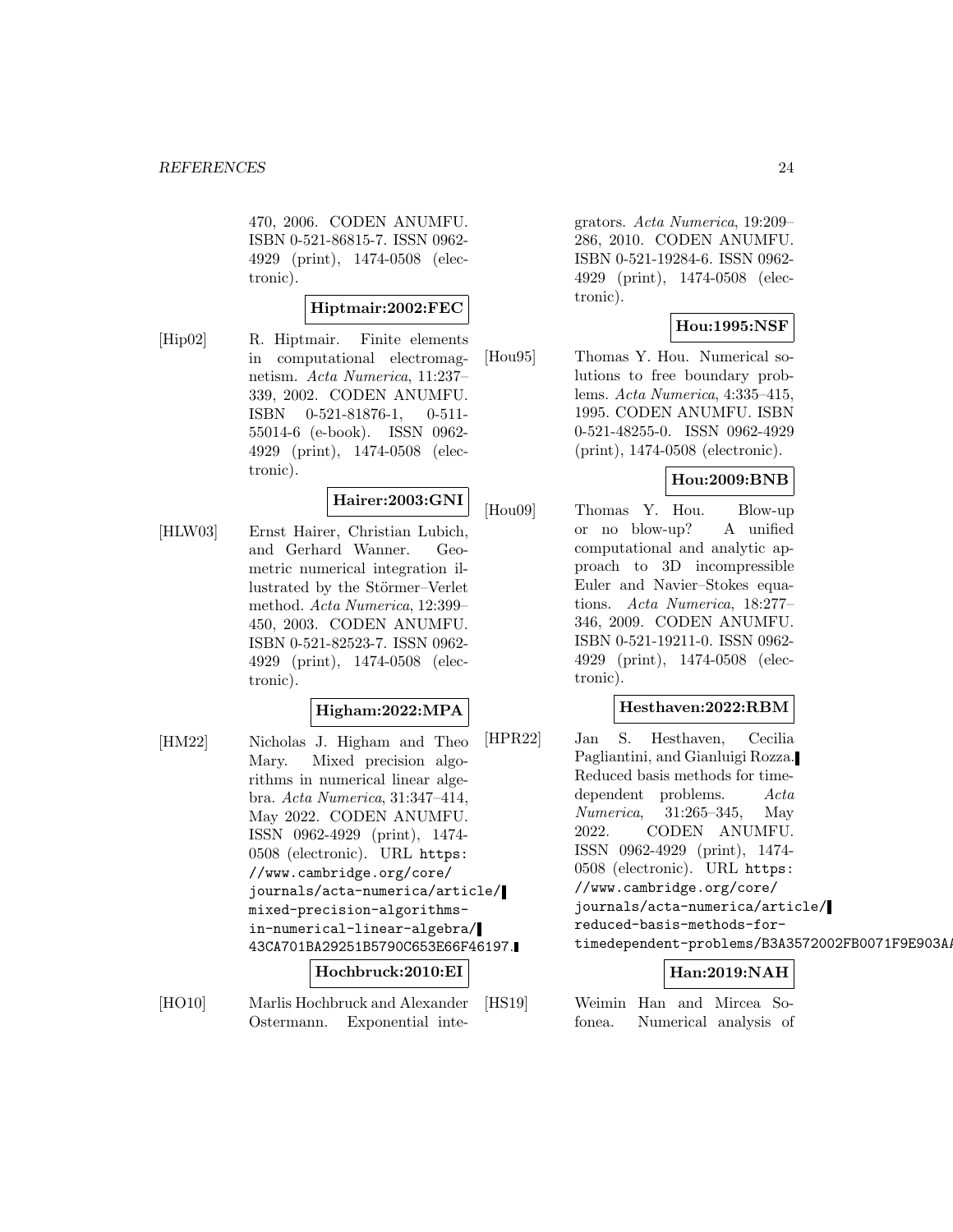hemivariational inequalities in contact mechanics. Acta Numerica, 28:175–286, May 01, 2019. CODEN ANUMFU. ISSN 0962-4929 (print), 1474- 0508 (electronic). URL https: //www.cambridge.org/core/ journals/acta-numerica/article/ numerical-analysis-of-hemivariational-ISBN 1-107-01086-1. ISSN 0962 inequalities-in-contact-mechanics/ FEE4F4CDD4F764901A99CCF6AF3A4D84.

# **Iserles:2000:LGM**

[IMKNZ00] Arieh Iserles, Hans Z. Munthe-Kaas, Syvert P. Nørsett, and Antonella Zanna. Lie-group methods. Acta Numerica, 9:215–365, 2000. CODEN ANUMFU. ISBN 0-521-78037-3. ISSN 0962-4929 (print), 1474-0508 (electronic).

# **Ipsen:1998:RPR**

[Ips98] Ilse C. F. Ipsen. Relative perturbation results for matrix eigenvalues and singular values. Acta Numerica, 7:151–201, 1998. CO-DEN ANUMFU. ISBN 0-521- 64316-3. ISSN 0962-4929 (print), 1474-0508 (electronic).

# **Jin:2022:APS**

[Jin22] Shi Jin. Asymptotic-preserving schemes for multiscale physical problems. Acta Numerica, 31:415–489, May 2022. CODEN ANUMFU. ISSN 0962-4929 (print), 1474-0508 (electronic). URL https: //www.cambridge.org/core/ journals/acta-numerica/article/ asymptoticpreserving-schemesfor-multiscale-physical-problems/ 302602CD4C34A0A8E2ED6A3703D8D461.

# **Jin:2011:MCM**

[JMS11] Shi Jin, Peter Markowich, and Christof Sparber. Mathematical and computational methods for semiclassical Schrödinger equations. Acta Numerica, 20:121– 209, 2011. CODEN ANUMFU. 4929 (print), 1474-0508 (electronic).

# **Kelley:2018:NMN**

[Kel18] C. T. Kelley. Numerical methods for nonlinear equations. Acta Numerica, 27:207–287, 2018. CODEN ANUMFU. ISSN 0962-4929 (print), 1474- 0508 (electronic). URL https: //www.cambridge.org/core/ journals/acta-numerica/article/ numerical-methods-for-nonlinearequations/B9E91D8ABB02ECC16B8715CAD263EA06.

# **Kreiss:1998:STD**

[KL98] Heinz-Otto Kreiss and Jens Lorenz. Stability for timedependent differential equations. Acta Numerica, 7:203–285, 1998. CODEN ANUMFU. ISBN 0- 521-64316-3. ISSN 0962-4929 (print), 1474-0508 (electronic).

# **Kreiss:1992:PDT**

[Kre92] Heinz-Otto Kreiss. Problems with different time scales. Acta Numerica, 1:101–139, 1992. CO-DEN ANUMFU. ISBN 0-521- 41026-6, 0-521-42291-4. ISSN 0962-4929 (print), 1474-0508 (electronic).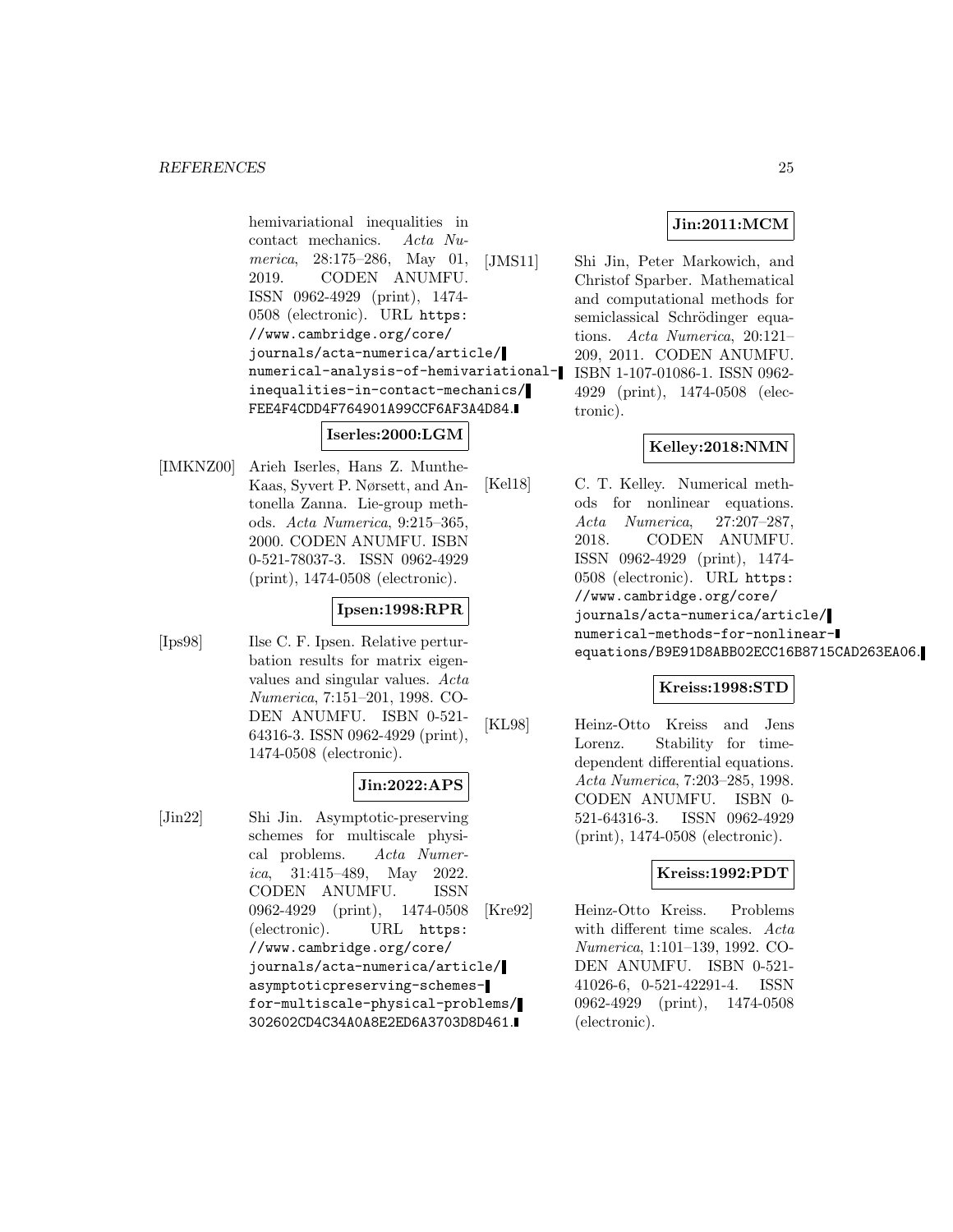#### **Kurganov:2018:FVS**

[Kur18] Alexander Kurganov. Finitevolume schemes for shallowwater equations. Acta Numerica, 27:289–351, 2018. CODEN ANUMFU. ISSN 0962-4929 (print), 1474-0508 (electronic). URL https://www.cambridge. org/core/journals/acta-numerica/ article/finitevolume-schemesfor-shallowwater-equations/ AE2AC80D1E6E9F6BC0E68496A1C3EG52.

#### **Kannan:2017:RAN**

[KV17] Ravindran Kannan and Santosh Vempala. Randomized algorithms in numerical linear algebra. Acta Numerica, 26:95– 135, 2017. CODEN ANUMFU. ISSN 0962-4929 (print), 1474- 0508 (electronic). URL https: //www.cambridge.org/core/  $product/41CF2151FADE7757AA95CTFC15E43630.$ 

# **Lebrun:2012:SID**

[LCBM12] M. Lebrun, M. Colom, A. Buades, and J. M. Morel. Secrets of image denoising cuisine. Acta Numerica, 21:475–576, 2012. CO-DEN ANUMFU. ISSN 0962- 4929 (print), 1474-0508 (electronic).

#### **LeBris:2005:CCP**

[Le 05] Claude Le Bris. Computational chemistry from the perspective of numerical analysis. Acta Numerica, 14:363–444, 2005. CO-DEN ANUMFU. ISBN 0-521- 85807-0. ISSN 0962-4929 (print), 1474-0508 (electronic).

# **LeVeque:2011:TMA**

[LGB11] Randall J. LeVeque, David L. George, and Marsha J. Berger. Tsunami modelling with adaptively refined finite volume methods. Acta Numerica, 20:211–289, 2011. CODEN ANUMFU. ISBN 1-107-01086-1. ISSN 0962-4929 (print), 1474-0508 (electronic).

# **Li:1997:NSM**

T. Y. Li. Numerical solution of multivariate polynomial systems by homotopy continuation methods. Acta Numerica, 6:399–436, 1997. CODEN ANUMFU. ISBN 0-521-59106-6. ISSN 0962-4929 (print), 1474-0508 (electronic).

# **Lim:2021:TC**

[Lim21] Lek-Heng Lim. Tensors in computations. Acta Numer-30:555–764, May 2021. CODEN ANUMFU. ISSN 0962-4929 (print), 1474-0508 (electronic). URL https: //www.cambridge.org/core/ journals/acta-numerica/article/ tensors-in-computations/F7EF66198DB10D3DE70B181

#### **Lasser:2020:CQD**

[LL20] Caroline Lasser and Christian Lubich. Computing quantum dynamics in the semiclassical regime. Acta Numerica, 29:229–401, May 2020. CODEN ANUMFU. ISSN 0962-4929 (print), 1474-0508 (electronic). URL https: //www.cambridge.org/core/ journals/acta-numerica/article/ computing-quantum-dynamics-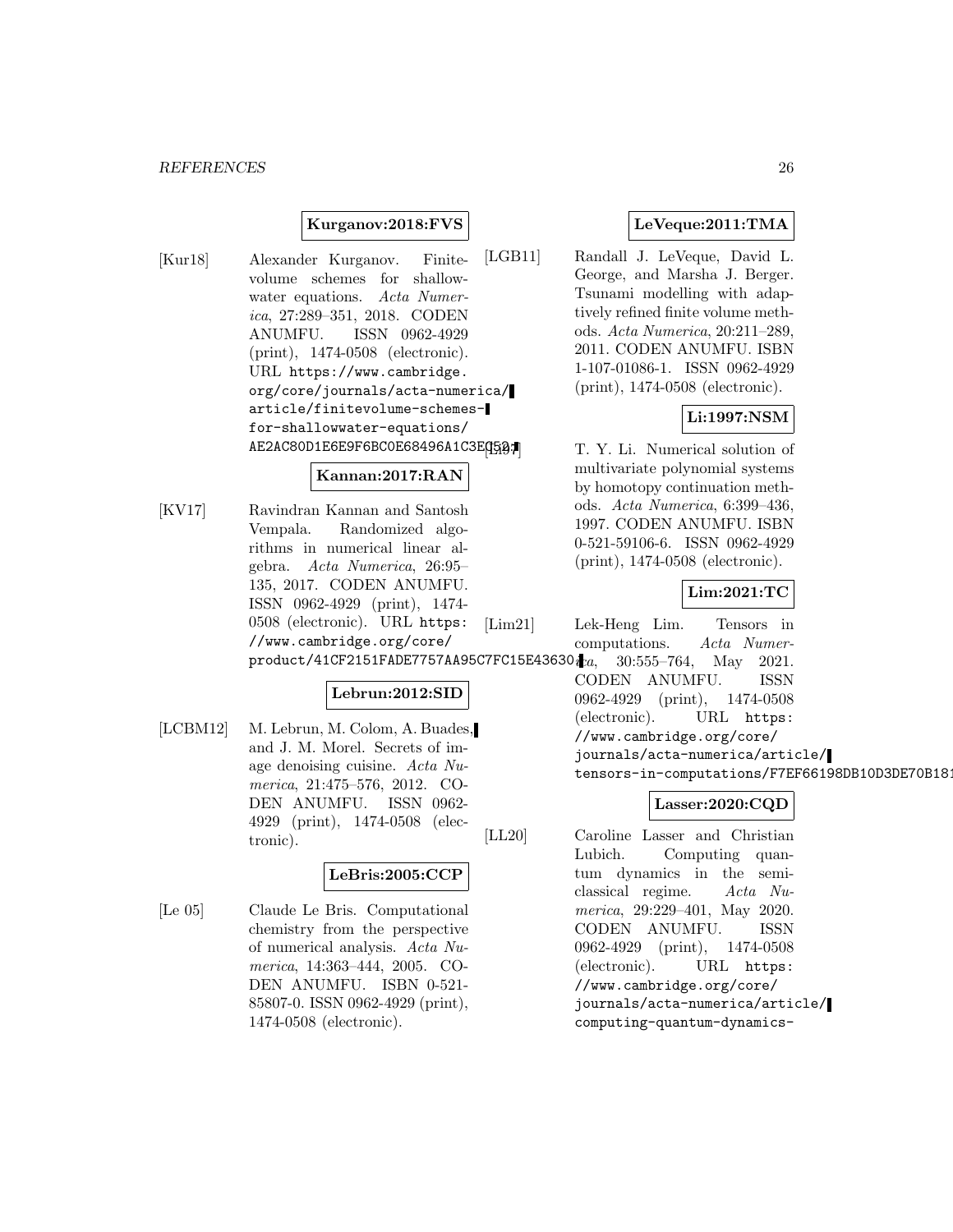# in-the-semiclassical-regime/ 05B21469F9D9557EA7A0117B6C7954E3. **Lin:2019:NMK**

- [LLY19] Lin Lin, Jianfeng Lu, and Lexing Ying. Numerical methods for Kohn–Sham density functional theory. Acta Numerica, 28:405–539, May 01, 2019. CODEN ANUMFU. ISSN 0962-4929 (print), 1474- 0508 (electronic). URL https: //www.cambridge.org/core/ journals/acta-numerica/article/ numerical-methods-for-kohnshamdensity-functional-theory/ 755DFB88349DD5F1EE1E360AD61661BF. **LeFloch:2014:NMC**
- [LM14] Philippe G. LeFloch and Siddhartha Mishra. Numerical methods with controlled dissipation for small-scale dependent

shocks. Acta Numerica, 23:743– 816, 2014. CODEN ANUMFU. ISSN 0962-4929 (print), 1474- 0508 (electronic).

# **Larson:2019:DFO**

[LMW19] Jeffrey Larson, Matt Menickelly, and Stefan M. Wild. Derivativefree optimization methods. Acta Numerica, 28:287–404, May 01, 2019. CODEN ANUMFU. ISSN 0962-4929 (print), 1474- 0508 (electronic). URL https: //www.cambridge.org/core/ journals/acta-numerica/article/ derivativefree-optimizationmethods/84479E2B03A9BFFE0F9CD46CF9FCD289. (print), 1474-0508 (electronic).

# **Lewis:1996:EO**

[LO96] Adrian S. Lewis and Michael L. Overton. Eigenvalue optimization. Acta Numerica, 5:149–190, 1996. CODEN ANUMFU. ISBN 0-521-57234-7. ISSN 0962-4929 (print), 1474-0508 (electronic).

# **Luskin:2013:ACC**

[LO13] Mitchell Luskin and Christoph Ortner. Atomistic-to-continuum coupling. Acta Numerica, 22:397–508, 2013. CODEN ANUMFU. ISSN 0962-4929 (print), 1474-0508 (electronic).

# **Lelievre:2016:PDE**

Tony Lelièvre and Gabriel Stoltz. Partial differential equations and stochastic methods in molecular dynamics. Acta Numerica, 25:681–880, 2016. CO-DEN ANUMFU. ISSN 0962- 4929 (print), 1474-0508 (electronic).

# **Luskin:1996:CCM**

[Lus96] Mitchell Luskin. On the computation of crystalline microstructure. Acta Numerica, 5:191–257, 1996. CODEN ANUMFU. ISBN 0-521-57234-7. ISSN 0962-4929 (print), 1474-0508 (electronic).

#### **Marz:1992:NMD**

[Mär92] Roswitha März. Numerical methods for differential algebraic equations. Acta Numerica, 1:141–198, 1992. CODEN ANUMFU. ISBN 0-521-41026-6, 0-521-42291-4. ISSN 0962-4929

#### **Mischaikow:2002:TTE**

[Mis02] Konstantin Mischaikow. Topological techniques for efficient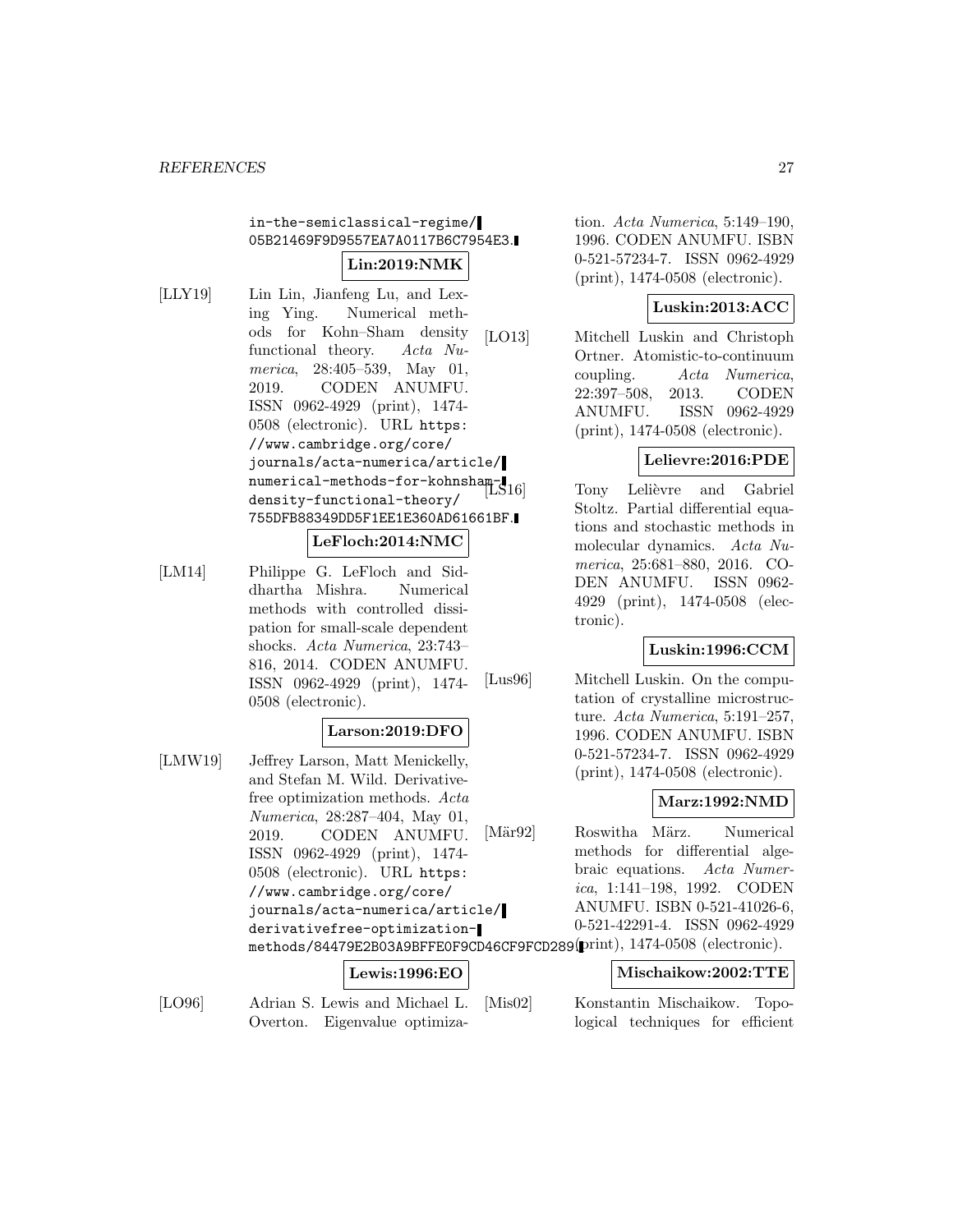rigorous computation in dynamics. Acta Numerica, 11:435–477, 2002. CODEN ANUMFU. ISBN 0-521-81876-1, 0-511-55014-6 (ebook). ISSN 0962-4929 (print), 1474-0508 (electronic).

# **Miekkala:1996:ISS**

[MN96] Ulla Miekkala and Olavi Nevanlinna. Iterative solution of systems of linear differential equations. Acta Numerica, 5:259– 307, 1996. CODEN ANUMFU. ISBN 0-521-57234-7. ISSN 0962- 4929 (print), 1474-0508 (electronic).

#### **McLachlan:2002:SM**

[MQ02] Robert I. McLachlan and G. Reinout W. Quispel. Splitting methods. Acta Numerica, 11:341–434, 2002. CO-DEN ANUMFU. ISBN 0-521- 81876-1, 0-511-55014-6 (e-book). ISSN 0962-4929 (print), 1474- 0508 (electronic).

#### **Meurant:2006:LCG**

[MS06] Gérard Meurant and Zdeněk Strakoš. The Lanczos and conjugate gradient algorithms in finite precision arithmetic. Acta Numerica, 15:471–542, 2006. CO-DEN ANUMFU. ISBN 0-521- 86815-7. ISSN 0962-4929 (print), 1474-0508 (electronic).

#### **Morton:2007:FVM**

[MS07] K. W. Morton and T. Sonar. Finite volume methods for hyperbolic conservation laws. Acta Numerica, 16:155–238, 2007.

CODEN ANUMFU. ISBN 0- 521-87743-1. ISSN 0962-4929 (print), 1474-0508 (electronic).

#### **Martinsson:2020:RNL**

[MT20] Per-Gunnar Martinsson and Joel A. Tropp. Randomized numerical linear algebra: Foundations and algorithms. Acta Numerica, 29:403–572, May 2020. CODEN ANUMFU. ISSN 0962-4929 (print), 1474- 0508 (electronic). URL https: //www.cambridge.org/core/ journals/acta-numerica/article/ randomized-numerical-linearalgebra-foundations-and-algorithms/ 4486926746CFF4547F42A2996C7DC09C.

#### **Marsden:2001:DMV**

[MW01] J. E. Marsden and M. West. Discrete mechanics and variational integrators. Acta Numerica, 10:357–514, 2001. CODEN ANUMFU. ISBN 0-521-80312- 8. ISSN 0962-4929 (print), 1474- 0508 (electronic).

#### **Natterer:1999:NMT**

[Nat99] Frank Natterer. Numerical methods in tomography. Acta Numerica, 8:107–141, 1999. CO-DEN ANUMFU. ISBN 0-521- 77088-2. ISSN 0962-4929 (print), 1474-0508 (electronic).

#### **Neumaier:2004:CSC**

[Neu04] Arnold Neumaier. Complete search in continuous global optimization and constraint satisfaction. Acta Numerica, 13:271– 369, 2004. CODEN ANUMFU.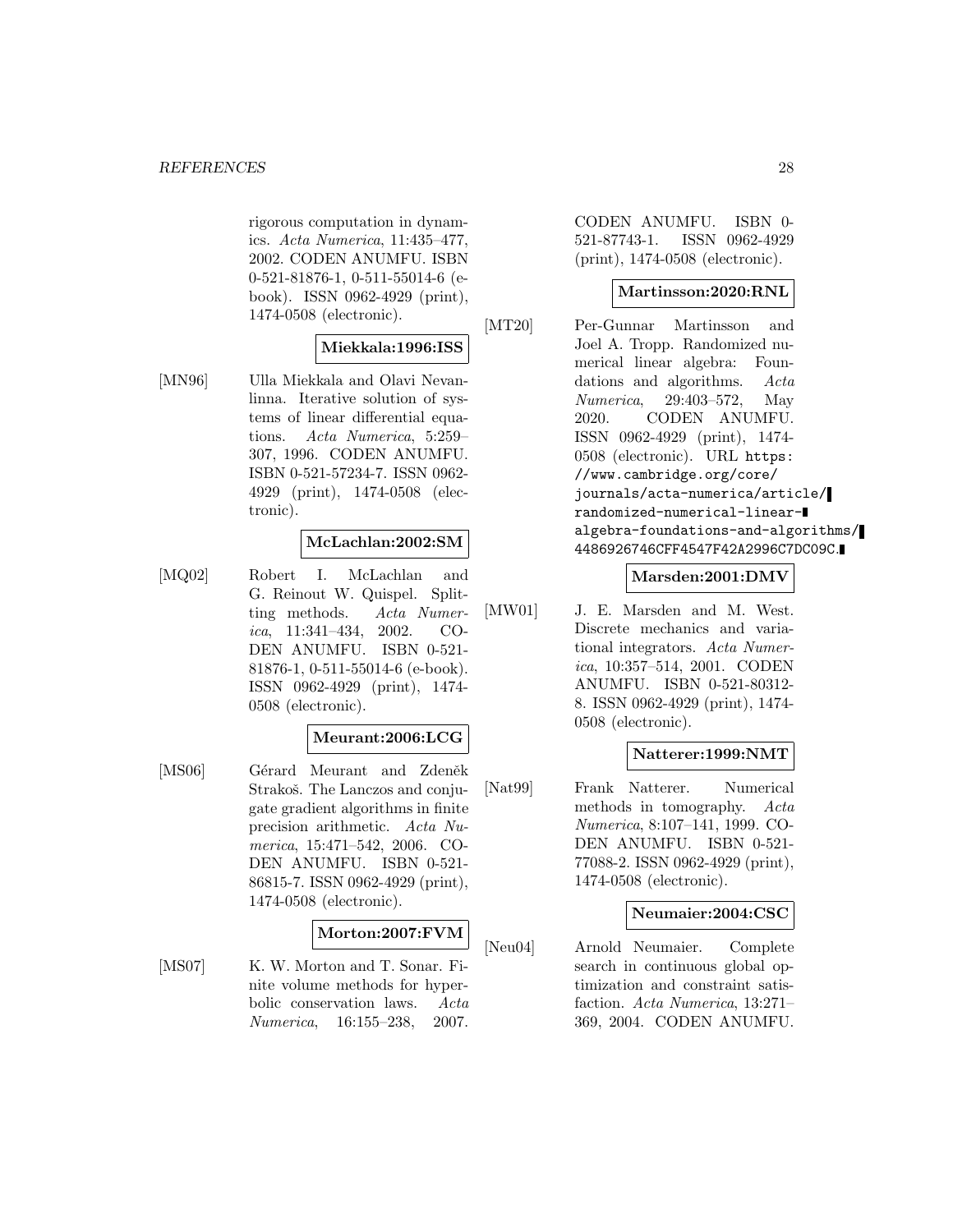ISBN 0-521-83811-8. ISSN 0962- 4929 (print), 1474-0508 (electronic).

# **Nesterov:2013:NNM**

[NN13] Yurii Nesterov and Arkadi Nemirovski. On first-order algorithms for  $l_1$  /nuclear norm minimization. Acta Numerica, 22:509–575, 2013. CO-DEN ANUMFU. ISSN 0962- 4929 (print), 1474-0508 (electronic).

# **Nocedal:1992:TAU**

[Noc92] Jorge Nocedal. Theory of algorithms for unconstrained optimization. Acta Numerica, 1:199–242, 1992. CODEN ANUMFU. ISBN 0-521-41026-6, 0-521-42291-4. ISSN 0962-4929 (print), 1474-0508 (electronic).

#### **Neunzert:1995:PMB**

[NS95] Helmut Neunzert and Jens Struckmeier. Particle methods for the Boltzmann equation. Acta Numerica, 4:417–457, 1995. CODEN ANUMFU. ISBN 0- 521-48255-0. ISSN 0962-4929 (print), 1474-0508 (electronic).

# **Neilan:2017:NAS**

[NSZ17] Michael Neilan, Abner J. Salgado, and Wujun Zhang. Numerical analysis of strongly nonlinear PDEs. Acta Numerica, 26:137–303, 2017. CODEN ANUMFU. ISSN 0962-4929 (print), 1474-0508 (electronic). URL https://www.cambridge.

# **Nemirovski:2008:IPM**

[NT08] Arkadi S. Nemirovski and Michael J. Todd. Interior-point methods for optimization. Acta Numerica, 17:191–234, 2008. CODEN ANUMFU. ISBN 0- 521-51642-0. ISSN 0962-4929 (print), 1474-0508 (electronic).

# **Oden:2018:AMP**

[Ode18] J. Tinsley Oden. Adaptive multiscale predictive modelling. Acta Numerica, 27:353–450, 2018. CODEN ANUMFU. ISSN 0962-4929 (print), 1474- 0508 (electronic). URL https: //www.cambridge.org/core/ journals/acta-numerica/article/ adaptive-multiscale-predictivemodelling/23390D2DBEFCB051ABA6A1A854260DB9.

# **Olver:2020:FAU**

[OST20] Sheehan Olver, Richard Mikaël Slevinsky, and Alex Townsend. Fast algorithms using orthogonal polynomials. Acta Numerica, 29:573–699, May 2020. CODEN ANUMFU. ISSN 0962-4929 (print), 1474-0508 (electronic). URL https: //www.cambridge.org/core/ journals/acta-numerica/article/ fast-algorithms-using-orthogonalpolynomials/4FAD8C7C28EC20EE7583465C1A89AA3D.

# **Ozyesil:2017:SSM**

org/core/product/CB53724C153D209910B6EAA613E6EN6DANUMFU. ISSN  $[OVBS17]$  Onur Özyesil, Vladislav Voroninski, Ronen Basri, and Amit Singer. A survey of structure from motion. Acta Numerica, 26:305–364, 2017.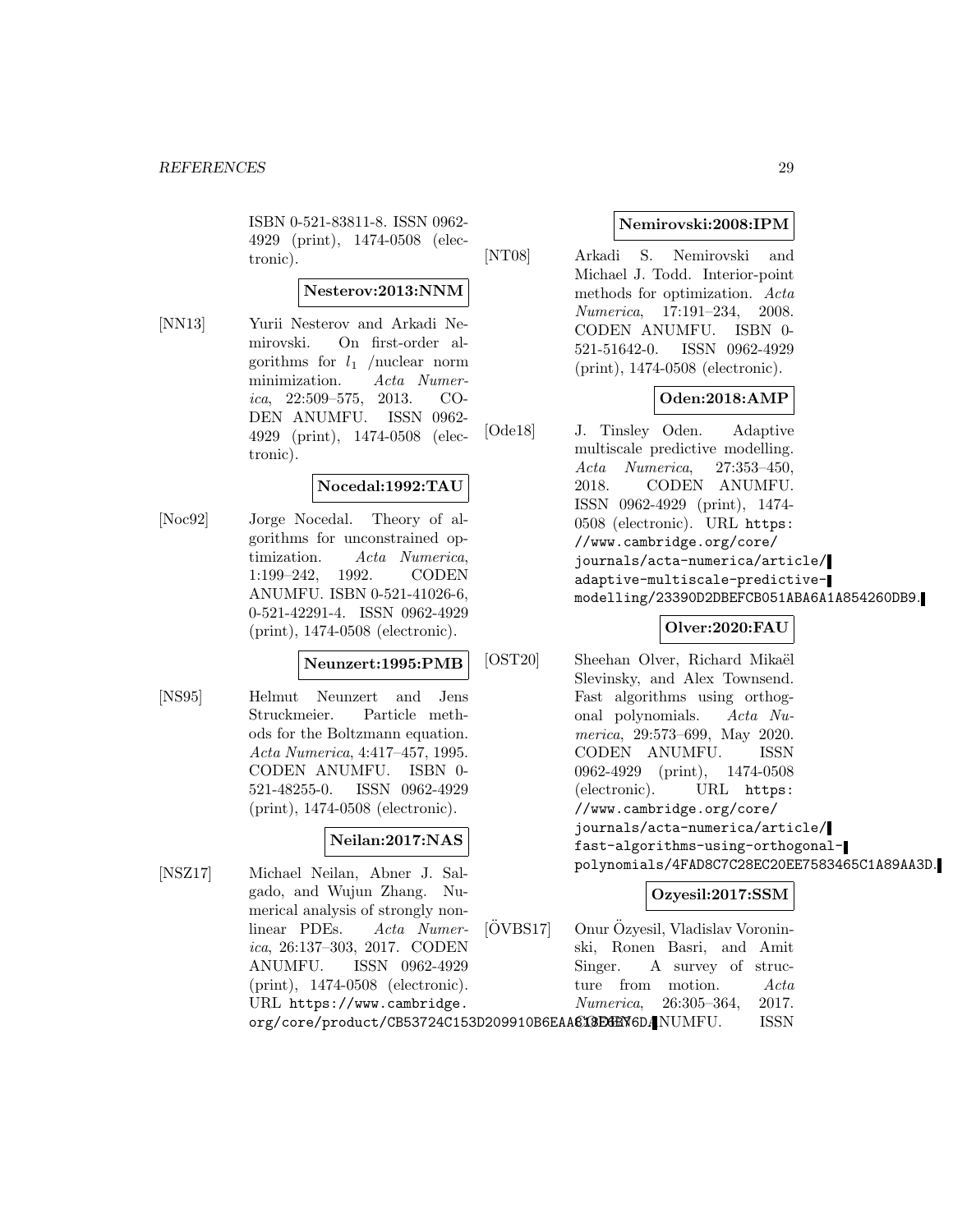0962-4929 (print), 1474-0508 (electronic). URL https: //www.cambridge.org/core/ product/C4B2E7BB10BC2C11AF71BC80B584D378.

#### **Parlett:1995:NA**

[Par95] Beresford N. Parlett. The new qd algorithms. Acta Numerica, 4:459–491, 1995. CODEN ANUMFU. ISBN 0-521-48255- 0. ISSN 0962-4929 (print), 1474- 0508 (electronic).

# **Peskin:2002:IBM**

[Pes02] Charles S. Peskin. The immersed boundary method. Acta Numerica, 11:479–517, 2002. CO-DEN ANUMFU. ISBN 0-521- 81876-1, 0-511-55014-6 (e-book). ISSN 0962-4929 (print), 1474- 0508 (electronic).

# **Pothen:2019:AAC**

[PFM19] Alex Pothen, S. M. Ferdous, and Fredrik Manne. Approximation algorithms in combinatorial scientific computing. Acta Numerica, 28:541–633, May 01, 2019. CODEN ANUMFU. ISSN 0962-4929 (print), 1474- 0508 (electronic). URL https: //www.cambridge.org/core/ journals/acta-numerica/article/ approximation-algorithmsin-combinatorial-scientific- $\texttt{computing/8B1B0396F6DF012CFBDF52E686197DFS}$  N 0-521-64316-3. ISSN 0962-

#### **Pinkus:1999:ATM**

[Pin99] Allan Pinkus. Approximation theory of the MLP model in neural networks. Acta Numerica, 8:143–195, 1999. CODEN

ANUMFU. ISBN 0-521-77088- 2. ISSN 0962-4929 (print), 1474- 0508 (electronic).

#### **Pironneau:2012:PFD**

[Pir12] Olivier Pironneau. Pricing futures by deterministic methods. Acta Numerica, 21:577– 671, 2012. CODEN ANUMFU. ISSN 0962-4929 (print), 1474- 0508 (electronic).

# **Petzold:1997:NSH**

[PJY97] Linda R. Petzold, Laurent O. Jay, and Jeng Yen. Numerical solution of highly oscillatory ordinary differential equations. Acta Numerica, 6:437–483, 1997. CO-DEN ANUMFU. ISBN 0-521- 59106-6. ISSN 0962-4929 (print), 1474-0508 (electronic).

# **Platen:1999:INM**

[Pla99] Eckhard Platen. An introduction to numerical methods for stochastic differential equations. Acta Numerica, 8:197–246, 1999. CODEN ANUMFU. ISBN 0- 521-77088-2. ISSN 0962-4929 (print), 1474-0508 (electronic).

#### **Powell:1998:DSA**

[Pow98] M. J. D. Powell. Direct search algorithms for optimization calculations. Acta Numerica, 7:287– 336, 1998. CODEN ANUMFU.

> 4929 (print), 1474-0508 (electronic).

#### **Quarteroni:2017:CSM**

[QMV17] A. Quarteroni, A. Manzoni, and C. Vergara. The cardio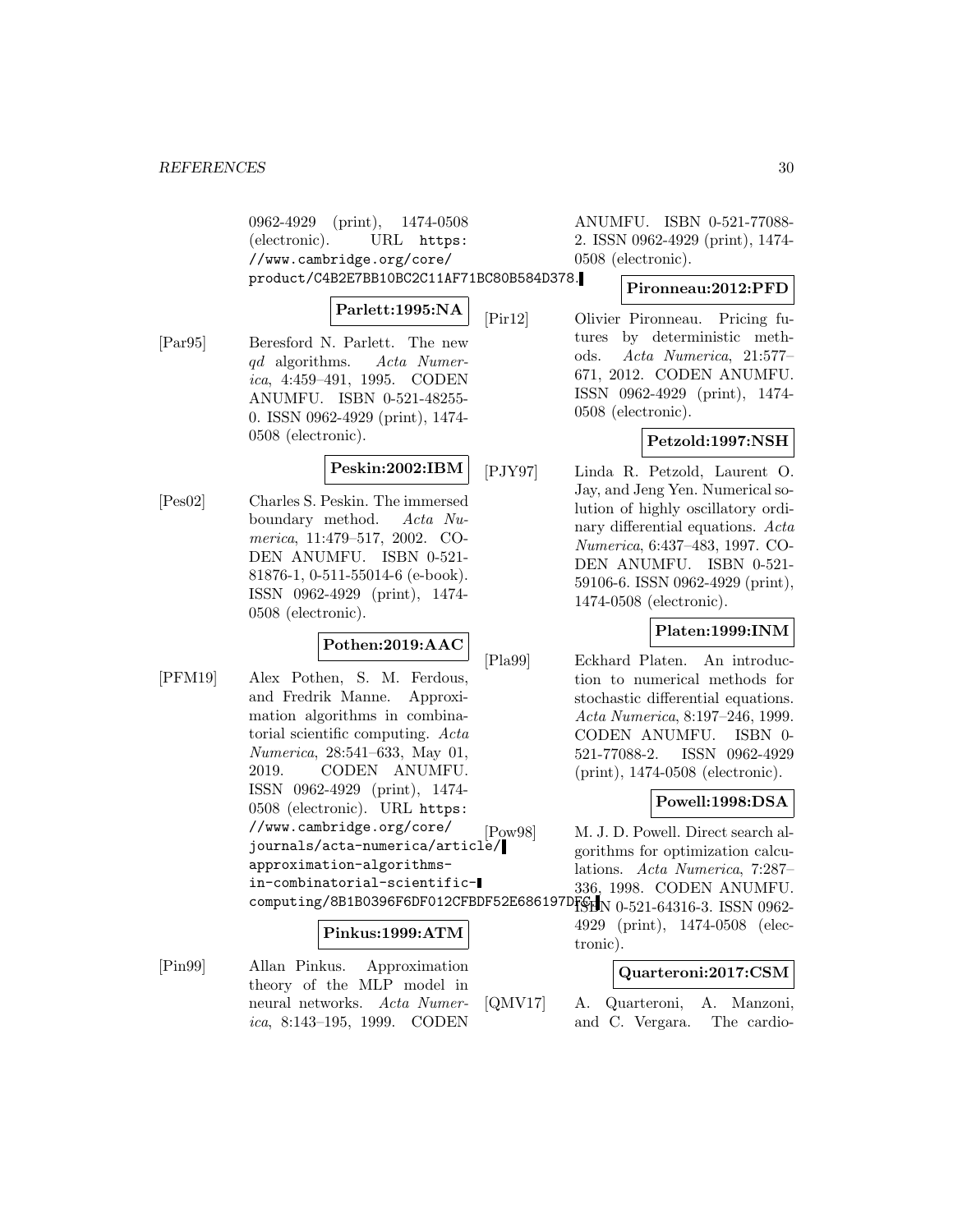vascular system: Mathematical modelling, numerical algorithms and clinical applications. Acta Numerica, 26:365– 590, 2017. CODEN ANUMFU. ISSN 0962-4929 (print), 1474- 0508 (electronic). URL https: //www.cambridge.org/core/ product/B79D5D7B17499F8758150FEEC4207916. 2. ISSN 0962-4929 (print), 1474-

# **Reich:2019:DAS**

[Rei19] Sebastian Reich. Data assimilation: The Schrödinger perspective. Acta Numerica, 28:635–711, May 01, 2019. CODEN ANUMFU. ISSN 0962-4929 (print), 1474-0508 (electronic). URL https: //www.cambridge.org/core/ journals/acta-numerica/article/ data-assimilation-the-schrodingerperspective/9C27410C665B9676110813C31CD53446.

# **Ringhofer:1997:CMS**

[Rin97] Christian Ringhofer. Computational methods for semiclassical and quantum transport in semiconductor devices. Acta Numerica, 6:485–521, 1997. CODEN ANUMFU. ISBN 0-521-59106- 6. ISSN 0962-4929 (print), 1474- 0508 (electronic).

# **Rump:2010:VMR**

[Rum10] Siegfried M. Rump. Verification methods: Rigorous results using floating-point arithmetic. Acta Numerica, 19:287– 449, 2010. CODEN ANUMFU. ISBN 0-521-19284-6. ISSN 0962- 4929 (print), 1474-0508 (electronic). URL http://www.ti3.

tu-harburg.de/paper/rump/ Ru10.pdf.

# **Sabin:1994:NGS**

- [Sab94] Malcolm Sabin. Numerical geometry of surfaces. Acta Numerica, 3:411–466, 1994. CODEN ANUMFU. ISBN 0-521-46181-
	- 0508 (electronic).

# **Sethian:1996:TAA**

[Set96] James A. Sethian. Theory, algorithms, and applications of level set methods for propagating interfaces. Acta Numerica, 5:309– 395, 1996. CODEN ANUMFU. ISBN 0-521-57234-7. ISSN 0962- 4929 (print), 1474-0508 (electronic).

# **Schwab:2011:STD**

[SG11] Christoph Schwab and Claude Jeffrey Gittelson. Sparse tensor discretizations of high-dimensional parametric and stochastic PDEs. Acta Numerica, 20:291–467, 2011. CODEN ANUMFU. ISBN 1-107-01086-1. ISSN 0962-4929 (print), 1474-0508 (electronic).

# **Shapiro:2007:SAG**

[Sha07] Vadim Shapiro. Semi-analytic geometry with R-functions. Acta Numerica, 16:239–303, 2007. CODEN ANUMFU. ISBN 0- 521-87743-1. ISSN 0962-4929 (print), 1474-0508 (electronic).

# **Shu:2020:ENO**

[Shu20] Chi-Wang Shu. Essentially nonoscillatory and weighted essentially non-oscillatory schemes.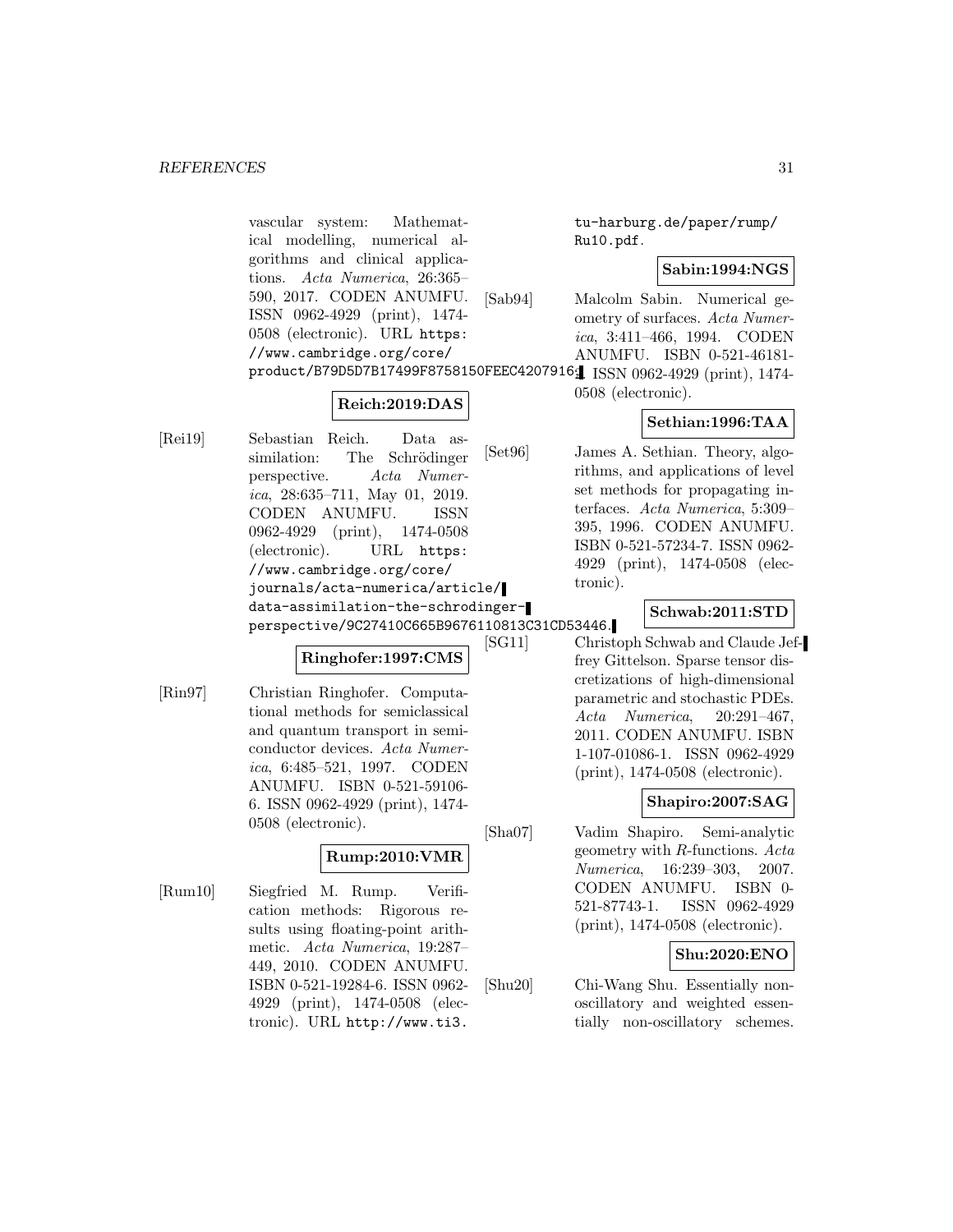Acta Numerica, 29:701–762, May 2020. CODEN ANUMFU. ISSN 0962-4929 (print), 1474- 0508 (electronic). URL https: //www.cambridge.org/core/ journals/acta-numerica/articlex essentially-nonoscillatoryand-weighted-essentially- ${\tt nonoscillatory-schemes/28F4F341659059051}$   $H_{{\rm d}\alpha}^{2}{\rm A}4$ C $4$ C $4$ C $4$ C $2$ C $3$ 2 $2$ C $6$ O $9$ D $2.$   $\hbox{CODEN}$ 

# **Sloan:1992:EAB**

[Slo92] Ian H. Sloan. Error analysis of boundary integral methods. Acta Numerica, 1:287–339, 1992. CO-DEN ANUMFU. ISBN 0-521- 41026-6, 0-521-42291-4. ISSN 0962-4929 (print), 1474-0508 (electronic).

# **Smale:1997:CTN**

[Sma97] Steve Smale. Complexity theory and numerical analysis. Acta Numerica, 6:523–551, 1997. CO-DEN ANUMFU. ISBN 0-521- 59106-6. ISSN 0962-4929 (print), 1474-0508 (electronic).

#### **Smith:2004:MCM**

[SNCH04] N. P. Smith, D. P. Nickerson, E. J. Crampin, and P. J. Hunter. Multiscale computational modelling of the heart. Acta Numerica, 13:371–431, 2004. CODEN ANUMFU. ISBN 0-521-83811- 8. ISSN 0962-4929 (print), 1474- 0508 (electronic).

#### **Sorensen:2002:NML**

[Sor02] Danny C. Sorensen. Numerical methods for large eigenvalue problems. Acta Numerica, 11:519–584, 2002. CO-DEN ANUMFU. ISBN 0-52181876-1, 0-511-55014-6 (e-book). ISSN 0962-4929 (print), 1474- 0508 (electronic).

#### **Sanz-Serna:1992:SIH**

J. M. Sanz-Serna. Symplectic integrators for Hamiltonian problems: an overview. Acta Numer-

ANUMFU. ISBN 0-521-41026-6, 0-521-42291-4. ISSN 0962-4929 (print), 1474-0508 (electronic).

# **Stuart:1994:NAD**

[Stu94] Andrew M. Stuart. Numerical analysis of dynamical systems. Acta Numerica, 3:467–572, 1994. CODEN ANUMFU. ISBN 0- 521-46181-2. ISSN 0962-4929 (print), 1474-0508 (electronic).

# **Stuart:2010:IPB**

[Stu10] A. M. Stuart. Inverse problems: a Bayesian perspective. Acta Numerica, 19:451–559, 2010. CO-DEN ANUMFU. ISBN 0-521- 19284-6. ISSN 0962-4929 (print), 1474-0508 (electronic).

# **Stynes:2005:SSC**

[Sty05] Martin Stynes. Steady-state convection-diffusion problems. Acta Numerica, 14:445–508, 2005. CODEN ANUMFU. ISBN 0-521-85807-0. ISSN 0962-4929 (print), 1474-0508 (electronic).

#### **Schaback:2006:KTM**

[SW06] Robert Schaback and Holger Wendland. Kernel techniques: from machine learning to meshless methods. Acta Numerica, 15:543–639, 2006. CODEN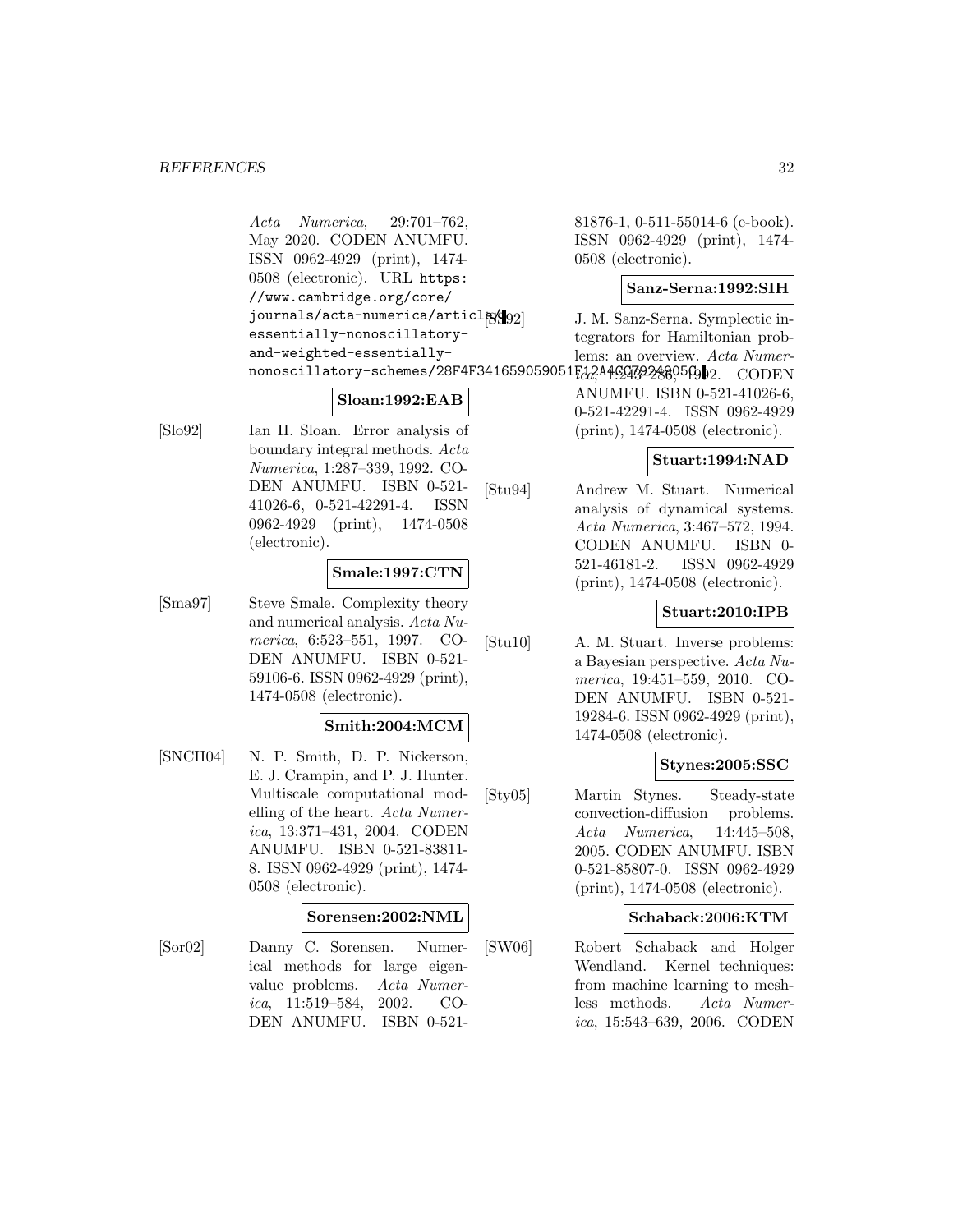ANUMFU. ISBN 0-521-86815- 7. ISSN 0962-4929 (print), 1474- 0508 (electronic).

# **Tadmor:2003:EST**

[Tad03] Eitan Tadmor. Entropy stability theory for difference approximations of nonlinear conservation laws and related timedependent problems. Acta Numerica, 12:451–512, 2003. CO-DEN ANUMFU. ISBN 0-521- 82523-7. ISSN 0962-4929 (print), 1474-0508 (electronic).

# **Tadmor:2007:FMC**

[Tad07] Eitan Tadmor. Filters, mollifiers and the computation of the Gibbs phenomenon. Acta Numerica, 16:305–378, 2007. CO-DEN ANUMFU. ISBN 0-521- 87743-1. ISSN 0962-4929 (print), 1474-0508 (electronic).

#### **Temme:2007:NAS**

[Tem07] Nico M. Temme. Numerical aspects of special functions. Acta Numerica, 16:379– 478, 2007. CODEN ANUMFU. ISBN 0-521-87743-1. ISSN 0962- 4929 (print), 1474-0508 (electronic).

# **Temlyakov:2008:GA**

[Tem08] V. N. Temlyakov. Greedy approximation. Acta Numerica, 17:235–409, 2008. CODEN ANUMFU. ISBN 0-521-51642- 0. ISSN 0962-4929 (print), 1474- 0508 (electronic).

# **Tsai:2005:TVL**

[TO05] Yen-Hsi Richard Tsai and Stanley Osher. Total variation and level set methods in image science. Acta Numerica, 14:509– 573, 2005. CODEN ANUMFU. ISBN 0-521-85807-0. ISSN 0962- 4929 (print), 1474-0508 (electronic).

# **Todd:2001:SO**

[Tod01] M. J. Todd. Semidefinite optimization. Acta Numerica,  $10:515-560$ ,  $2001$ . CO-DEN ANUMFU. ISBN 0- 521-80312-8. ISSN 0962- 4929 (print), 1474-0508 (electronic). URL http://www. orie.cornell.edu/~miketodd/ soa4.ps.Z; http://www.orie. cornell.edu/~miketodd/todd. html; http://www.orie.cornell. edu/~miketodd/soa5.ps.

# **Trefethen:1999:CP**

[Tre99] Lloyd N. Trefethen. Computation of pseudospectra. Acta Numerica, 8:247–295, 1999. CO-DEN ANUMFU. ISBN 0-521- 77088-2. ISSN 0962-4929 (print), 1474-0508 (electronic).

# **vanDorsselaer:1993:LSA**

[vDKS93] J. L. M. van Dorsselaer, J. F. B. M. Kraaijevanger, and M. N. Spijker. Linear stability analysis in the numerical solution of initial value problems. Acta Numerica, 2:199–237, 1993. CO-DEN ANUMFU. ISBN 0-521- 44356-3. ISSN 0962-4929 (print), 1474-0508 (electronic).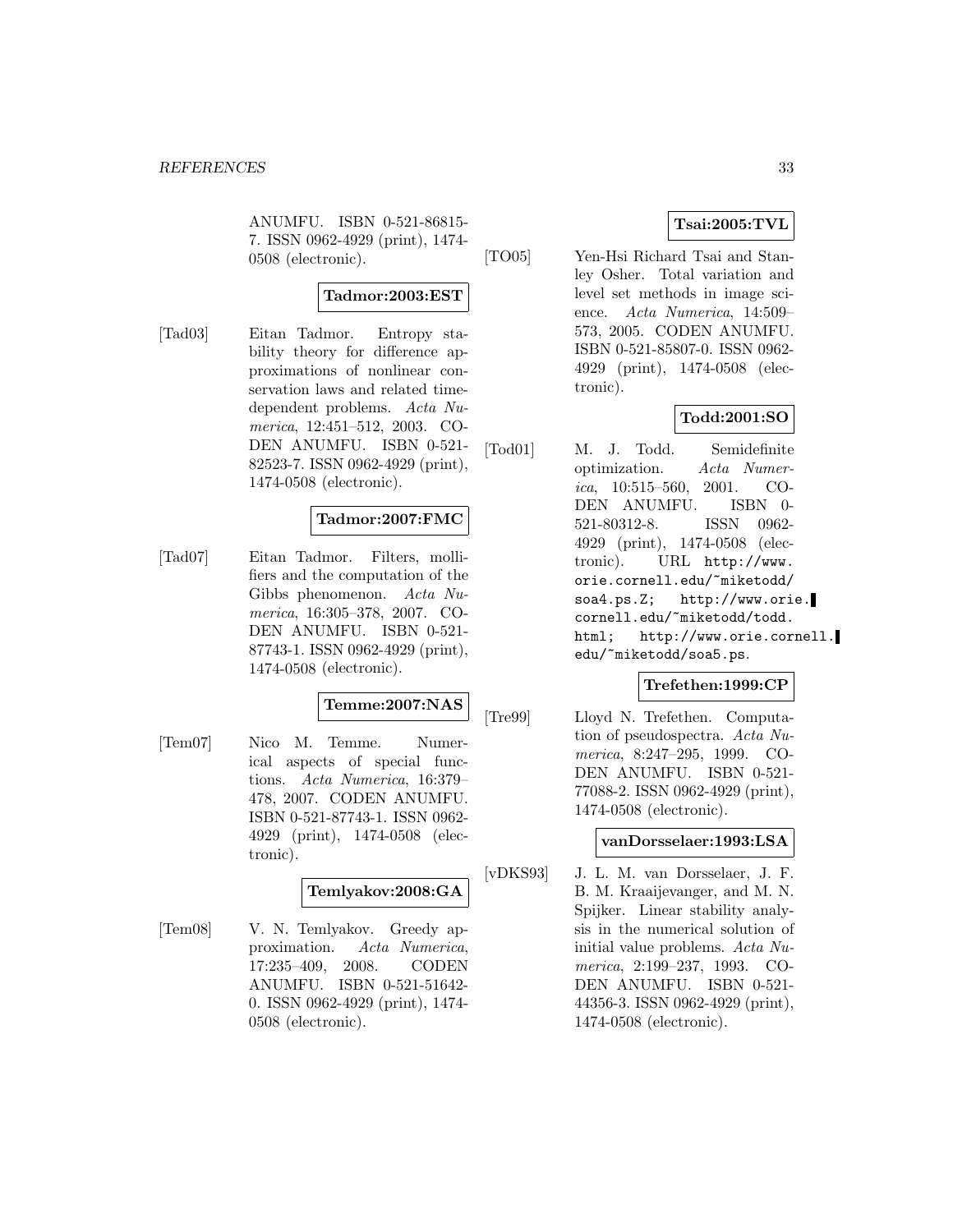#### **Wanner:2010:KNN**

[Wan10] G. Wanner. Kepler, Newton and numerical analysis. Acta Numerica, 19:561–598, 2010. CODEN ANUMFU. ISBN 0-521-19284- 6. ISSN 0962-4929 (print), 1474- 0508 (electronic).

#### **Watson:1998:CND**

[Wat98] G. A. Watson. Choice of norms for data fitting and function approximation. Acta Numerica, 7:337–377, 1998. CODEN ANUMFU. ISBN 0-521-64316- 3. ISSN 0962-4929 (print), 1474- 0508 (electronic).

# **Wathen:2015:P**

[Wat15] A. J. Wathen. Preconditioning. Acta Numerica, 24:329– 376, 2015. CODEN ANUMFU. ISSN 0962-4929 (print), 1474- 0508 (electronic).

#### **Wohlmuth:2011:VCD**

[Woh11] Barbara Wohlmuth. Variationally consistent discretization schemes and numerical algorithms for contact problems. Acta Numerica, 20:569– 734, 2011. CODEN ANUMFU. ISBN 1-107-01086-1. ISSN 0962- 4929 (print), 1474-0508 (electronic).

#### **Wright:1992:IMC**

[Wri92] Margaret H. Wright. Interior methods for constrained optimization. Acta Numerica, 1:341–407, 1992. CODEN ANUMFU. ISBN 0-521-41026-6, 0-521-42291-4. ISSN 0962-4929

(print), 1474-0508 (electronic). URL ftp://netlib.att.com/ netlib/att/cs/doc/91/4-10. ps.Z.

### **Wampler:2011:NAG**

[WS11] Charles W. Wampler and Andrew J. Sommese. Numerical algebraic geometry and algebraic kinematics. Acta Numerica, 20:469–567, 2011. CODEN ANUMFU. ISBN 1-107-01086- 1. ISSN 0962-4929 (print), 1474- 0508 (electronic).

#### **Wang:2021:MCL**

[WZZ21] Wei Wang, Lei Zhang, and Pingwen Zhang. Modelling and computation of liquid crystals. Acta Numerica, 30:765–851, May 2021. CODEN ANUMFU. ISSN 0962-4929 (print), 1474- 0508 (electronic). URL https: //www.cambridge.org/core/ journals/acta-numerica/article/ modelling-and-computationof-liquid-crystals/DFF15BBCE2D4B5773625923445Cl

# **Xu:2017:AMM**

[XZ17] Jinchao Xu and Ludmil Zikatanov. Algebraic multigrid methods. Acta Numerica, 26:591–721, 2017. CODEN ANUMFU. ISSN 0962-4929 (print), 1474- 0508 (electronic). URL https: //www.cambridge.org/core/ product/8FFBCDA39DB9631667396C9CD1F223BF.

#### **Yserentant:1993:ONC**

[Yse93] Harry Yserentant. Old and new convergence proofs for multigrid methods. Acta Numerica, 2:285– 326, 1993. CODEN ANUMFU.